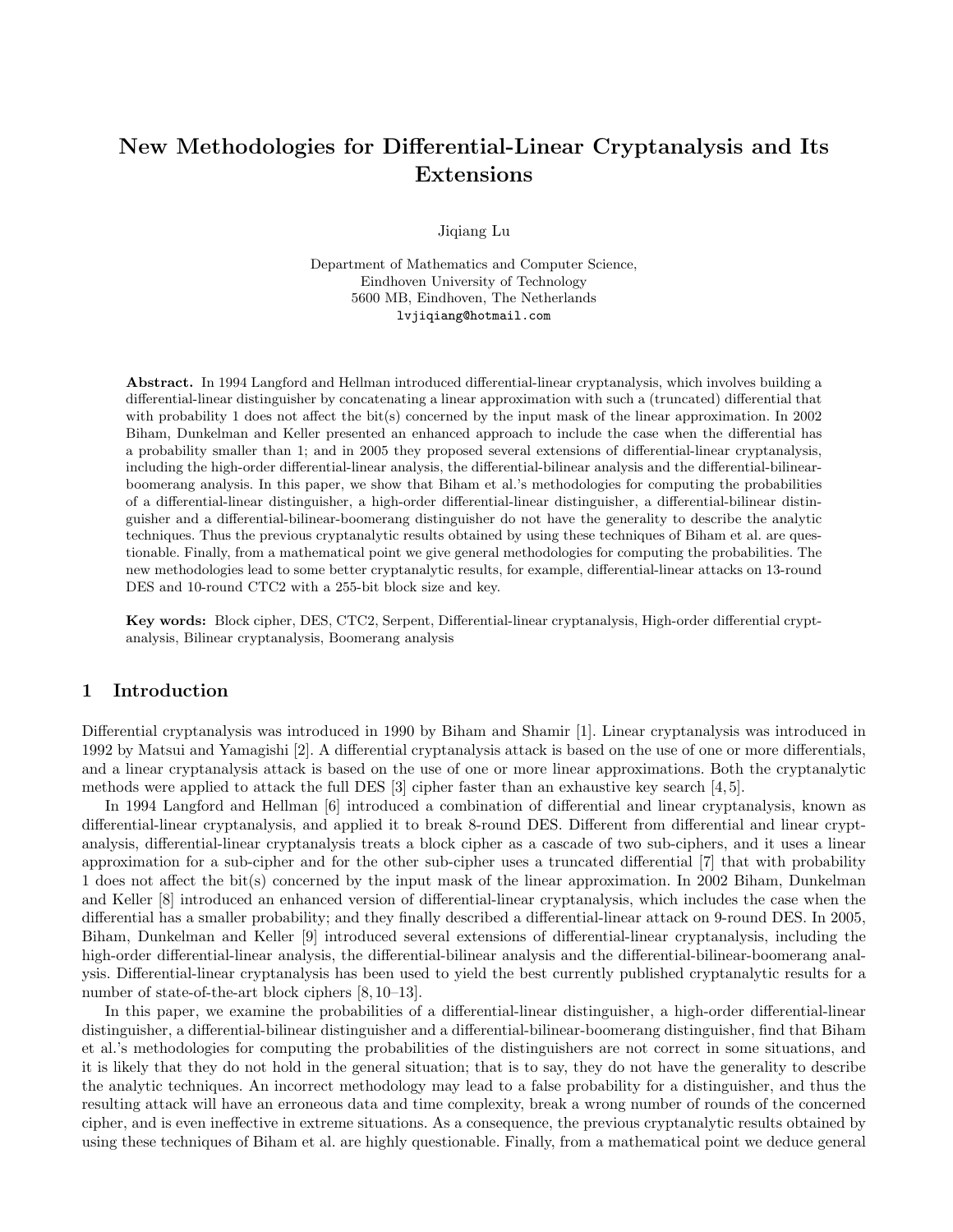| Cipher       |      |                | Key Size Rounds Attack Technique | Data                            | Time                                        | Source            | <b>Note</b> |
|--------------|------|----------------|----------------------------------|---------------------------------|---------------------------------------------|-------------------|-------------|
| <b>DES</b>   | 56   | 8              | Differential-linear              | 768 CP                          | $2^{14.6}$ Enc.                             | $\lceil 6 \rceil$ |             |
|              |      | 9              |                                  | $2^{15.75}$ CP                  | $2^{29.17}$ Enc.                            | [14]              | t           |
|              |      | 12             |                                  | $2^{50.6}$ CP                   | $2^{52.34}$ Enc.                            | This paper        |             |
|              |      | 13             |                                  | $2^{52.27}$ CP                  | $2^{52.97}$ Enc.+ $2^{57.27}$ MA This paper |                   |             |
| CTC2         | 255  | 6              | Algebraic                        | 4 CP                            | $2^{253}$ Enc.                              | $\vert 15 \vert$  |             |
| $(a 255-bit$ |      | $\overline{7}$ | Differential                     | $2^{15}$ CP                     | $2^{15}$ Enc.                               | $[13]$            |             |
| block size)  |      | 8              | Differential-linear              | $2^{37}$ CP                     | $2^{37}$ Enc.                               | $\left[13\right]$ | t           |
|              |      | 10             |                                  | $2^{142}$ CP                    | $2^{207}$ Enc.                              | This paper        |             |
| Serpent      | 128, | $\overline{7}$ | Differential                     | $2^{84}$ CP                     | $2^{78.9}$ Enc.                             | [16]              |             |
|              | 192, | 10             | Linear                           | $2^{120.6}$ KP                  | $2^{85}$ Enc.                               | $[17]$            |             |
|              | 256  |                |                                  | $2^{118.6}$ KP                  | $2^{85}$ Enc.                               | This paper        |             |
|              |      | 10             | Differential-linear              | $2^{101.2}$ CP                  | $2^{115.2}$ Enc.                            | [12]              | t           |
|              |      |                |                                  | $2^{123.4}$ CP                  | $2^{123.4}$ Enc.                            | This paper        |             |
|              | 192, | 8              | Amplified boomerang $2^{114}$ CP |                                 | $2^{179}$ Enc.                              | [19]              |             |
|              | 256  | 10             | Boomerang [18]                   | $2^{126.3}$ ACPC $2^{165}$ Enc. |                                             | [20]              |             |
|              |      | 10             | Rectangle                        | $2^{126.3}$ CP                  | $2^{165}$ Enc.                              | [20]              |             |
|              |      | 11             | Linear                           | $2^{122.9}$ KP                  | $2^{189}$ Enc.                              | [17]              |             |
|              |      | 11             | Differential-linear              | $2^{121.8}$ CP                  | $\sqrt{2^{135.7} M A}$                      | $[12]$            | $\dagger$   |
|              |      | 11             |                                  | $2^{125.5}$ CP                  | $2^{148.1}$ Enc.                            | This paper        |             |
|              | 256  | 8              | Differential                     | $2^{84}$ CP                     | $2^{206.7}$ Enc.                            | [16]              |             |
|              |      | 9              | Amplified boomerang $2^{110}$ CP |                                 | $2^{252}$ Enc.                              | $\left[19\right]$ |             |
|              |      | 12             | Differential-linear              | $2^{123.5}$ CP                  | $2^{249.4}$ Enc.                            | $[12]$            | t           |
|              |      |                |                                  | $2^{125.5}$ CP                  | $2^{244.9}$ Enc.                            | This paper        |             |

Table 1. Comparison of previous and our main differential-linear cryptanalytic results on DES and Summary of main cryptanalytic results on CTC2 and Serpent

†: The result is based on Biham et al.'s methodology.

methodologies for computing the probabilities. Using the new methodology we present differential-linear attacks on 13-round DES, 10-round CTC2 with a 255-bit block size and key, and 12-round Serpent with a 256-bit key. Table 1 compares previous with our main differential-linear cryptanalytic results on DES and sumarises both the previous and our main cryptanalytic results on CTC2 and Serpent, where CP, KP and ACPC refer respectively to the required numbers of chosen plaintexts, known plaintexts, and adaptively chosen plaintexts and ciphertexts, Enc. refers to the required number of encryption operations of the relevant version of CTC2, DES and Serpent, and MA refers to the number of memory accesses.

The remainder of the paper is organised as follows. In the next section we briefly describe some notation, differential cryptanalysis and linear cryptanalysis. In Section 3 we give the general methodology for computing the probability of a differential-linear distinguisher, and present our cryptanalytic results on CTC2, DES and Serpent in Sections 4–6. In Sections 7–9, we give the general methodologies for computing the probabilities of the remaining three types of distinguishers, and present corrected versions for some previous cryptanalytic results. Section 10 concludes this paper.

# 2 Preliminaries

In this section we describe some notation and the basic notions used in differential and linear cryptanalysis.

### 2.1 Notation

In the following descriptions, we assume that a number without a prefix is in decimal notation, and a number with prefix  $0x$  is in hexadecimal notation, unless otherwise stated. The bits of a value are numbered from right to left,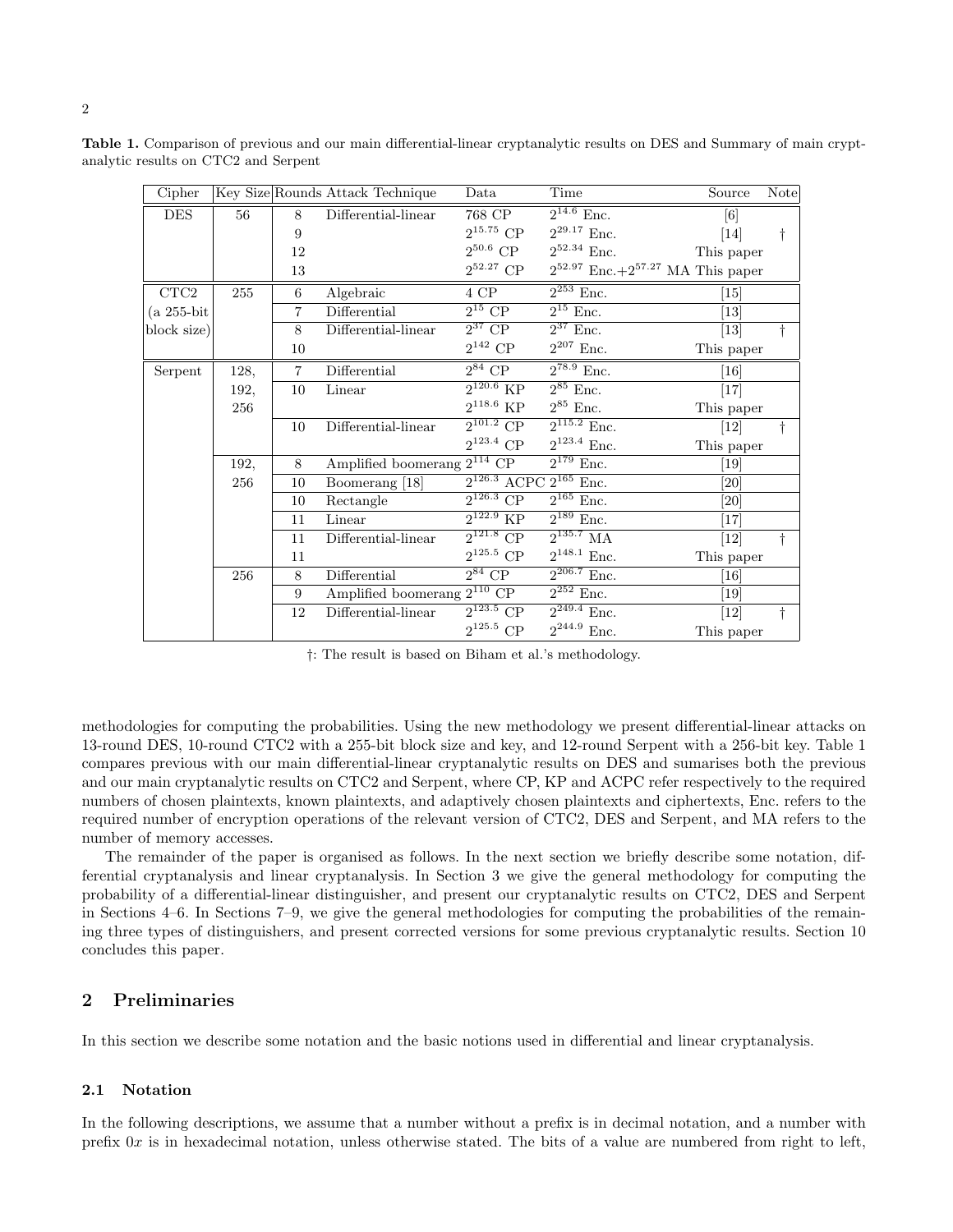except in the case of DES, where we use the same numbering notation as in [3]; the leftmost bit is the most significant bit, and the rightmost bit is the least significant bit. We use the following notation.

- ⊕ bitwise logical exclusive OR (XOR) of two bit strings of the same length
- dot product of two bit strings of the same length
- || sting concatenation
- left shift of a bit string
- ≪ left rotation of a bit string
- functional composition. When composing functions X and Y, X Y denotes the function obtained by first applying X and then applying Y
- e<sub>j</sub> a 255-bit value with zeros everywhere except for bit position j,  $(0 \le j \le 254)$
- $e_{i_0,\cdots,i_j}$ the 255-bit value equal to  $e_{i_0} \oplus \cdots \oplus e_{i_j}$ ,  $(0 \leq i_0, \dots, i_j \leq 254)$
- $\overline{e}_{i_0,\dots,i_j,\sim}$  a 255-bit value that has zeros in bit positions  $i_0,\dots,i_j$ , and indeterminate
- values in the other bit positions,  $(0 \leq i_0, \dots, i_j \leq 254)$
- $\mathbb E$  an *n*-bit block cipher with a *k*-bit key
- $\star$  an indeterminate value (two values expressed by the  $\star$  symbol may be different)

### 2.2 Differential Cryptanalysis

Differential cryptanalysis [1] takes advantage of how a specific difference in a pair of inputs of a cipher can affect a difference in the pair of outputs of the cipher, where the pair of outputs are obtained by encrypting the pair of inputs using the same key. The notion of difference can be defined in several ways; the most widely discussed is with respect to the XOR operation. The difference between the inputs is called the input difference, and the difference between the outputs of a function is called the output difference. The combination of the input difference and the output difference is called a differential. The probability of a differential is defined as follows.

**Definition 1.** If  $\alpha$  and  $\beta$  are n-bit blocks, then the probability of the differential  $(\alpha, \beta)$  for E, written  $\Delta \alpha \to \Delta \beta$ , is defined to be

$$
\Pr_{\mathbb{E}}(\Delta \alpha \to \Delta \beta) = \Pr_{P \in \{0,1\}^n} (\mathbb{E}(P) \oplus \mathbb{E}(P \oplus \alpha) = \beta).
$$

For a random function, the expected probability of a differential for any pair  $(\alpha, \beta)$  is  $2^{-n}$ . Therefore, if Pr<sub>E</sub>( $\Delta \alpha \rightarrow$  $\Delta\beta$ ) is larger than  $2^{-n}$ , we can use the differential to distinguish E from a random function, given a sufficient number of chosen plaintext pairs.

### 2.3 Linear Cryptanalysis

Linear cryptanalysis [2, 5] exploits correlations between a particular linear function of the input blocks and a second linear function of the output blocks. The combination of the two linear functions is called a linear approximation. The most widely used linear function involves computing the bitwise dot product operation of the block with a specific binary vector (the specific value combined with the input blocks may be different from the value applied to the output blocks). The value combined with the input blocks is called the input mask, and the value applied to the output blocks is called the output mask. The probability of a linear approximation is defined as follows.

**Definition 2.** If  $\alpha$  and  $\beta$  are n-bit blocks, then the probability of the linear approximation  $(\alpha, \beta)$  for E, written  $\Gamma \alpha \rightarrow \Gamma \beta$ , is defined to be

$$
\Pr_{\mathbb{E}}(I\alpha \to \Gamma \beta) = \Pr_{P \in \{0,1\}^n} (P \odot \alpha = \mathbb{E}(P) \odot \beta).
$$

We refer to the dot product  $P \odot \alpha$  as the input parity, and the dot product  $\mathbb{E}(P) \odot \beta$  as the output parity.

For a random function, the expected probability of a linear approximation for any pair  $(\alpha, \beta)$  is  $\frac{1}{2}$ . The bias of a linear approximation  $\Gamma \alpha \to \Gamma \beta$ , denoted by  $\epsilon$ , is defined to be  $\epsilon = |\Pr_{\mathbb{E}}(\Gamma \alpha \to \Gamma \beta) - \frac{1}{2}|$ . Thus, if the bias  $\epsilon$  is sufficiently large, we can use the linear approximation to distinguish E from a random function, given a sufficient number of matching plaintext-ciphertext pairs.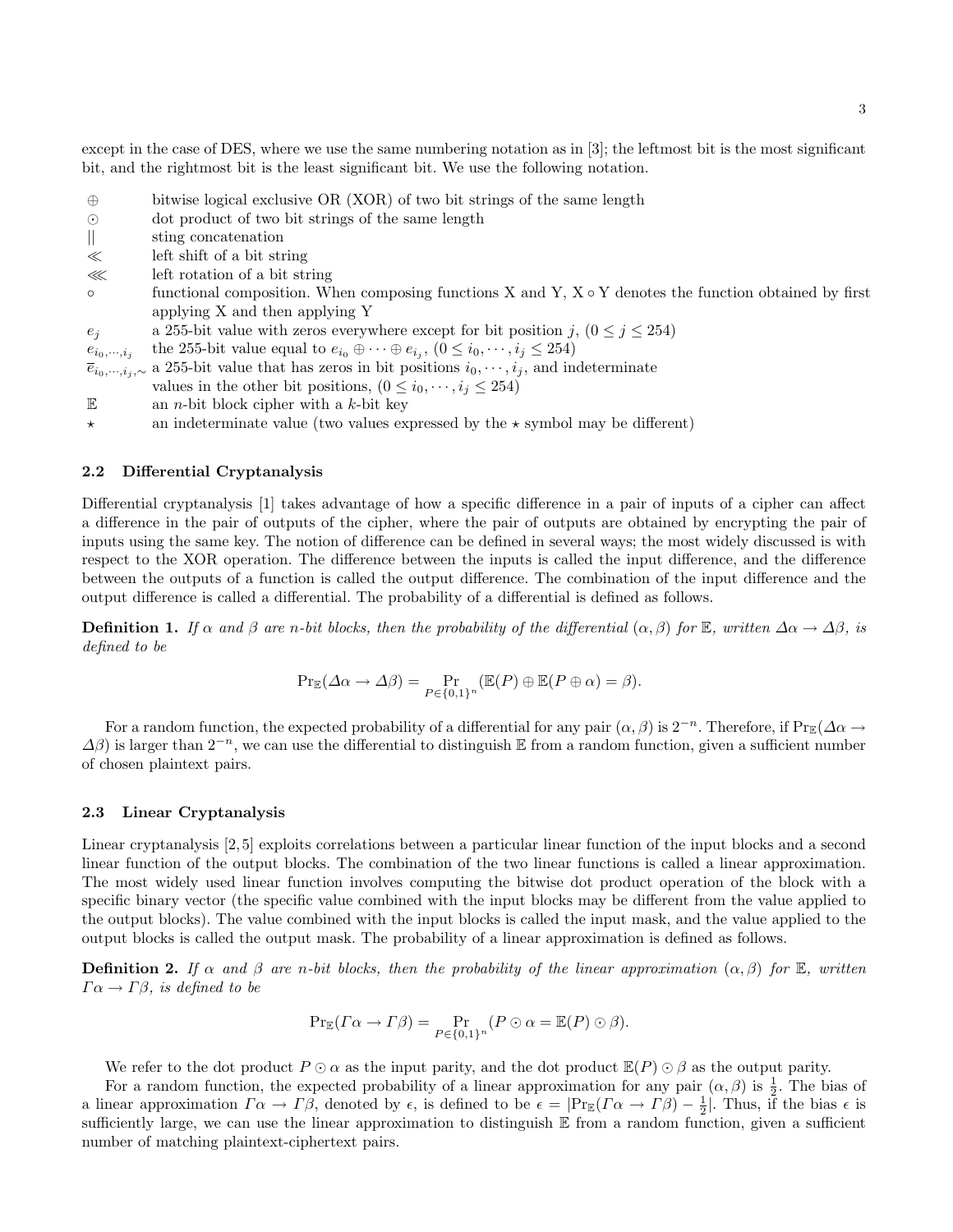#### 4

### 3 Methodology for Differential-Linear Cryptanalysis

In this section we first review differential-linear cryptanalysis, then deduce the probability of a differential-linear distinguisher, and discuss its implications.

#### 3.1 Review of Differential-Linear Cryptanalysis

In 1994 Langford and Hellman [6] introduced differential-linear cryptanalysis, which uses a so-called differential-linear distinguisher. To define a differential-linear distinguisher we need to treat  $\mathbb E$  as a cascade of two sub-ciphers  $\mathbb E_0$  and  $\mathbb E_1$ , where  $\mathbb{E} = \mathbb{E}_0 \circ \mathbb{E}_1$ . A differential-linear distinguisher is then defined to be a pair consisting of a (truncated) differential and a linear approximation  $(\Delta \alpha \to \Delta \beta, \Gamma \gamma \to \Gamma \delta)$ , where  $\Gamma \gamma \to \Gamma \delta$  is a linear approximation with bias  $\epsilon$  for  $\mathbb{E}_1$ , and  $\Delta \alpha \rightarrow \Delta \beta$  is a (truncated) differential for  $\mathbb{E}_0$  that with probability 1 has a zero output difference in the bit positions concerned by the linear approximation. Given a pair of plaintexts  $(P, P^* = P \oplus \alpha)$ , we have  $\mathbb{E}_0(P) \odot \gamma = \mathbb{E}_0(P^*) \odot \gamma$ with probability 1. The differential-linear distinguisher is concerned with the event  $\delta \odot \mathbb{E}(P) = \delta \odot \mathbb{E}(P^*)$ , and thus it has a probability  $\Pr(\delta \odot \mathbb{E}(P) = \delta \odot \mathbb{E}(P^*)) = (\frac{1}{2} + \epsilon) \times (\frac{1}{2} + \epsilon) + (\frac{1}{2} - \epsilon) \times (\frac{1}{2} - \epsilon) = \frac{1}{2} + 2\epsilon^2$ .

By contrast, for a random function, the expected probability of a differential-linear distinguisher is  $\frac{1}{2}$ . Therefore, if the bias  $|\Pr(\delta \odot \mathbb{E}(P) = \delta \odot \mathbb{E}(P^*)) - \frac{1}{2}| = 2\epsilon^2$  is sufficiently large, we can distinguish  $\mathbb{E}$  from a random function.

In 2002 Biham, Dunkelman and Keller [8] presented an enhanced approach to include the case when the differential  $\Delta \alpha \to \Delta \beta$  meets the condition  $\mathbb{E}_0(P) \odot \gamma = \mathbb{E}_0(P^*) \odot \gamma$  with probability p, where p may be smaller than 1.<sup>1</sup> A more detailed description was given in the PhD thesis of Dunkelman [14]. When the differential meets, they applied Langford and Hellman's analysis described above; and for the other cases they assumed a random distribution for the output parities  $\delta \odot \mathbb{E}(P)$  and  $\delta \odot \mathbb{E}(P^*)$ . Finally they got  $\Pr(\delta \odot \mathbb{E}(P) = \delta \odot \mathbb{E}(P^*)) = p \times (\frac{1}{2} + 2\epsilon^2) + (1-p) \times \frac{1}{2} = \frac{1}{2} + 2p\epsilon^2$ . We note that a different but equivalent assumption is used in other papers of Biham et al., [9] say, which also leads to the same result, where they assumed that  $\mathbb{E}_0(P) \odot \gamma = \mathbb{E}_0(P^*) \odot \gamma$  holds with half chance for the other cases, and got  $\Pr(\delta\odot\mathbb{E}(P) = \delta\odot\mathbb{E}(P^*)) = [p + (1-p)\frac{1}{2}] \times (\frac{1}{2}+2\epsilon^2) + [1-p - (1-p)\frac{1}{2}] \times [(\frac{1}{2}+\epsilon) \times (\frac{1}{2}-\epsilon) + (\frac{1}{2}-\epsilon) \times (\frac{1}{2}+\epsilon)] = \frac{1}{2}+2p\epsilon^2.$ 

As a result, if the bias  $2p\epsilon^2$  is sufficiently large, the distinguisher can be used as the basis of a differential-linear attack to distinguish E from a random function. The attack has a data complexity of about  $O(p^{-2} \epsilon^{-4})$ .

### 3.2 General Assumptions

Before further proceeding, we make clear some general assumptions behind differential cryptanalysis, linear cryptanalysis and differential-linear cryptanalysis as well as its extensions.

Differential and linear cryptanalyses are statistical cryptanalytic methods. In practice, a multi-round differential (or linear approximation) is usually constructed by concatenating a few one-round differentials (linear approximations) under the assumption that the involved rounds are independent or an assumption with a similar meaning. As mentioned in [21], this is "most often not exactly the case, but as often it is a good approximation". Differential and linear cryptanalyses, differential-linear cryptanalysis and its extensions generally treat a basic unit of input (i.e. a chosen-plaintext pair for differential cryptanalysis, differential-(bi)linear cryptanalysis, and the differential- (bi)linear-boomerang analysis; a known-plaintext for linear cryptanalysis; and a structure of chosen plaintexts for the high-order differential-linear analysis) as a random variable, and assume that given a set of inputs of the basic unit, the inputs that satisfy the required property can be approximated by an independent distribution, as followed in [5, 8, 9, 22]. Differential-linear cryptanalysis treats the two linear approximations for a basic input as independent.

These assumptions mean that, in some cases, the probability of a differential, linear approximation, or distinguisher may be overestimated or underestimated. However, computer experiments have shown that they work well in practice for some block ciphers; see [5, 10, 23, 24] for examples. It seems reasonable to take them for a theoretical approximation. As a result, like the previous work  $[4-6, 8, 9]$  we make use of the assumptions to obtain the formulas for computing the probabilities of the distinguishers; otherwise, these formulas could not be so simple, but more accurate versions can be easily obtained from our reasonings, though a little complicated. Anyway, we suggest that if possible an attacker should check the validity of these assumptions when applying them to specific ciphers.

<sup>&</sup>lt;sup>1</sup> A more general condition is  $\mathbb{E}_0(P) \odot \gamma \oplus \mathbb{E}_0(P^*) \odot \gamma = c$ , where  $c \in \{0,1\}$  is a constant. Without loss of generality, we consider the case with  $c = 0$ .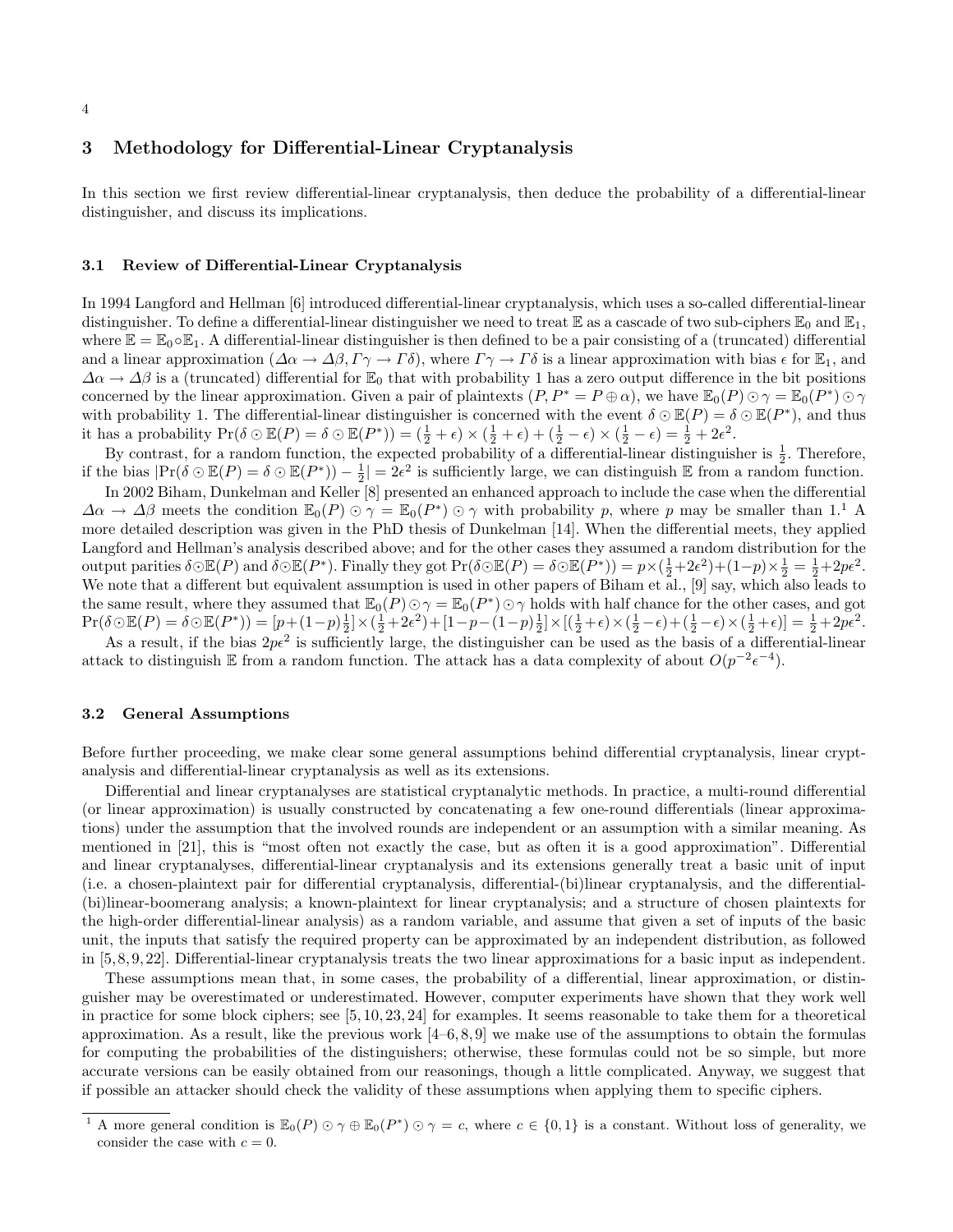#### 3.3 A Counterexample to Biham et al.'s Methodology

A differential-linear distinguisher plays a fundamental role in a differential-linear cryptanalysis attack. Biham et al.'s enhanced approach [8] aims to make a differential-linear distinguisher cover more rounds of a block cipher, so that an attacker can break more rounds of the cipher. They used a heuristic way to get the formula for computing the probability of a differential-linear distinguisher by assuming that  $\mathbb{E}_0(P) \odot \gamma = \mathbb{E}_0(P^*) \odot \gamma$  holds with half chance for the other cases (or its equivalent).

However, we find that their methodology is not correct for some situations; for example, let's intuitively consider the situation where the differential  $\Delta \alpha \to \Delta \beta$  meets  $\beta \odot \gamma = 0$  with probability  $\frac{1}{2}$ , and all the other possible 2 differentials  $\Delta \alpha \to \Delta \beta$  meet  $\beta \odot \gamma = 1$ . Such an example can be easily built for a practical block cipher, DES say.<br>The differential  $\Delta \alpha \to \Delta \beta$  contributes  $\frac{1}{2}[(\frac{1}{2} + \epsilon) \times (\frac{1}{2} + \epsilon) + (\frac{1}{2} - \epsilon) \times (\frac{1}{2} - \epsilon)]$ distinguisher, and the other differentials  $\Delta \alpha \rightarrow \Delta \hat{\beta}$  contribute  $\frac{1}{2} [(\frac{1}{2} + \epsilon) \times (\frac{1}{2} - \epsilon) + (\frac{1}{2} - \epsilon) \times (\frac{1}{2} + \epsilon)] = \frac{1}{4} - \epsilon^2$ , which also cause a bias, but in a negative way, canceling the bias due to  $\Delta \alpha \to \Delta \beta$ . So the real bias of the distinguisher is 0, that is, the distinguisher has no cryptanalytic significance. However, by Biham et al.'s methodology, the bias of the distinguisher is  $2 \times \frac{1}{2} \times \epsilon^2 = \epsilon^2$ , and the distinguisher is useful (if  $\epsilon^2$  is large enough); but nevertheless in fact it is useless.

Therefore, Biham et al.'s methodology does not have the generality to describe differential-linear cryptanalysis.

#### 3.4 New Methodology for Computing the Probability of a Differential-Linear Distinguisher

From the descriptions in Section 3.1 we know that a differential-linear distinguisher is concerned with the probability of equal output parities obtained by applying the bitwise dot product between mask  $\delta$  and the ciphertexts of a pair of plaintexts with difference  $\alpha$ ; and its probability is dependent on mask  $\gamma$  (as well as the output difference  $\beta$ , but below we will see something different). We denote such a differential-linear distinguisher by  $\langle \Delta \alpha, \Gamma \gamma \rangle \to \Gamma \delta$ .

From a mathematical point, we make an analysis for the probability of a distinguisher (under the general assumptions). Out result is given as Theorem 1, followed by a proof.

**Theorem 1.** An n-bit block cipher  $\mathbb E$  is represented as a cascade of two sub-ciphers  $\mathbb E_0$  and  $\mathbb E_1$ , where  $\mathbb E = \mathbb E_0 \circ \mathbb E_1$ . If  $\Gamma\gamma \to \Gamma\delta$  is a linear approximation with bias  $\epsilon$  for  $\mathbb{E}_1$ ,  $\alpha$  ( $\neq 0$ ) is an input difference for  $\mathbb{E}_0$ , and the probabilities for the differentials  $\{\Delta \alpha \to \Delta \beta | \Pr_{E_0}(\Delta \alpha \to \Delta \beta) > 0, \gamma \odot \beta = 0, \beta \in \{0,1\}^n\}$  is  $\hat{p} = \sum_{\gamma \odot \beta = 0} \Pr_{E_0}(\Delta \alpha \to \Delta \beta)$ ,<br>then the probability of the differential linear distinguisher  $(\Delta \alpha, F\alpha) \to F\delta$  is then the probability of the differential-linear distinguisher  $\langle\Delta\alpha,\Gamma\gamma\rangle\to\Gamma\delta$  is

$$
\Pr_{P \in \{0,1\}^n} (\mathbb{E}(P) \odot \delta = \mathbb{E}(P \oplus \alpha) \odot \delta) = \frac{1}{2} + 2(2\hat{p} - 1)\epsilon^2.
$$

**Proof.** Given the input difference  $\alpha$  for  $\mathbb{E}_0$ , there are one or more possible output differences  $\{\beta | \Pr_{\mathbb{E}_0}(\Delta \alpha \rightarrow \mathbb{E}_0)$  $\Delta\beta$ ) > 0,  $\beta \in \{0,1\}^n\};$  these output differences can be classified to two sets: one is  $\{\beta | \gamma \odot \beta = 0, \Pr_{\mathbb{E}_0}(\Delta\alpha \rightarrow \beta)\}$  $\Delta\beta$  > 0,  $\beta \in \{0,1\}^n$ , and the other is  $\{\beta | \gamma \odot \beta = 1$ ,  $Pr_{\mathbb{E}_0}(\Delta \alpha \to \Delta \beta) > 0$ ,  $\beta \in \{0,1\}^n$ . If P is a plaintext chosen uniformly at random from  $\{0,1\}^n$ , then for a given difference from the set satisfying  $\gamma \odot \beta = 0$ , the probability  $\Pr(\mathbb{E}(P) \odot \delta = \mathbb{E}(P \oplus \alpha) \odot \delta) = (\frac{1}{2} + \epsilon) \times (\frac{1}{2} + \epsilon) + (\frac{1}{2} - \epsilon) \times (\frac{1}{2} - \epsilon) = \frac{1}{2} + 2\epsilon^2$ ; and for a given difference from the other set satisfying  $\gamma \odot \beta = 1$ , the probability  $\Pr(\mathbb{E}(P) \odot \delta = \mathbb{E}(P \oplus \alpha) \odot \delta) = (\frac{1}{2} + \epsilon) \times (\frac{1}{2} - \epsilon) + (\frac{1}{2} - \epsilon) \times (\frac{1}{2} + \epsilon) = \frac{1}{2} - 2\epsilon^2$ . Finally, summing all the possibilities for  $\beta$  and  $\gamma \odot \beta$  will result in the probability of the distinguisher. Therefore, the probability of a differential-linear distinguisher can be calculated in the following way.

$$
\Pr(\mathbb{E}(P) \odot \delta = \mathbb{E}(P \oplus \alpha) \odot \delta)
$$
\n
$$
= \sum_{\beta \in \{0,1\}^n, Y \in \{0,1\}} \Pr(\mathbb{E}(P) \odot \delta = \mathbb{E}(P \oplus \alpha) \odot \delta, \mathbb{E}_0(P) \odot \gamma \oplus \mathbb{E}_0(P \oplus \alpha) \odot \gamma = Y, \mathbb{E}_0(P) \oplus \mathbb{E}_0(P \oplus \alpha) = \beta)
$$
\n
$$
= \sum_{\beta \in \{0,1\}^n, Y \in \{0,1\}} \Pr(\mathbb{E}(P) \odot \delta = \mathbb{E}(P \oplus \alpha) \odot \delta | \mathbb{E}_0(P) \odot \gamma \oplus \mathbb{E}_0(P \oplus \alpha) \odot \gamma = Y, \mathbb{E}_0(P) \oplus \mathbb{E}_0(P \oplus \alpha) = \beta) \times
$$
\n
$$
\Pr(\mathbb{E}_0(P) \odot \gamma \oplus \mathbb{E}_0(P \oplus \alpha) \odot \gamma = Y | \mathbb{E}_0(P) \oplus \mathbb{E}_0(P \oplus \alpha) = \beta) \times \Pr(\mathbb{E}_0(P) \oplus \mathbb{E}_0(P \oplus \alpha) = \beta)
$$
\n
$$
= \sum_{\beta \in \{0,1\}^n} \Pr(\mathbb{E}(P) \odot \delta = \mathbb{E}(P \oplus \alpha) \odot \delta | \mathbb{E}_0(P) \odot \gamma \oplus \mathbb{E}_0(P \oplus \alpha) \odot \gamma = 0, \mathbb{E}_0(P) \oplus \mathbb{E}_0(P \oplus \alpha) = \beta) \times
$$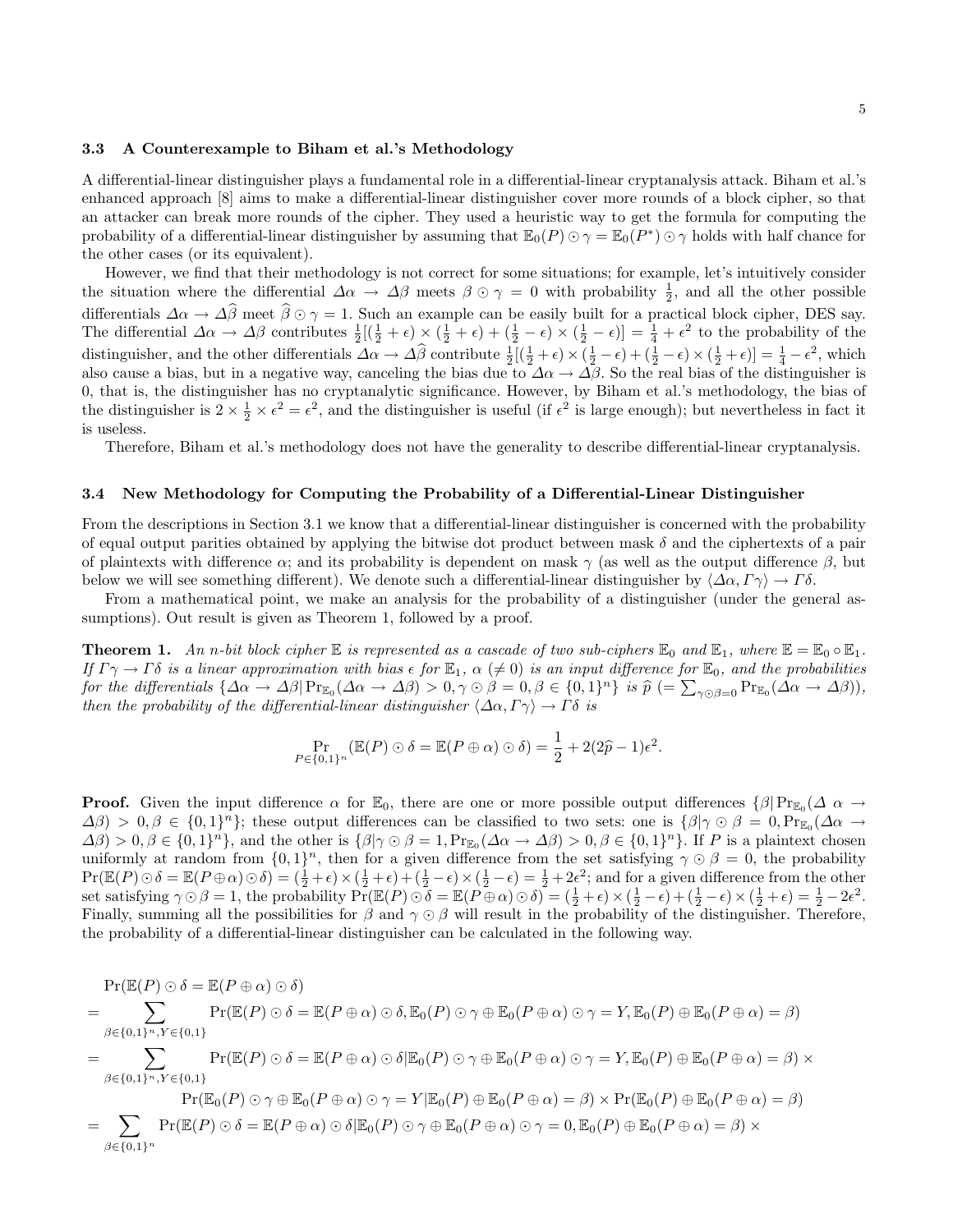$$
\Pr(\mathbb{E}_{0}(P) \odot \gamma \oplus \mathbb{E}_{0}(P \oplus \alpha) \odot \gamma = 0 | \mathbb{E}_{0}(P) \oplus \mathbb{E}_{0}(P \oplus \alpha) = \beta) \times \Pr(\mathbb{E}_{0}(P) \oplus \mathbb{E}_{0}(P \oplus \alpha) = \beta) + \sum_{\beta \in \{0,1\}^{n}} \Pr(\mathbb{E}(P) \odot \delta = \mathbb{E}(P \oplus \alpha) \odot \delta | \mathbb{E}_{0}(P) \odot \gamma \oplus \mathbb{E}_{0}(P \oplus \alpha) \odot \gamma = 1, \mathbb{E}_{0}(P) \oplus \mathbb{E}_{0}(P \oplus \alpha) = \beta) \times \Pr(\mathbb{E}_{0}(P) \oplus \mathbb{E}_{0}(P \oplus \alpha) = \beta) \times \Pr(\mathbb{E}_{0}(P) \oplus \mathbb{E}_{0}(P \oplus \alpha) = \beta) \times \Pr(\mathbb{E}_{0}(P) \oplus \mathbb{E}_{0}(P \oplus \alpha) = \beta) \right)
$$
\n
$$
= (\frac{1}{2} + 2\epsilon^{2}) \times \sum_{\beta \in \{0,1\}^{n}, \gamma \odot \beta = 0} \Pr(\mathbb{E}_{0}(P) \oplus \mathbb{E}_{0}(P \oplus \alpha) = \beta) + (\frac{1}{2} - 2\epsilon^{2}) \times \sum_{\beta \in \{0,1\}^{n}, \gamma \odot \beta = 1} \Pr(\mathbb{E}_{0}(P) \oplus \mathbb{E}_{0}(P \oplus \alpha) = \beta)
$$
\n
$$
= \frac{1}{2} + 2\epsilon^{2} \times (\sum_{\beta \in \{0,1\}^{n}, \gamma \odot \beta = 0} \Pr(\mathbb{E}_{0}(P) \oplus \mathbb{E}_{0}(P \oplus \alpha) = \beta) - \sum_{\beta \in \{0,1\}^{n}, \gamma \odot \beta = 1} \Pr(\mathbb{E}_{0}(P) \oplus \mathbb{E}_{0}(P \oplus \alpha) = \beta))
$$
\n
$$
= \frac{1}{2} + 2\epsilon^{2} \times (2 \times \sum_{\beta \in \{0,1\}^{n}, \gamma \odot \beta = 0} \Pr(\mathbb{E}_{0}(P) \oplus \mathbb{E}_{0}(P \oplus \alpha
$$

Therefore, the bias of the differential-linear distinguisher  $\langle \Delta \alpha, \Gamma \gamma \rangle \to \Gamma \delta$  is  $|\Pr_{P \in \{0,1\}^n}(\mathbb{E}(P) \odot \delta = \mathbb{E}(P \oplus \alpha) \odot$  $\delta$ ) –  $\frac{1}{2}| = 2|2\hat{p} - 1|\epsilon^2$ .

#### 3.5 Implications

We should be cautious about using the assumption on a random distribution. Biham et al.'s methodology holds only when the assumption holds, and under the situation we have  $\hat{p} = p + (1 - p)\frac{1}{2} = \frac{1}{2} + \frac{p}{2}$ , meaning that the results<br>obtained using Biham et al.'s and our methodologies are identical. From Theorem 1 we know that the obtained using Biham et al.'s and our methodologies are identical. From Theorem 1 we know that the distinguisher has the biggest bias  $2\epsilon^2$  when  $\hat{p} = 0$  or 1; and such an example is Langford and Hellman's 6-round differential-linear<br>distinguisher of DES. When  $\hat{p} = n - 1$ , like the counterparamele described in Section 2.2, then distinguisher of DES. When  $\hat{p} = p = \frac{1}{2}$ , like the counterexample described in Section 3.3, then a significant distinction happens between Biham et al.'s methodology and ourse By Biham et al.'s methodology the distinc happens between Biham et al.'s methodology and ours: By Biham et al.'s methodology, the distinguisher is useful (if  $\epsilon^2$  is large enough), however, actually it is not useful.

Our result shows that using only one (truncated) differential satisfying  $\beta \odot \gamma = 0$  is not sufficient in some situations, and we should use all the differentials satisfying  $\beta \odot \gamma = 0$ . This makes the distinguisher harder to construct, and may be infeasible in practice, due to a large number of possible output differences. Anyway, we should use at least those with a significant contribution to reduce the deviation if we are able to do so. In Biham et al.'s methodology, if the bias of the linear approximation keeps constant, the larger  $p$  is, the bigger is the bias of the distinguisher. Now, we know that may be not true: a differential with a bigger probability will not necessarily result in a distinguisher with a bigger bias.

When formatting a differential-linear distinguisher, in Biham et al.'s enhanced approach the attacker first chooses a (truncated) differential that meets the condition (as followed in [8,10,12,13], in practice the output difference of the differential has zeros in the bit positions concerned by the input mask of the linear approximation), then calculates the probability of the differential, and finally takes this probability as the value of  $p$ . The new methodology suggests a different format. Once the linear approximation and the input difference of the differentials are chosen, that how many rounds can be constructed for a distinguisher depends on the computational power available for the attacker, as demonstrated by our attacks on DES, CTC2 and Serpent described in the following three sections.

The notion of the related-key differential-linear analysis first appeared in [25], and it is a combination of related-key attacks [26,27] and differential-linear cryptanalysis. Building on Biham et al.'s enhanced differential-linear cryptanalysis, Kim [28] described an enhanced version of the related-key differential-linear analysis, and he got the formula for computing the probability of a related-key differential-linear distinguisher, similar to Biham et al.'s formula. As a result, we learn that this probability formula is not correct in some situations, and the general formula can be easily obtained as for a differential-linear distinguisher in Theorem 1.

### 4 Differential-Linear Cryptanalysis of Reduced DES

The DES block cipher is well known to both academia and industry. In 1994 Langford and Hellman [6] presented a 6-round differential-linear distinguisher of DES, and applied it to break 8-round DES. In 2002, using the enhanced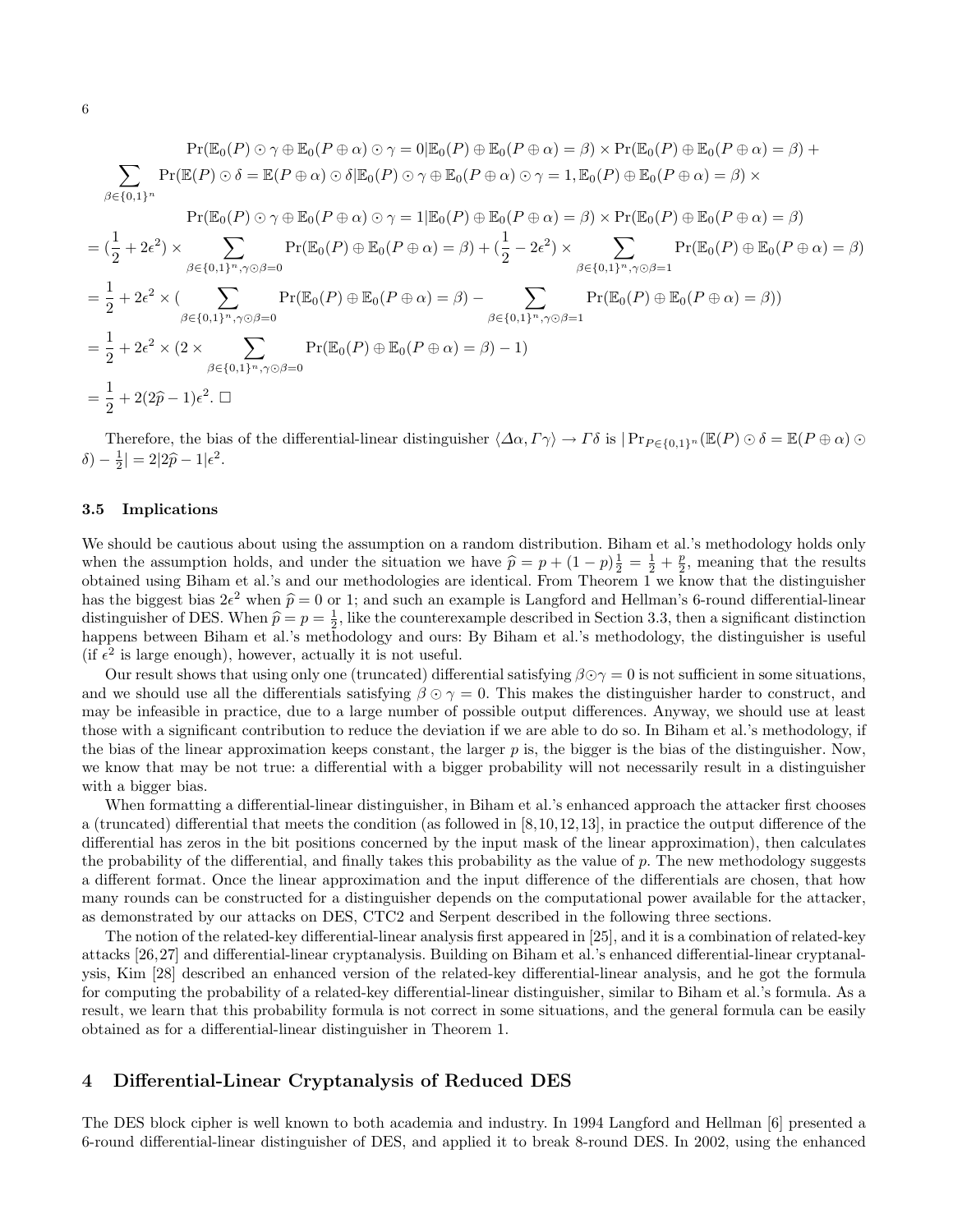technique Biham et al. [8] presented a 7-round differential-linear distinguisher of DES, and finally gave differentiallinear attacks on 8 and 9-round DES; and an improved version of the 9-round attack appeared in pages 108–111 of [14].

In this section, we show that under the new methodology the 3-round linear approximation used in [6,8] can be exploited to construct 7 and 8-round differential-linear distinguishers of DES; and the 8-round distinguisher can be used to break 10-round DES. More importantly, we are able to construct a 11-round differential-linear distinguisher of DES, and finally use it as the basis of a differential-linear attack on 13-round DES. See [3] for the specifications of DES. We write the subkey used in the S<sub>l</sub> S-box of Round m as  $K_{m,l}$ , where  $1 \le m \le 16, 1 \le l \le 8$ .

# 4.1 A 7-Round Differential-Linear Distinguisher with Bias 2−7.<sup>94</sup>

Biham et al.'s 7-round differential-linear distinguisher [8, 14] consists of a 3-round linear approximation with bias 0.195 and a 4-round truncated differential with probability  $\frac{12}{64}$ . The 3-round linear approximation  $\Gamma \gamma \to \Gamma \delta$  is  $0x210400800008000 \rightarrow 0x210400800008000$ , which was used for Langford and Hellman's differential-linear attack on 8-round DES. The 4-round (truncated) differential  $\Delta \alpha \to \Delta \beta$  is 0x0000020240000000  $\to 0x00W0XY0Z***M***^2$ , where  $M \in \{0, 1, \dots, 7\}, W, X \in \{0, 8\}$  and  $Y, Z \in \{0, 2\}.$  See Fig. 2 and Fig. 3 of [8] for an illustration of the differential and the linear approximation.  $\Delta\beta$  has a zero difference at the five bit positions concerned by  $\Gamma\gamma$ , and thus meets  $\beta \odot \gamma = 0$ . Finally, they compute the bias of the distinguisher  $\langle \Delta \alpha, \Gamma \gamma \rangle \rightarrow \Gamma \delta$  as  $2 \times \frac{12}{64} \times 0.195^2 \approx 2^{-4.77}$ . As discussed above, this is not sufficient, and we should consider all the possible differentials. The first round of the 4-round differential  $\Delta \alpha \to \Delta \beta$  does not have a one probability, and thus there are a large number of possible output differences after 4-round DES, making it hard to count all the differentials.

To make things easier, we change the input difference ∆α of the 4-round differential to ∆α<sup>b</sup> = 0x<sup>4000000000000000</sup> so that there is a one probability in the first round, thus reducing the number of possible output differences after 4-round DES. We still use the 3-round linear approximation  $\Gamma \gamma \to \Gamma \delta$ . Let's compute the probability of the new 7-round differential-linear distinguisher. Obviously, after the expansion **E** operation of the second round,  $0x4$  in the input difference becomes 0x8, which enters the  $S_1$  S-box of the second round and generates 11 differences after the S-box:  $\{\omega|\omega=0x3, 0x5, 0x6, 0x7, 0x9, 0xA, 0xB, 0xC, 0xD, 0xE, 0xF\}$ ; the probabilities for these output differences are given in the second column of Table 2. We represent  $\omega$  as a concatenation of four one-bit variables  $a||b||c||d$ , where a, b, c, d ∈ {0, 1}. Thus, the right half of the third round has the input difference 00000000a0000000b00000c0000000d0 in binary notation, and this input difference can make at most 6 S-boxes of the third round active:  $S_2, S_3, S_4, S_5, S_6, S_8$ . After a simple analysis, we know that the left half of the input mask  $\Gamma\gamma$  concerns the four bits of the output difference of the S<sub>5</sub> S-box of the third round, and we denote the four-bit output difference as  $e||f||g||h$ , where  $e, f, g, h \in \{0, 1\}$ . The right half of the input mask concerns the second most significant bit of the output difference of the S<sub>1</sub> S-box of the fourth round plus b. The input difference of the  $S_1$  S-box of the fourth round depends on: (1) The second least significant bit of the output difference of the  $S_2$  S-box of the third round, and we label the bit m; (2) The least significant bit of the output difference of the  $S_4$  S-box of the third round, and we label the bit n; (3) The least significant bit (i.e., h) of the output difference of the  $S_5$  S-box of the third round; (4) The most significant bit of the output difference of the  $S_6$  S-box of the third round, and we label the bit p; (5) The most significant bit of the output difference of the  $S_8$  S-box of the third round, and we label the bit  $q$ ; and (6) The one-bit difference in  $\Delta\hat{\alpha}$ . In summary, the five bits of the output difference concerned by the input mask  $\Gamma\gamma$  depend on a total of 12 indeterminate one-bit differences:  $a, b, c, d, e, f, g, h, m, n, p, q$ . And the input difference of the S<sub>1</sub> S-box of the fourth round is  $0||n||(m \oplus 1)||h||p||q$  in binary notation.

In the third round, the  $S_2$  S-box has an input difference  $00000a$  in binary notation, the  $S_4$  S-box has an input difference 00000b in binary notation, the  $S_5$  S-box has an input difference 000000 in binary notation, the  $S_6$  S-box has an input difference  $000c00$  in binary notation, and the S<sub>8</sub> S-box has an input difference  $000d00$  in binary notation. By the differential distribution tables of the S-boxes (see [22]), we compute the possible values as well as their probabilities for  $m, n, p, q, (e||f||g||h)$ , as follows:  $Pr_{S_2}(m = 0|a = 0) = 1, Pr_{S_2}(m = 0|a = 1) = \frac{28}{64}, Pr_{S_2}(m = 1|a = 1) = \frac{36}{64}$ ,  $\Pr_{\mathbf{S}_4}(n=0|b=0) = 1, \Pr_{\mathbf{S}_4}(n=0|b=1) = \frac{32}{64}, \Pr_{\mathbf{S}_4}(n=1|b=1) = \frac{32}{64}, \Pr_{\mathbf{S}_6}(p=0|c=0) = 1, \Pr_{\mathbf{S}_6}(p=0) = 1$  $0|c=1) = \frac{16}{64}$ ,  $Pr_{S_6}(p=1|c=1) = \frac{48}{64}$ ,  $Pr_{S_8}(q=0|d=0) = 1$ ,  $Pr_{S_8}(q=0|d=1) = \frac{24}{64}$ ,  $Pr_{S_8}(q=1|d=1) = \frac{40}{64}$ ,  $\Pr_{\mathbf{S}_5}((e||f||g||h) = 0x0|b = 0) = 1, \Pr_{\mathbf{S}_5}((e||f||g||h) = 0x5|b = 1) = \frac{4}{64}, \Pr_{\mathbf{S}_5}((e||f||g||h) = 0x6|b = 1) = \frac{4}{64}$  $\Pr_{\mathbf{S}_5}((e||f||g||h) = 0x7|b = 1) = \frac{12}{64}$ ,  $\Pr_{\mathbf{S}_5}((e||f||g||h) = 0x9|b = 1) = \frac{2}{64}$ ,  $\Pr_{\mathbf{S}_5}((e||f||g||h) = 0xA|b = 1) = \frac{8}{64}$ ,  $\Pr_{\mathbf{S}_5}((e||f||g||h) = 0xB|b = 1) = \frac{10}{64}$ ,  $\Pr_{\mathbf{S}_5}((e||f||g||h) = 0xC|b = 1) = \frac{4}{64}$ ,  $\Pr_{\mathbf{S}_5}((e||f||g||h) = 0xD|b = 1) = \frac{6}{64}$ ,

<sup>&</sup>lt;sup>2</sup> This is after the exchange of the left and right halves in the fourth round.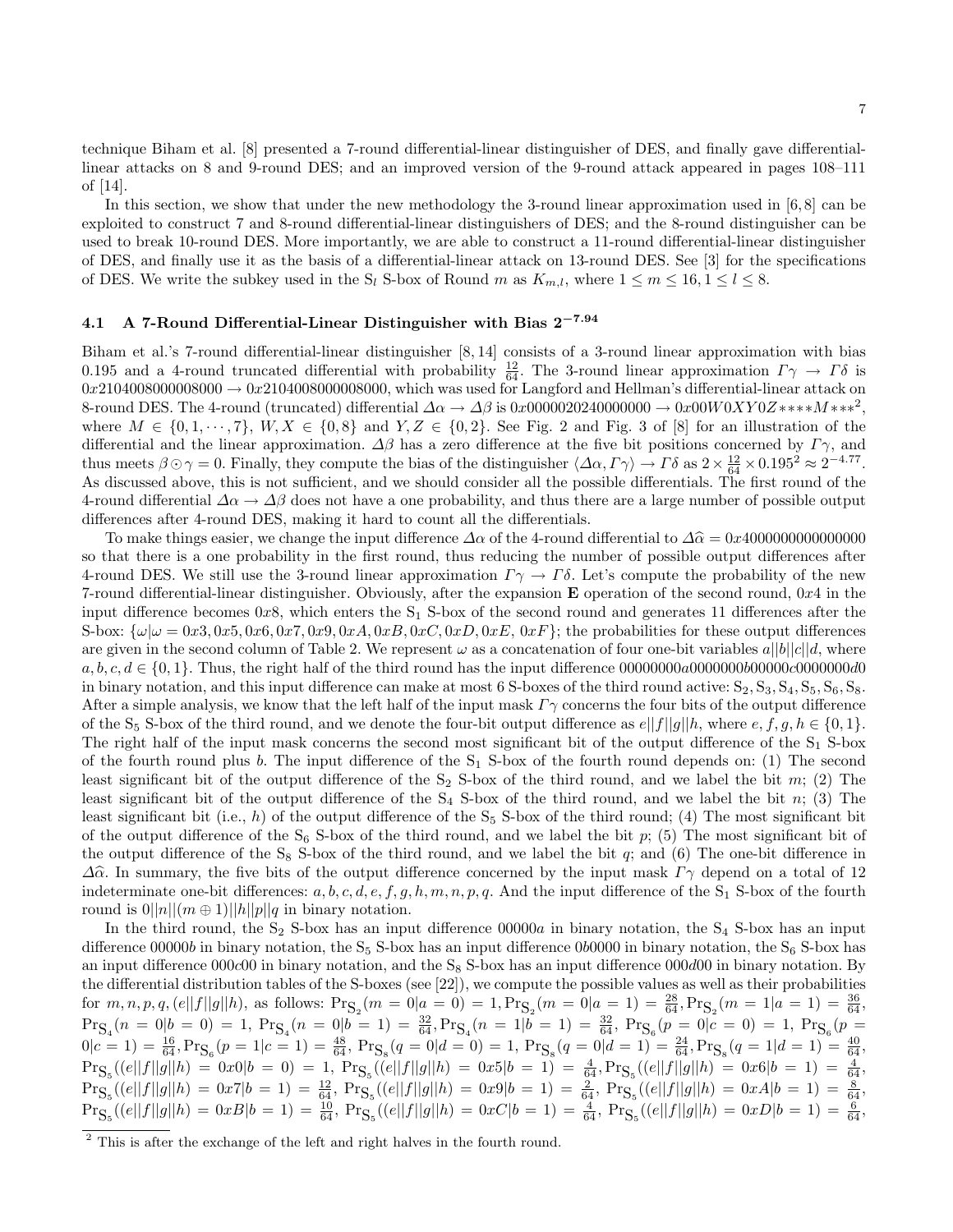|                                                                                                               | Table 2. Pro |
|---------------------------------------------------------------------------------------------------------------|--------------|
| $\omega \left\  \Pr_{S_1}(\Delta 0x8 \to \Delta \omega) \right  \Pr(\Delta \beta \omega \odot \Gamma \gamma)$ |              |

| $\omega$ |                 |                     | $\left \Pr_{S_1}(\Delta 0x8 \to \Delta \omega)\right \Pr(\Delta \beta_{\omega} \odot \Gamma \gamma = 0 \Delta 0x8 \to \Delta \omega)\right \Pr(\Delta \widehat{\beta}_{\omega} \odot \Gamma \gamma = 0 \Delta 0x8 \to \Delta \omega)\right \Pr(\Delta \widetilde{\beta}_{\omega} \odot \Gamma \widetilde{\gamma} = 0 \Delta 0x8 \to \Delta \omega)\right $ |                     |
|----------|-----------------|---------------------|------------------------------------------------------------------------------------------------------------------------------------------------------------------------------------------------------------------------------------------------------------------------------------------------------------------------------------------------------------|---------------------|
| 0x3      | $\frac{12}{64}$ | 0.55859375          | 0.50328584527596831                                                                                                                                                                                                                                                                                                                                        | 0.49779944866895676 |
| 0x5      | $\frac{8}{64}$  | 0.50439453125       | 0.49747781828045845                                                                                                                                                                                                                                                                                                                                        | 0.49595199525356293 |
| 0x6      | $\frac{8}{64}$  | 0.51708984375       | 0.50507303327322006                                                                                                                                                                                                                                                                                                                                        | 0.50433863041689619 |
| 0x7      | $\frac{4}{64}$  | 0.50457763671875    | 0.49877615783771034                                                                                                                                                                                                                                                                                                                                        | 0.50256029706542904 |
| 0x9      | $\frac{6}{64}$  | 0.578125            | 0.50051539158448577                                                                                                                                                                                                                                                                                                                                        | 0.50855094581311278 |
| 0xA      | $rac{2}{64}$    | 0.537109375         | 0.50116461620200425                                                                                                                                                                                                                                                                                                                                        | 0.50591027818154544 |
| 0xB      | $\frac{8}{64}$  | 0.56123046875       | 0.49983475663202626                                                                                                                                                                                                                                                                                                                                        | 0.50239421910760029 |
| 0xC      | $\frac{8}{64}$  | 0.4735107421875     | 0.49967876038863324                                                                                                                                                                                                                                                                                                                                        | 0.49929085310759547 |
| 0xD      | $rac{2}{64}$    | 0.4891510009765625  | 0.49995220528766993                                                                                                                                                                                                                                                                                                                                        | 0.49968796220765910 |
| 0xE      | $\frac{2}{64}$  | 0.50665283203125    | 0.50015277066222552                                                                                                                                                                                                                                                                                                                                        | 0.50061782109781916 |
| 0xF      | $\frac{4}{64}$  | 0.50272369384765625 | 0.50010005129477086                                                                                                                                                                                                                                                                                                                                        | 0.50005227406592345 |

babilities for the eleven output differences in  $\{\omega\}$ 

 $\Pr_{S_5}((e||f||g||h) = 0xE|b=1) = \frac{12}{64}$ ,  $\Pr_{S_5}((e||f||g||h) = 0xF|b=1) = \frac{2}{64}$ . We denote by t the second most significant bit of the output difference of the  $S_1$  S-box of the fourth round, and by the differential distribution table of the  $S_1$ S-box we compute the probability of  $t = 0$  and 1 for all the input differences of the S-box; and the conditional probabilities are given in Table 3.

For each difference  $\omega$ , we denote by  $\beta_{\omega}$  the output difference(s) of the 4-round DES, and now we can compute the probability that the XOR of the concerned five bits of  $\beta_\omega$  (whose values are  $e, f, g, h, b \oplus t$ ) is zero (i.e., Pr( $\Delta \beta_\omega \odot \Gamma \gamma$  =  $0|\Delta 0x8 \to \Delta \omega)$  by performing a computer program over all the possible (truncated) differential characteristics. These probabilities are given in the third column of Table 2. The largest number of possible differential characteristics happens when ω = 0xF, which is 10 × 2 × 2 × 2 × 2 × 2 ≈ 2 11.3 , and a straightforward implementation takes a few seconds in a general PC.

Finally, by Theorem 1 we know that the probability of the 7-round distinguisher  $\langle \Delta \hat{\alpha}, \Gamma \gamma \rangle \to \Gamma \delta$  is  $\frac{1}{2}$ <br>  $\sum_{\omega} \text{Pr}_{\mathbf{S}_{\omega}} (\Delta 0x8 \to \Delta \omega) \times \text{Pr}(\Delta \beta_{\omega} \odot \Gamma \gamma = 0 | \Delta 0x8 \to \Delta \omega) - 1 | \times 0.195^2 \approx \frac{1}{2} + 2 \times 2$  $\frac{1}{2} + 2 \times [2 \times]$  $\omega \Pr_{S_1}(\Delta 0x8 \to \Delta \omega) \times \Pr(\Delta \beta_\omega \odot \Gamma \gamma = 0|\Delta 0x8 \to \Delta \omega) - 1] \times 0.195^2 \approx \frac{1}{2} + 2 \times 2^{-4.22} \times 0.195^2 \approx \frac{1}{2} + 2^{-7.94}$ . Thus, the distinguisher  $\langle \Delta \hat{\alpha}, \Gamma \gamma \rangle \to \Gamma \delta$  has a bias of  $2^{-7.94}$ .

# 4.2 A 8-Round Differential-Linear Distinguisher with Bias 2<sup>−</sup>12.<sup>83</sup>

We obtain a 8-round differential-linear distinguisher of DES by appending one more round at the end of the four rounds covered by the differentials  $\{\Delta \hat{\alpha} \to \beta_\omega\}$  in the above 7-round distinguisher. A detailed analysis reveals that the left half of the input mask  $\Gamma\gamma$  concerns the four bits of the output difference of the  $S_5$  S-box of the fourth round, and the right half of the input mask concerns the second most significant bit of the output difference of the  $S_1$  S-box of the fifth round. Let  $y_0, y_1, y_2, y_3, z \in \{0, 1\}$  be one-bit variables; we denote by  $y_0||y_1||y_2||y_3$  the output difference of the  $S_5$  S-box of the fourth round, and denote by z the second most significant bit of the output difference of the  $S_1$  S-box of the fifth round. The input difference of the  $S_1$  S-box of the fifth round depends on: (1) The second least significant bit of the output difference of the  $S_2$  S-box of the fourth round, and we label the bit  $y_4$ ; (2) The least significant bit of the output difference of the  $S_4$  S-box of the fourth round, and we label the bit  $y_5$ ; (3) The least significant bit (i.e.,  $y_3$ ) of the output difference of the  $S_5$  S-box of the fourth round; (4) The most significant bit of the output difference of the S<sub>6</sub> S-box of the fourth round, and we label the bit  $y_6$ ; (5) The most significant bit of the output difference of the  $S_7$  S-box of the fourth round, and we label the bit  $y_7$ ; and (6) The most significant bit of the output difference of the  $S_8$  S-box of the fourth round, and we label the bit  $y_8$ .

The input difference of the S<sub>2</sub> S-box of the fourth round is  $x_0||x_1||x_2||0||x_3||0$  (in binary notation), where  $x_0$ denotes the most significant bit of the output difference of the  $S_6$  S-box of the third round,  $x_1$  denotes the most significant bit of the output difference of the  $S_8$  S-box of the third round,  $x_2$  denotes the least significant bit of the output difference of the  $S_3$  S-box of the third round, and  $x_3$  denotes the most significant bit of the output difference of the S<sub>5</sub> S-box of the third round. The input difference of the S<sub>4</sub> S-box of the fourth round is  $0||x_4||x_5||x_6||x_7||0$ , where  $x_4$  denotes the most significant bit of the output difference of the  $S_2$  S-box of the third round,  $x_5$  denotes the second most significant bit of the output difference of the  $S_5$  S-box of the third round,  $x_6$  denotes the second least significant bit of the output difference of the S<sub>8</sub> S-box of the third round, and  $x<sub>7</sub>$  denotes the second most significant bit of the output difference of the  $S_3$  S-box of the third round. The input difference of the  $S_5$  S-box of the fourth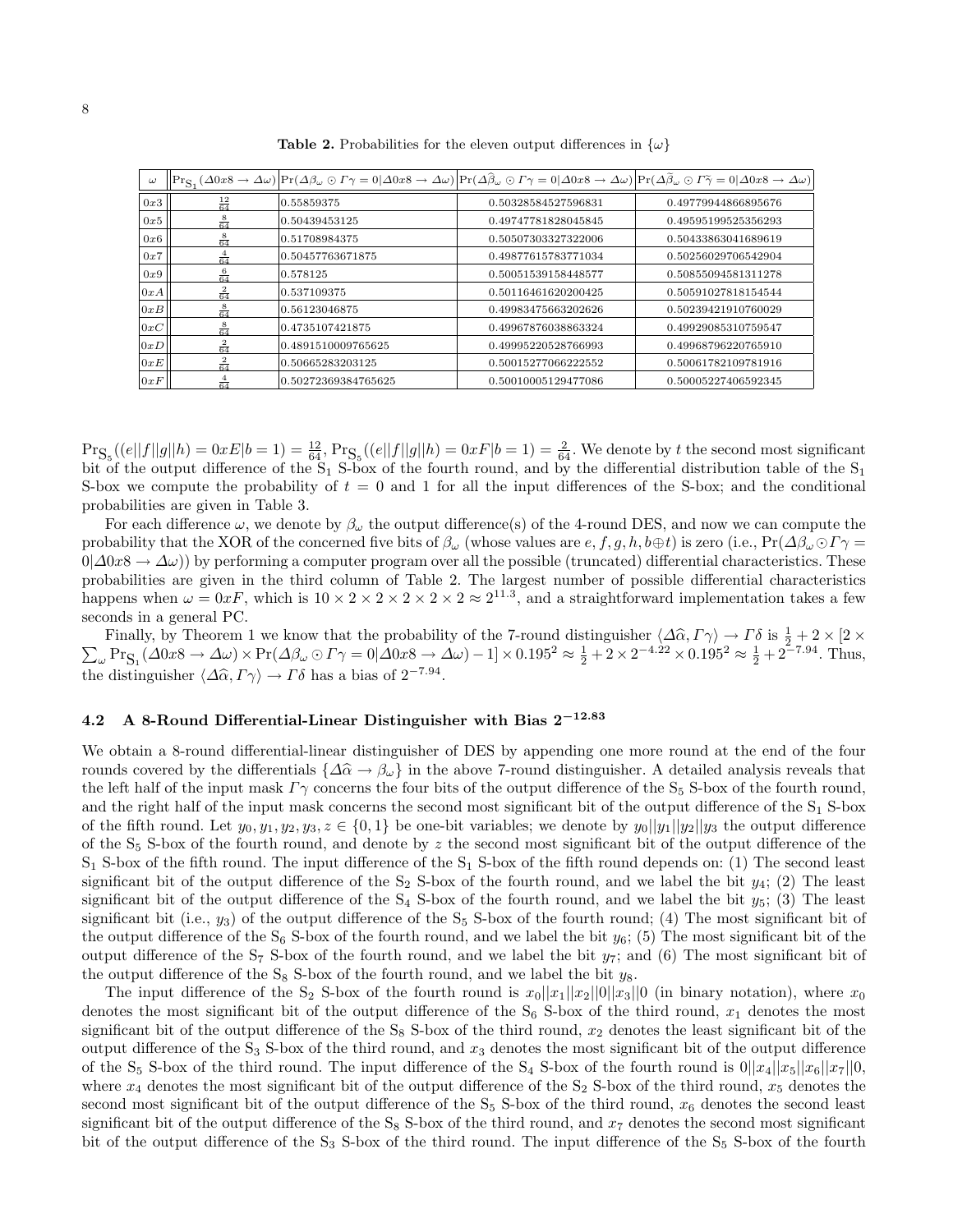| $\xi$                                 | $\Bigl\vert\Pr_{\mathcal{S}_1}(\varDelta t=0\vert \varDelta(0\vert\vert n\vert\vert(m\oplus1)\vert\vert h\vert\vert p\vert\vert q)=\xi)\Bigr\vert\Pr_{\mathcal{S}_1}(\varDelta t=1\vert \varDelta(0\vert\vert n\vert\vert(m\oplus1)\vert\vert h\vert\vert p\vert\vert q)=\xi)$ |                       |
|---------------------------------------|--------------------------------------------------------------------------------------------------------------------------------------------------------------------------------------------------------------------------------------------------------------------------------|-----------------------|
| 0x0                                   | $\,1\,$                                                                                                                                                                                                                                                                        | $\mathbf{0}$          |
| 0x1                                   | $\frac{32}{64}$                                                                                                                                                                                                                                                                | $\frac{32}{64}$       |
| $0x2$                                 | $\frac{28}{64}$                                                                                                                                                                                                                                                                | $\frac{36}{64}$       |
| 0x3                                   | $\frac{36}{64}$                                                                                                                                                                                                                                                                | $\frac{28}{64}$       |
| 0x4                                   | $\frac{20}{64}$                                                                                                                                                                                                                                                                | $\frac{44}{64}$       |
| 0x5                                   | $\frac{28}{64}$                                                                                                                                                                                                                                                                | $\frac{36}{64}$       |
| 0x6                                   | $\frac{28}{64}$                                                                                                                                                                                                                                                                | $\frac{36}{64}$       |
| 0x7                                   | $\frac{36}{64}$                                                                                                                                                                                                                                                                | $\frac{28}{64}$       |
| $0x8$                                 | $\frac{28}{64}$                                                                                                                                                                                                                                                                | $\frac{36}{64}$       |
| 0x9                                   | $\frac{28}{64}$                                                                                                                                                                                                                                                                | $\frac{36}{64}$       |
| 0xA                                   | $\frac{32}{64}$                                                                                                                                                                                                                                                                | $\frac{32}{64}$       |
| 0xB                                   | $\frac{32}{64}$                                                                                                                                                                                                                                                                | $\frac{32}{64}$       |
| $0 \hspace{0.5pt} x \hspace{0.5pt} C$ | $\frac{24}{64}$                                                                                                                                                                                                                                                                | $\frac{40}{64}$       |
| 0xD                                   | $\frac{40}{64}$                                                                                                                                                                                                                                                                | $\frac{24}{64}$       |
| $0xE$                                 | $\frac{36}{64}$                                                                                                                                                                                                                                                                | $\frac{28}{64}$       |
| $0xF$                                 | $\frac{24}{64}$                                                                                                                                                                                                                                                                | $\frac{40}{64}$       |
| 0x10                                  | $\frac{24}{64}$                                                                                                                                                                                                                                                                | 40<br>$\overline{64}$ |
| 0x11                                  | $\frac{36}{64}$                                                                                                                                                                                                                                                                | $\frac{28}{64}$       |
| $0x12$                                | $\frac{32}{64}$                                                                                                                                                                                                                                                                | $\frac{32}{64}$       |
| 0x13                                  | $\frac{32}{64}$                                                                                                                                                                                                                                                                | $\frac{32}{64}$       |
| $0x14$                                | $\frac{32}{64}$                                                                                                                                                                                                                                                                | $\frac{32}{64}$       |
| $0x15$                                | $\frac{32}{64}$                                                                                                                                                                                                                                                                | $\frac{32}{64}$       |
| $0x16$                                | $\frac{40}{64}$                                                                                                                                                                                                                                                                | $\frac{24}{64}$       |
| 0x17                                  | $\frac{32}{64}$                                                                                                                                                                                                                                                                | $\frac{32}{64}$       |
| $0x18$                                | $\frac{32}{64}$                                                                                                                                                                                                                                                                | $\frac{32}{64}$       |
| 0x19                                  | $\frac{32}{64}$                                                                                                                                                                                                                                                                | $\frac{32}{64}$       |
| 0x1A                                  | $\frac{20}{64}$                                                                                                                                                                                                                                                                | $\frac{44}{64}$       |
| $0x1B$                                | $\frac{28}{64}$                                                                                                                                                                                                                                                                | $\frac{36}{64}$       |
| $0x1C$                                | $\frac{36}{64}$                                                                                                                                                                                                                                                                | $\frac{28}{64}$       |
| $0x1D$                                | $\frac{28}{64}$                                                                                                                                                                                                                                                                | $\frac{36}{64}$       |
| $0x1E$                                | $\frac{36}{64}$                                                                                                                                                                                                                                                                | $\frac{28}{64}$       |
| $0x1F$                                | $\frac{36}{64}$                                                                                                                                                                                                                                                                | $\frac{28}{64}$       |

**Table 3.** Conditional Probabilities with  $t = 0$  and 1

round is  $x_7||0||x_8||x_9||x_{10}||x_{11}$ , where  $x_8$  denotes the least significant bit of the output difference of the S<sub>2</sub> S-box of the third round,  $x_9$  denotes the least significant bit of the output difference of the  $S_6$  S-box of the third round,  $x_{10}$ denotes the second most significant bit of the output difference of the  $S_4$  S-box of the third round, and  $x_{11}$  denotes the least significant bit of the output difference of the  $S_8$  S-box of the third round. The input difference of the  $S_6$ S-box of the fourth round is  $x_{10}||x_{11}||0||0||x_{12}||x_{13}$ , where  $x_{12}$  denotes the most significant bit of the output difference of the  $S_3$  S-box of the third round, and  $x_{13}$  denotes the second least significant bit of the output difference of the  $S_5$  S-box of the third round. The input difference of the  $S_7$  S-box of the fourth round is  $x_{12}||x_{13}||x_{14}||x_{15}||x_{16}||x_{17}$ , where  $x_{14}$  denotes the most significant bit of the output difference of the S<sub>4</sub> S-box of the third round,  $x_{15}$  denotes the second most significant bit of the output difference of the  $S_8$  S-box of the third round,  $x_{16}$  denotes the second most significant bit of the output difference of the  $S_2$  S-box of the third round, and  $x_{17}$  denotes the second most significant bit of the output difference of the  $S_6$  S-box of the third round. The input difference of the  $S_8$  S-box of the fourth round is  $x_{16}||x_{17}||x_{18}||0||0||x_{19}$ , where  $x_{18}$  denotes the second least significant bit of the output difference of the  $S_3$  S-box of the third round, and  $x_{19}$  denotes the least significant bit of the output difference of the  $S_4$  S-box of the third round.

The differential characteristics for the first two rounds are the same as in the 7-round distinguisher. In summary, the five bits of the output difference concerned by the input mask  $\Gamma\gamma$  depend on a total of 33 indeterminate one-bit differences:  $a, b, c, d, x_0, x_1, \dots, x_{19}, y_0, y_1, \dots, y_8$ . For each difference  $\omega$ , we denote by  $\beta_{\omega}$  the output difference(s) of the 5-round DES. Now, similar to that described for the 7-round distinguisher we can compute the probability that the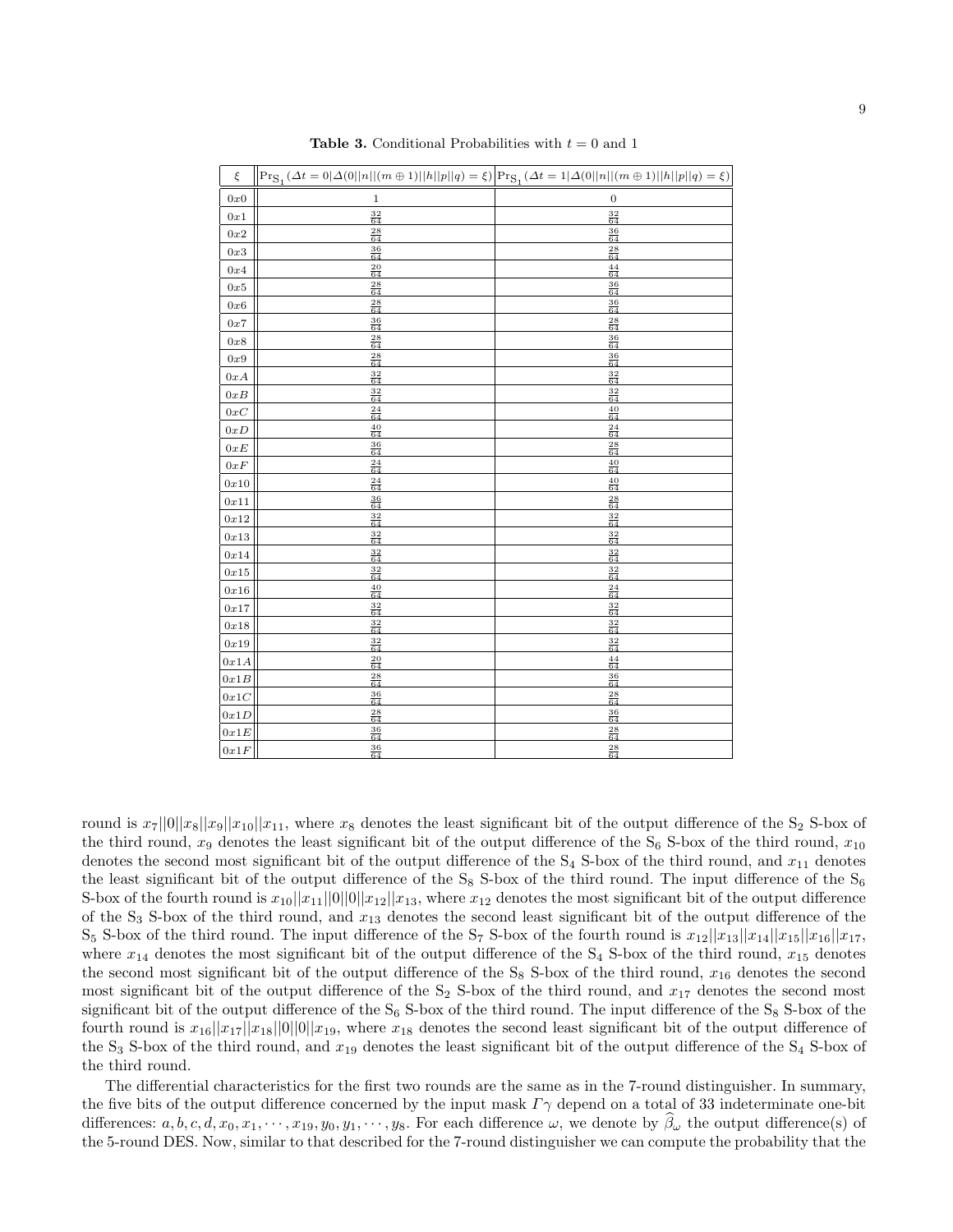XOR of the concerned five bits of  $\widehat{\beta}_{\omega}$  (whose values are  $y_0, y_1, y_2, y_3, z$ ) is zero (i.e.,  $Pr(\Delta \widehat{\beta}_{\omega} \odot \Gamma \gamma = 0 | \Delta 0x8 \rightarrow \Delta \omega)$ ) by performing a computer program over all the possible (truncated) differential characteristics. These probabilities are given in the fourth column of Table 2. The largest number of possible differential characteristics happens also when  $\omega = 0$ xF, which is roughly  $7 \times 10 \times 4 \times 6 \times 6 \times 10 \times 2^4 \times 2 \times 2 \times 2 \times 2 \times 2 \times 2^2$ ; and it takes a few seconds to check in a PC.

Finally, by Theorem 1 the probability of the 8-round distinguisher  $\langle \Delta \hat{\alpha}, \Gamma \gamma \rangle \to \Gamma \delta$  is  $\frac{1}{2} + 2 \times [2 \times \sum_{\omega} Pr_{S_1} (\Delta 0x8 \to$  $\Delta\omega$  × Pr( $\Delta\hat{\beta}_\omega$  ⊙  $\Gamma\gamma = 0$ | $\Delta 0x8 \to \Delta\omega$ ) – 1] × 0.195<sup>2</sup> ≈  $\frac{1}{2} + 2 \times 2^{-9.11} \times 0.195^2$  ≈  $\frac{1}{2} + 2^{-12.83}$ . Therefore, the 8-round distinguisher  $\langle \Delta \hat{\alpha}, \Gamma \gamma \rangle \to \Gamma \delta$  has a bias of 2<sup>−12.83</sup>.<br>The 8 round distinguisher  $\langle \Delta \hat{\alpha}, \Gamma \gamma \rangle \to \Gamma \delta$  can

The 8-round distinguisher  $\langle \Delta \hat{\alpha}, \Gamma \gamma \rangle \to \Gamma \delta$  can be used to break 10-round DES. See Appendix B for the attack procedure and complexity.

**Remarks.** We have checked the possibility of extending the 8-round distinguisher  $\langle \Delta \hat{\alpha}, \Gamma \gamma \rangle \to \Gamma \delta$  to a 9-round distinguisher by appending one more round at the end of the five rounds covered by the differentials  $\{\Delta \hat{\alpha} \to \beta_{\omega}\}.$ Now the five bits of the output difference concerned by the input mask  $\Gamma\gamma$  depend on a total of 65 indeterminate onebit differences, and there are roughly  $2^{55.6}$  possible differential characteristics for  $\omega = 0xF$ . This is computationally infeasible for our PC. Anyway, if there was a cluster of a few hundred computers available, we were able to compute the probability of the 9-round distinguisher during several days.

# 4.3 A 11-Round Differential-Linear Distinguisher with Bias 2<sup>−</sup>24.<sup>05</sup>

The new methodology enables us to construct a 11-round differential-linear distinguisher of DES. The input difference for the 11-round distinguisher is the same as used for the 7 and 8-round distinguishers, that is,  $\Delta \hat{\alpha} =$ 0x400000000000000000; and we use for the distinguisher the following 6-round linear approximation  $\Gamma\tilde{\gamma} \to \Gamma\tilde{\delta}$  with bias  $1.95 \times 2^{-9} \approx 2^{-8.04}$ : 0x0000000001040080  $\rightarrow$  0x2104008000008000, (This is the best 6-round linear approximation given in [5]).

The differential characteristics for the first two rounds and the input differences for the 6 (possible) active S-boxes of the third round are the same as in the 7/8-round distinguisher. In the third round, we denote respectively by  $x_0, x_1, x_2$  the most significant bit, the second most significant bit and the second least significant bit of the output difference of the S<sub>2</sub> S-box, by  $x_3||x_4||x_5||x_6$  the output difference of the S<sub>3</sub> S-box, by  $x_7, x_8, x_9$  the second most significant bit, the second least significant bit and the least significant bit of the output difference of the  $S_4$  S-box, by  $x_{10}||x_{11}||x_{12}||x_{13}$  the output difference of the  $S_5$  S-box, by  $x_{14}, x_{15}, x_{16}$  the most significant bit, the second most significant bit and the second least significant bit of the output difference of the  $S_6$  S-box, and by  $x_{17}, x_{18}, x_{19}$  the most significant bit, the second least significant bit and the least significant bit of the output difference of the  $S_8$ S-box.

In the fourth round, the S<sub>1</sub> S-box has the input difference  $0||x_9||(x_2 \oplus 1)||x_{13}||x_{14}||x_{17}$ , and we denote by  $y_0$  the second most significant bit of its output difference; the S<sub>2</sub> S-box has the input difference  $x_{14}||x_{17}||x_6||0||x_{10}||0$ , and we denote by  $y_1$  the least significant bit of its output difference; the S<sub>3</sub> S-box has the input difference  $x_{10}||0||x_8||x_{16}||0||x_0$ , and we denote by  $y_2$  the second most significant bit of its output difference; the  $S_4$  S-box has the input difference  $0||x_0||x_{11}||x_{18}||x_4||0$ , and we denote by  $y_3$  the second most significant bit of its output difference; the S<sub>6</sub> S-box has the input difference  $x_7||x_{19}||0||0||x_3||x_{12}$ , and we denote by  $y_4$  the least significant bit of its output difference; the  $S_8$  S-box has the input difference  $x_1||x_{15}||x_5||0||0||x_9$ , and we denote by  $y_5$  the least significant bit of its output difference. Thus we have that the input difference of the  $S_5$  S-box of the fifth round is  $y_2||(y_0 \oplus b)||y_1||y_4||y_3||y_5$ .

A simple analysis reveals that the three bits concerned by the input mask  $\Gamma\tilde{\gamma}$  depend on: (1)  $x_{10}$ ,  $x_{11}$  and  $x_{12}$ ; and (2) The three most significant bits of the output difference of the  $S_5$  S-box of the fifth round; and we denote the XOR of the three bits by z.

For each difference  $\omega$ , we denote by  $\tilde{\beta}_{\omega}$  the output difference(s) of the 5-round DES. Now, we can similarly compute the probability that the XOR of the concerned three bits of  $\beta_\omega$  (i.e.,  $x_{10} \oplus x_{11} \oplus x_{12} \oplus z$ ) is zero by performing a computer program over all the possible (truncated) differential characteristics. These probabilities are given in the fifth column of Table 2. The largest number of possible differential characteristics happens also when  $\omega = 0xF$ , which is  $7 \times 10 \times 4 \times 10 \times 6 \times 7 \times 2^6 \times 2 \approx 2^{23.9}$ ; and it takes a few seconds to check in a PC.

Finally, we have that the probability of the 11-round distinguisher  $\langle \Delta \hat{\alpha}, \Gamma \tilde{\gamma} \rangle \to \Gamma \tilde{\delta}$  is  $\frac{1}{2} + 2 \times [2 \times \sum_{\omega} Pr_{S_1} (\Delta 0x8 \rightarrow$  $\Delta\omega$  × Pr( $\Delta\tilde{\beta}_{\omega} \odot \Gamma\tilde{\gamma} = 0$   $|\Delta 0x8 \to \Delta \omega) - 1| \times (2^{-8.04})^2 \approx \frac{1}{2} + 2 \times 2^{-8.98} \times (2^{-8.04})^2 \approx \frac{1}{2} + 2^{-24.05}$ . Therefore, the 11-round distinguisher  $\langle \Delta \hat{\alpha}, \Gamma \tilde{\gamma} \rangle \to \tilde{\Gamma} \tilde{\delta}$  has a bias of  $2^{-24.05}$ .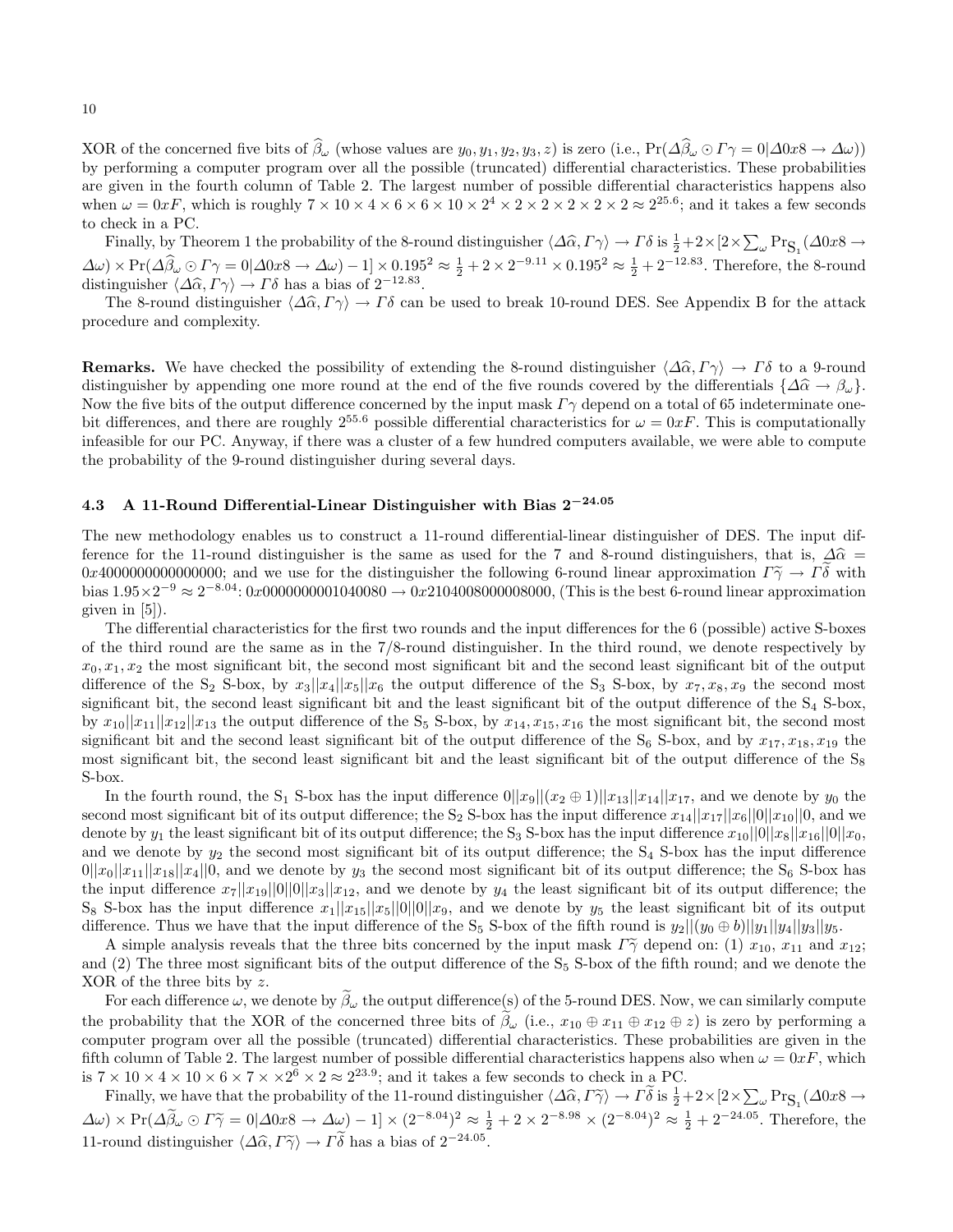#### 4.4 Attacking 12-Round DES

We can use the 11-round distinguisher  $\langle \Delta \hat{\alpha}, \Gamma \tilde{\gamma} \rangle \to \Gamma \tilde{\delta}$  to break 12 rounds of DES; the attack is basically the version of the 10-round attack in Appendix B when the first round is removed. With a success probability of about 99%, the attack requires  $2^{50.6}$  pairs of chosen plaintexts with difference  $\hat{\alpha}$ , and has a time complexity of  $2 \times 2^{50.6} + 2 \times 2^{50.6} \times 2^6 \times \frac{1}{8 \times 12} \approx 2^{52.34}$  12-round DES encryptions.

#### 4.5 Attacking 13-Round DES

The 11-round distinguisher  $\langle \Delta \hat{\alpha}, \Gamma \tilde{\gamma} \rangle \to \Gamma \tilde{\delta}$  can be used to break 13-round DES. We assume the attacked rounds are the first thirteen rounds from Rounds 1 to 13. The attack procedure is as follows.

- 1. Choose  $2^{47.27}$  structures  $S_i$ ,  $(i = 1, 2, \dots, 2^{47.27})$ , where a structure is defined to be a set of  $2^4$  plaintexts  $P_{i,j}$ with bits  $(9,17,23, 31)$  of the left half taking all the possible values, bit (2) of the right half fixed to 0 and the other 59 bits fixed,  $(j = 1, 2, \dots, 2^4)$ . In a chosen-plaintext attack scenario, obtain all the ciphertexts for the  $2^4$ plaintexts in each of the  $2^{47.27}$  structures; we denote by  $C_{i,j}$  the ciphertext for plaintext  $P_{i,j}$ .
- 2. Choose  $2^{47.27}$  structures  $\hat{S}_i$ ,  $(i = 1, \dots, 2^{47.27})$ , where a structure  $\hat{S}_i$  is obtained by setting 1 to bit (2) of the right half of all the plaintexts  $P_{i,j}$  in  $S_i$ . In a chosen-plaintext attack scenario, obtain all the ciphertexts for the  $2^4$  plaintexts in each  $\hat{S}_i$ .
- 3. Guess a value for  $K_{1,1}$ , and do as follows.
	- (a) Initialize  $2^{20}$  counters to zero, which correspond to the  $2^{20}$  possible pairs of the 10 ciphertext bits: bit (17) of the left half and bits  $(1,2,3,4,5,8,14,25,32)$  of the right half.
	- (b) Partially encrypt every (remaining) plaintext  $P_{i,j}$  with the guessed  $K_{1,1}$  to get its intermediate value immediately after Round 1; we denote it by  $\varepsilon_{i,j}$ .
	- (c) Partially decrypt  $\varepsilon_{i,j} \oplus 0x4000000000000000$  with the guessed  $K_{1,1}$  to get its plaintext, and find the plaintext in  $S_i$ ; we denote it by  $P_{i,j}$ , and denote by  $C_{i,j}$  the corresponding ciphertext for  $P_{i,j}$ . Store  $(C_{i,j}, C_{i,j})$  in a table.
	- (d) For every ciphertext pair  $(C_{i,j}, \hat{C}_{i,j})$ , increase 1 to the counter corresponding to the pair of the 10 ciphertext bits specified by  $(C_{i,j}, C_{i,j})$ .
	- (e) Guess a value for  $K_{13,1}$ , and do as follows.
		- i. For each of the  $2^{20}$  pairs of the concerned 10 ciphertext bits, partially decrypt it with the guessed  $K_{13,1}$ to get the pair of the 5 bits concerned by the output mask  $\Gamma\delta$ , and compute the XOR of the pair of the 5 bits (concerned by the output mask).
		- ii. Count the number of the ciphertext pairs  $(C_{i,j}, \hat{C}_{i,j})$  such that the XOR of the pair of the 5 bits concerned by  $\Gamma\tilde{\delta}$  is zero, and compute its deviation from  $2^{50.27}$ .
		- iii. If the guess for  $(K_{1,1}, K_{13,1})$  is the first guess for  $(K_{1,1}, K_{13,1})$ , then record the guess and the deviation computed in Step  $2(e)(ii)$ ; otherwise, record the guess and its deviation only when the deviation is larger than that of the previously recorded guess, and remove the guess with the smaller deviation.
- 4. For the  $K_{1,1}$  recorded in Step 2(e)(iii), exhaustively search for the remaining 48 key bits with two known plaintext/ciphertext pairs. If a 56-bit key is suggested, output it as the user key of the 13-round DES.

The attack requires  $2^{52.27}$  chosen plaintexts. The required memory for the attack is dominated by the storage of the plaintexts and ciphertexts, which is  $2^{52.27} \times 16 = 2^{56.27}$  bytes. Steps 1 and 2 have a time complexity of  $2^{52.27}$ 13-round DES encryptions. Steps 3(b) and 3(c) have a time complexity of  $2 \times 2^{51.27} \times 2^6 \times \frac{1}{8 \times 13} \approx 2^{51.57}$  13-round DES encryptions. Step 3(d) has a time complexity of  $2^{51.27} \times 2^6 = 2^{57.27}$  memory accesses. The time complexity of Step 3(e) is dominated by the time complexity of Step 3(e)(i), which is  $2 \times 2^6 \times 2^6 \times 2^{20} \times \frac{1}{8 \times 13} \approx 2^{26.3}$  13-round DES encryptions. Step 4 has a time complexity of  $2^{48}$  13-round DES encryptions. Therefore, the attack has a total time complexity of approximately  $2^{52.97}$  13-round DES encryptions and  $2^{57.27}$  memory accesses. There are  $2^{51.27}$  plaintext pairs  $(P_{i,j}, \hat{P}_{i,j})$  for a guess of  $(K_{1,1}, K_{13,1})$ , and thus following Theorem 2 of [29], we have that the attack has a success probability of about 99%.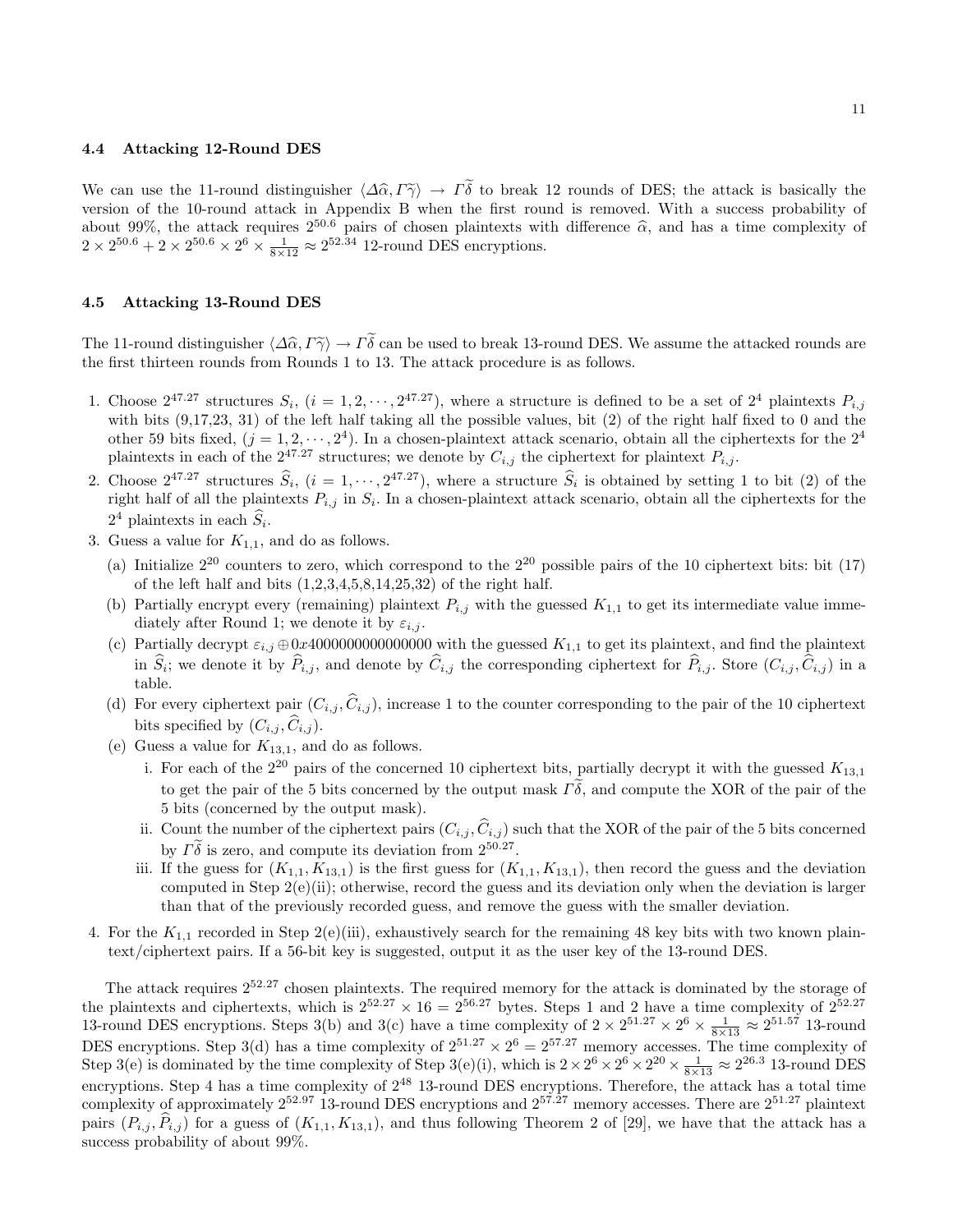### 5 Differential-Linear Cryptanalysis of CTC2

The CTC2 [15] cipher is designed to show the strength of the algebraic analysis [30] on block ciphers by the proposer, who described an algebraic attack on 6 rounds of the version of CTC2 that uses a 255-bit block size and a 255-bit key. In 2009, Dunkelman and Keller [13] described 6 and 7-round differential-linear distinguishers for the version of CTC2, and finally presented differential-linear attacks on 7 and 8 rounds of CTC2 (with a 255-bit block size and key). The attack on 8-round CTC2 is known as the best previously published result on CTC2 in terms of the numbers of attacked rounds.

In this section, using the new methodology we describe a 8.5-round differential-linear distinguisher with bias  $2^{-68}$ for the CTC2 with a 255-bit block size and key, and give a differential-linear attack on 10-round CTC2 (with a 255-bit block size and a key). We first briefly review the CTC2 cipher.

### 5.1 The CTC2 Block Cipher

The CTC2 [15] block cipher has a variable block size, a variable length key, and a variable number of rounds. There are many combinations for the block size, key size and round number. As in [13], we only consider the version of CTC2 that uses a 255-bit block size and a 255-bit key. CTC2 uses the following two elementary operations to construct its round function.

- S is a non-linear substitution operation constructed by applying the same  $3 \times 3$ -bit bijective S-box 85 times in parallel to an input.
- **D** is a linear diffusion operation, which takes a 255-bit block  $Y = (Y_{254}, \dots, Y_1, Y_0)$  as input, and outputs a 255-bit block  $Z = (Z_{254}, \cdots, Z_1, Z_0)$ , computed as defined below.

$$
\begin{cases} Z_{151} = Y_2 \oplus Y_{139} \oplus Y_{21} \\ Z_{(i \times 202+2) \text{ mod } 255} = Y_i \oplus Y_{(i+137) \text{ mod } 255} \qquad i = 0, 1, 3, 4, \cdots, 254 \end{cases}
$$

CTC2 takes as input a 255-bit plaintext block P, and its encryption procedure for  $N_r$  rounds is, where  $Z_0, X_i, Y_i, Z_i$ ,  $X_{N_r}, Y_{N_r}, Z_{N_r}$  are 255-bit variables, and  $K_0, K_i, K_{N_r}$  are round keys generated from a user key K as  $K_j = K \ll j$ in our notation,  $(0 \leq j \leq N_r)$ .

- 1.  $Z_0 = P$ . 2. For  $i = 1$  to  $N_r - 1$ :  $- X_i = Z_{i-1} \oplus K_{i-1},$  $-Y_i = \mathbf{S}(X_i),$  $-Z_i = \mathbf{D}(Y_i).$ 3.  $X_{N_r} = Z_{N_r-1} \oplus K_{N_r-1}, Y_{N_r} = \mathbf{S}(X_i), Z_{N_r} = \mathbf{D}(Y_{N_r}).$
- 4. Ciphertext =  $Z_{N_r} \oplus K_{N_r}$ .

The *i*th iteration of Step 2 in the above description is referred to below as Round i,  $(1 \le i \le N_r - 1)$ , and the transformations in Steps 3 and 4 are referred to below as Round  $N_r$ . This is in accordance with [15]. We number the 85 S-boxes in a round from 0 to 84 from right to left.

# 5.2 A 8.5-Round Differential-Linear Distinguisher with Bias  $2^{-68}$

The 8.5-round differential-linear distinguisher is made up of a 5.5-round linear approximation  $\Gamma \gamma \to \Gamma \delta$  with bias  $2^{-33}$ and all the 3-round differentials  $\{\Delta \alpha \to \Delta \beta\}$  that meet  $\beta \odot \gamma = 0$  with  $\Delta \alpha = e_0$ . The 5.5-round linear approximation  $\Gamma \gamma \to \Gamma \delta$  is  $e_{5,33,49,54,101,112,131,138,155,168,188,193,217,247,251} \to e_{32,151}$ , which is obtained by appending the following two rounds before the 3.5-round linear approximation  $e_{14,104,134,241} \rightarrow e_{32,151}$  given in [13]:  $e_{5,33,49,54,101,112,131,138,155}$  ${\bf 1}^{168,188,193,217,247,251} \stackrel{\textbf{S}}{\rightarrow} e_{3,33,35,49,56,99,112,129,140,153,170,186,193,217, \; 247,249} \stackrel{\textbf{D}}{\rightarrow} e_{38,53, \; 94,98,171,186,210,231} \stackrel{\textbf{S}}{\rightarrow} e_{36,51,94,96,173,186,210,221}$  $\frac{D}{188,212,233} \rightarrow e_{14,104,134,241}$ . The input difference  $\alpha$  is chosen so that there are only 16 active bit positions after being applied  $D^{-1}$ . This enables us to conduct a differential-linear attack on 10-round CTC2 as presented in the next subsection. For any other one-bit difference except  $e_0$ , there are more than 50 active bit positions after applying  $\mathbf{D}^{-1}$ to it, and thus the resulting distinguisher cannot be used to break 10-round CTC2, because too many subkey bits are required to guess.

#### 12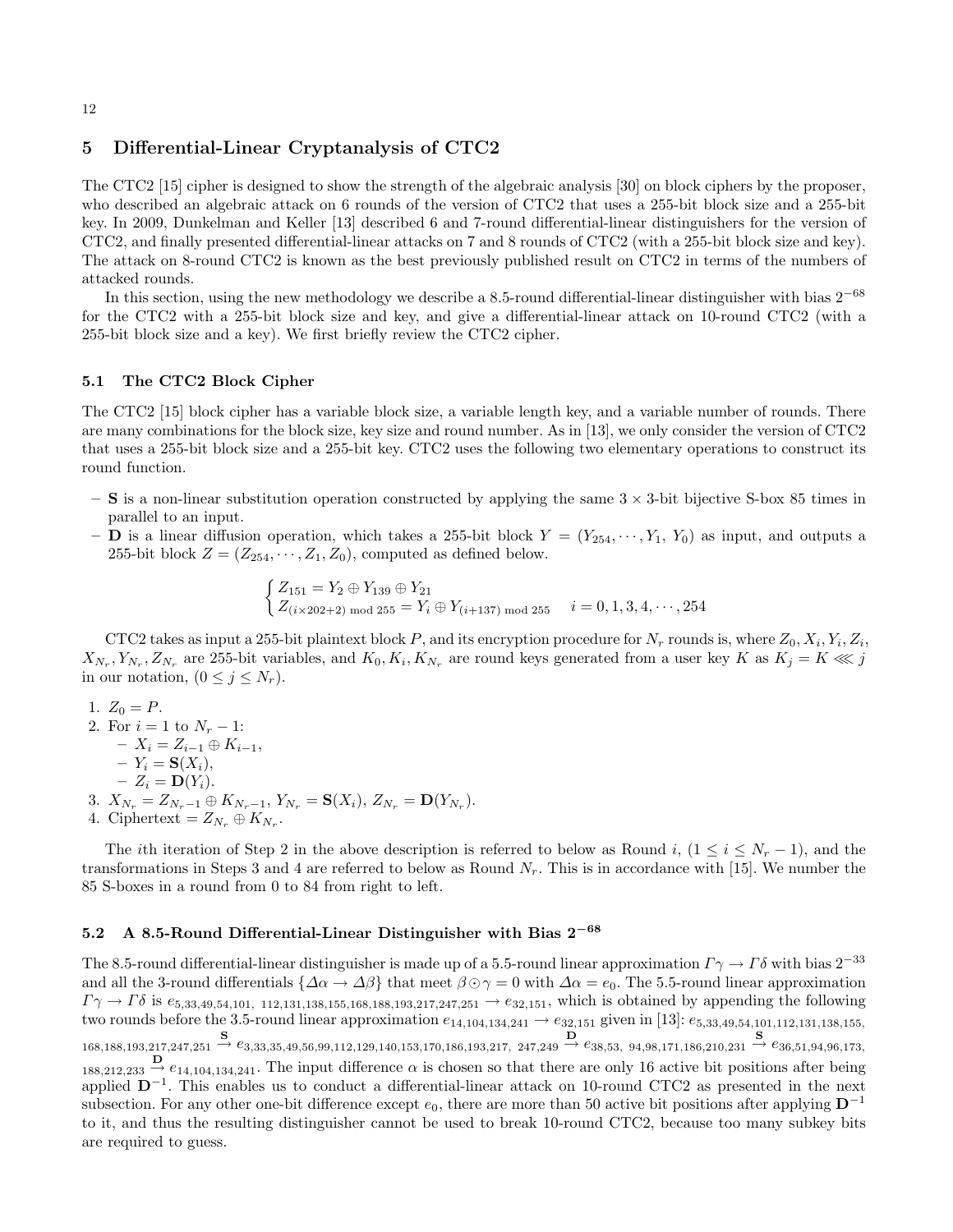| Difference $(\omega)$                                                                                      |                                     |  | $e_2 \,   \, e_{0,1,2} \,  $ |
|------------------------------------------------------------------------------------------------------------|-------------------------------------|--|------------------------------|
| $\Pr_{\mathbf{S}}(\Delta \alpha \rightarrow \Delta \omega)$                                                | $2^{-2}$ $2^{-2}$ $2^{-2}$ $2^{-2}$ |  |                              |
| $ \Pr(\beta_{\omega} \odot \gamma = 0  \Delta \alpha \rightarrow \Delta \omega)    0.75   0.5   0.5   0.5$ |                                     |  |                              |

**Table 4.** Probabilities for the four output differences in  $\{\omega\}$ 

We now compute the probability of the 8.5-round differential-linear distinguisher. Without loss of generality, we assume that the 3-round differentials  $\{\Delta \alpha \to \Delta \beta\}$  operate on Rounds 1 to 3, and the 5.5-round linear approximation  $\Gamma \gamma \to \Gamma \delta$  operates on Rounds 4 to 9 (just before the **D** operation of Round 9). By the **D** operation, we learn that the input mask  $\Gamma\gamma$  concerns the following 28 bit positions of the output difference of the **S** operation of Round 3: Bits 5, 12, 20, 24, 27, 45, 76, 82, 83, 86, 88, 89, 95, 105, 120, 142, 149, 157, 161, 163, 164, 200, 204, 206, 207, 220,  $223$  and  $238.\textsuperscript{3}$  The 28 concerned bit positions are covered in 24 S-boxes of Round 3: S-boxes 1, 4, 6, 8, 9, 15, 25, 27, 28, 29, 31, 35, 40, 47, 49, 52, 53, 54, 66, 68, 69, 73, 74 and 79; let Ω be the set of the 24 S-boxes.

On the other direction, the input difference  $\Delta \alpha$  generates 4 possible differences after the S operation of Round 1:  $\{\omega|\omega=e_0, e_1, e_2, e_{0,1,2}\}\$ , each with probability  $2^{-2}$  as shown in the second row of Table 4. We represent the least significant three bits of  $\omega$  as a concatenation of three one-bit variables  $c||b||a$ , where  $a, b, c \in \{0, 1\}$ . After the **D** operation of Round 1, a difference  $\omega$  causes at most 6 active S-boxes of Round 2: S-boxes 0, 5, 23, 41, 50 and 68; the input difference for S-box 0 is  $a||0||0$  in binary notation, the input difference for S-box 5 is  $c||0||0$  in binary notation, the input difference for S-box 23 is  $0||b||0$  in binary notation, the input difference for S-box 41 is  $0||0||a$  in binary notation, the input difference for S-box 50 is  $0||c||0$  in binary notation, and the input difference for S-box 68 is  $0||0||b$ in binary notation. The 18-bit output difference of the 6 active S-boxes of Round 2 get involved in a total of 34 bits of the input difference of the S-box operation of Round 3: Bits 2, 7, 17, 21, 25, 36, 40, 49, 60, 64, 70, 78, 93, 102, 106, 113, 117, 121, 123, 128, 151, 155, 159, 170, 174, 181, 185, 204, 212, 223, 227, 234, 238 and 242. Among the 34 bits, only 8 bits are involved in the 24 S-boxes in  $\Omega$ : Bits 25, 93, 106, 121, 159, 204, 223 and 238; and they are for S-boxes 8, 31, 35, 40, 53, 68, 74 and 79. The values for the 8 bits depend on 7 bits of the output difference of the 6 active S-boxes of Round 2: (1) The second least significant bit of the output difference of S-box 0, and we label the bit d; (2) The least and most significant bits of the output difference of S-box 5, and we denote them by e and f, respectively; (3) The second least significant bit of the output difference of S-box 23, and we label the bit g; (4) The most significant two bits of the output difference of S-box 50, and we denote them by h and m, respectively; and (5) The second least significant bit of the output difference of S-box 68, and we label the bit n.

As a result, we have: (I) S-box 8 of Round 3 has an input difference  $0||h||0$ , and the least significant bit, labeled by  $x_0$ , of its output difference is concerned by  $\Gamma\gamma$ ; (II) S-box 31 of Round 3 has an input difference  $0||0||e$ , and the most significant bit, labeled by  $x_1$ , of its output difference is concerned by  $\Gamma\gamma$ ; (III) S-box 35 of Round 3 has an input difference  $0||m||0$ , and the least significant bit, labeled by  $x_2$ , of its output difference is concerned by  $\Gamma\gamma$ ; (IV) S-box 40 of Round 3 has an input difference  $0||f||0$ , and the least significant bit, labeled by  $x_3$ , of its output difference is concerned by  $\Gamma\gamma$ ; (V) S-box 53 of Round 3 has an input difference  $0||0||h$ , and the most significant bit, labeled by  $x_4$ , of its output difference is concerned by  $\Gamma\gamma$ ; (VI) S-box 68 of Round 3 has an input difference  $0||0||d$ , and the least and most significant bits, labeled respectively by  $x_5$  and  $x_6$ , of its output difference are concerned by  $\Gamma\gamma$ ; (VII) S-box 74 of Round 3 has an input difference  $0||n||0$ , and the second least significant bit, labeled by  $x_7$ , of its output difference is concerned by  $\Gamma\gamma$ ; and (VIII) S-box 79 of Round 3 has an input difference  $0||g||0$ , and the second least significant bit, labeled by  $x_8$ , of its output difference is concerned by  $\Gamma\gamma$ . Now, whether  $\beta \odot \gamma = 0$  is equivalent to whether  $\bigoplus_{i=0}^8 x_i = 0$ .

By the differential distribution table of the S-box, we get the possible values for  $d, (f||e), g, (m||h), n, x_0, x_1, x_2, x_3$  $x_4, x_5 \oplus x_6, x_7, x_8$  and the conditional probabilities, as follows:  $Pr(d = 0|a = 0) = 1, Pr(d = 0|a = 1) = 0.5, Pr(d = 1)$  $1|a = 1$  = 0.5,  $Pr(f||e) = 0|c = 0) = 1$ ,  $Pr(f||e) = 1|c = 1$  = 0.5,  $Pr(f||e) = 3|c = 1$  = 0.5,  $Pr(g = 0|b = 0)$  =  $1,Pr(g = 1|b = 1) = 1,Pr((m||h) = 0|c = 0) = 1,Pr((m||h) = 1|c = 1) = 0.5,Pr((m||h) = 3|c = 1) = 0.5,Pr(n = 1) = 0.5,$  $0|b = 0) = 1, Pr(n = 0|b = 1) = 0.5, Pr(n = 1|b = 1) = 0.5, Pr(x_0 = 0|h = 0) = 1, Pr(x_0 = 0|h = 1) = 0.5, Pr(x_0 = 0|b = 1) = 0.5$  $1|h = 1$ ) = 0.5, Pr( $x_1 = 0|e = 0$ ) = 1, Pr( $x_1 = 0|e = 1$ ) = 0.5, Pr( $x_1 = 1|e = 1$ ) = 0.5, Pr( $x_2 = 0|m = 0$ ) = 1, Pr( $x_2$  =  $0|m = 1$  = 0.5,  $Pr(x_2 = 1|m = 1) = 0.5$ ,  $Pr(x_3 = 0|f = 0) = 1$ ,  $Pr(x_3 = 0|f = 1) = 0.5$ ,  $Pr(x_3 = 1|f = 1) = 0$  $0.5,Pr(x_4 = 0|h = 0) = 1,Pr(x_4 = 0|h = 1) = 0.5,Pr(x_4 = 1|h = 1) = 0.5,Pr(x_7 = 0|n = 0) = 1,Pr(x_7 = 1|n = 1) = 0.5,Pr(x_8 = 0|n = 0) = 1,Pr(x_9 = 1|n = 1) = 0.5,Pr(x_{10} = 0|n = 1) = 0.5,Pr(x_{11} = 0|n = 1) = 0.5,Pr(x_{12} = 0|n = 1) = 0.5,Pr(x_{13} = 0|n = 1) = 0.5,Pr(x_{14} =$ 

<sup>&</sup>lt;sup>3</sup> Bit position 213 appears twice, and thus cancels out.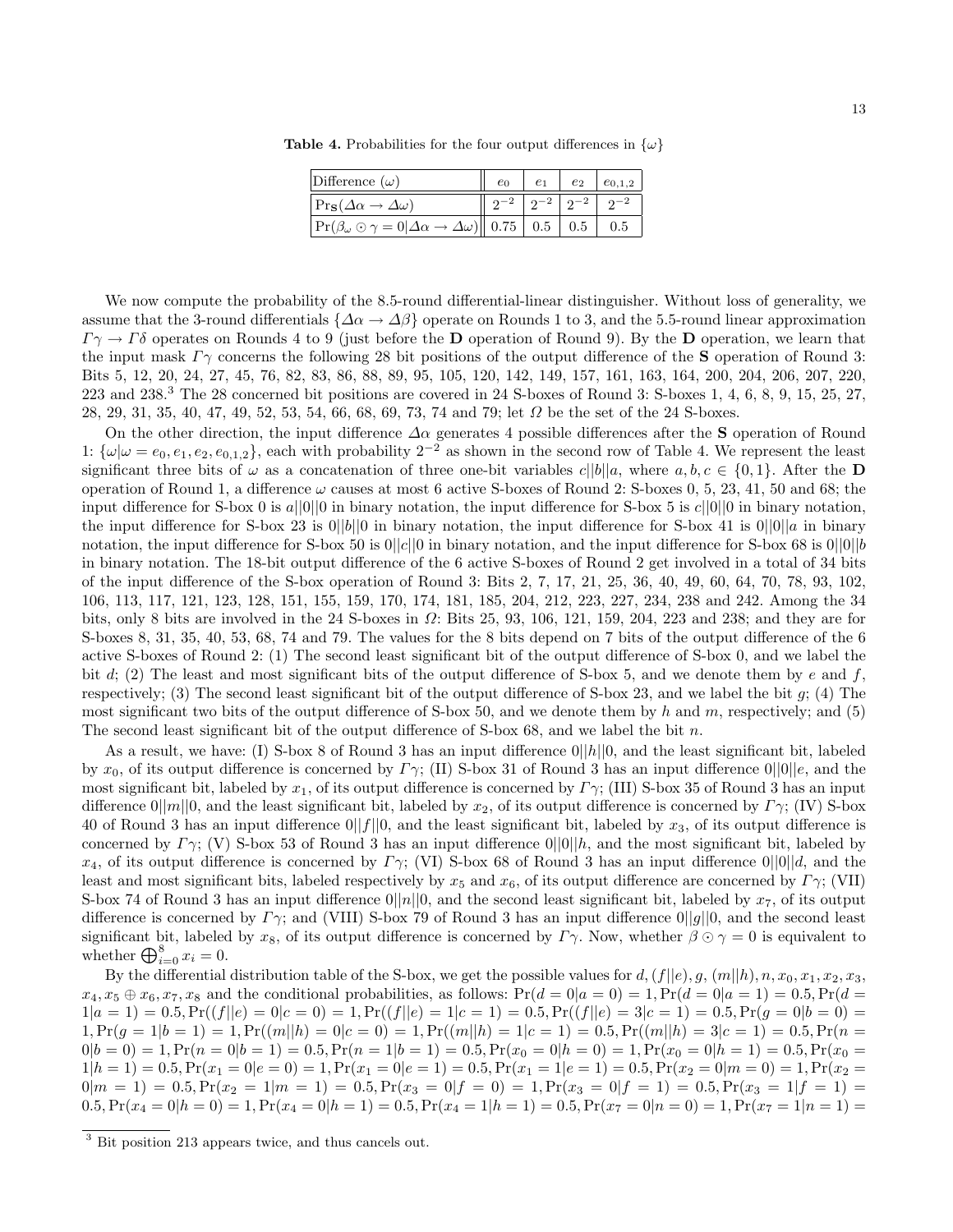$1,Pr(x_8 = 0|g = 0) = 1,Pr(x_8 = 1|g = 1) = 1,Pr(x_5 \oplus x_6 = 0|d = 0) = 1,Pr(x_5 \oplus x_6 = 0|d = 1) = 0.5,Pr(x_5 \oplus x_6 = 0|d = 1) = 0.5,$  $1|d=1\rangle = 0.5.$ 

For each difference  $\omega$ , we denote by  $\beta_{\omega}$  the output difference(s) immediately after Round 3, and using the above conditional probabilities we compute the probability of  $\bigoplus_{i=0}^{8} x_i = 0$  by performing a program over all the possible (truncated) differential characteristics, which takes a few seconds in a general PC. These probabilities are given in the third row of Table 4.

Thus, by Theorem 1 we have that the probability of the 8.5-round distinguisher is  $\frac{1}{2} + 2 \times [2 \times \sum_{\omega} Pr_{\mathbf{S}}(\Delta 0x1 \rightarrow$  $\Delta\omega$  × Pr( $\Delta\beta_\omega \odot \Gamma\gamma = 0$   $\Delta 0x1 \rightarrow \Delta\omega$ ) – 1 ×  $(2^{-33})^2 = \frac{1}{2} + 2 \times 2^{-3} \times 2^{-66} = \frac{1}{2} + 2^{-68}$ . Therefore, the 8.5-round differential-linear distinguisher has a bias of  $2^{-68}$ .

### 5.3 Attacking 10-Round CTC2 with a 255-Bit Block Size and Key

The above 8.5-round distinguisher enables us to construct a differential-linear attack breaking 10-round CTC2 when used with a 255-bit block size and key.

We assume the attacked rounds are the first ten rounds from Rounds 1 to 10; and we use the distinguisher from Rounds 2 until before the D operation of Round 10. As mentioned earlier, we learn that the input difference  $\alpha$ propagates to 16 bit positions after the inverse of the D operation of Round 1: Bits 17, 21, 40, 59, 78, 97, 116, 135, 139, 154, 158, 177, 196, 215, 234 and 253. The 16 active bits correspond to 16 S-boxes of Round 0: S-boxes 5, 7, 13, 19, 26, 32, 38, 45, 46, 51, 52, 59, 65, 71, 78 and 84; let  $\Theta$  be the set of the 16 S-boxes, and  $K_{\Theta}$  be the 48 bits of  $K_0$  corresponding to the 16 S-boxes in  $\Theta$ . Another observation is that we do not need to guess the subkey bits from  $K_{10}$ , because the output mask  $\Gamma\delta$  of the 8.5-round distinguisher concerns the intermediate value immediately after the **S** operation of Round 10, and for a pair of ciphertexts  $(C, \widehat{C})$  the value of  $\delta \odot \mathbf{D}^{-1}(C) \oplus \delta \odot \mathbf{D}^{-1}(\widehat{C})$  equals to  $\delta \odot \mathbf{D}^{-1}(C \oplus \widehat{C})$ , which is independent of  $K_{10}$ . The attack procedure is as follows.

- 1. Choose  $2^{94}$  structures  $S_i$ ,  $(i = 0, 1, \dots, 2^{94} 1)$ , where a structure is defined to be a set of  $2^{48}$  plaintexts  $P_{i,j}$  with the 48 bits for the S-boxes in  $\Theta$  taking all the possible values and the other 207 bits fixed,  $(j = 0, 1, \dots, 2^{48} - 1)$ . In a chosen-plaintext attack scenario, obtain all the ciphertexts for the  $2^{48}$  plaintexts in each of the  $2^{94}$  structures; we denote by  $C_{i,j}$  the ciphertext for plaintext  $P_{i,j}$ .
- 2. Guess a value for  $K_{\Theta}$ , and do as follows.
	- (a) Partially encrypt every (remaining) plaintext  $P_{i,j}$  with the guessed  $K_{\Theta}$  to get its intermediate value immediately after the **S** operation of Round 1; we denote it by  $\varepsilon_{i,j}$ .
	- (b) Take bitwise complements to bits (17, 21, 40, 59, 78, 97, 116, 135, 139, 154, 158, 177, 196, 215, 234, 253) of  $\varepsilon_{i,j}$ , and keep invariant the other bits of  $\varepsilon_{i,j}$ ; we denote the resulting value by  $\widehat{\varepsilon}_{i,j}$ .
	- (c) Partially decrypt  $\hat{\epsilon}_{i,j}$  with the guessed  $K_{\Theta}$  to get its plaintext, and find the plaintext in  $S_i$ ; we denote it by  $\hat{P}_{i,j}$ , and denote by  $\hat{C}_{i,j}$  the corresponding ciphertext for  $\hat{P}_{i,j}$ .
	- (d) For every ciphertext pair  $(C_{i,j}, \hat{C}_{i,j})$ , compute the XOR of bits 32 and 151 of  $\mathbf{D}^{-1}(C_{i,j} \oplus \hat{C}_{i,j})$ .
	- (e) Count the number of the ciphertext pairs  $(C_{i,j}, \hat{C}_{i,j} )$  which have a zero XOR between bits 32 and 151 of  $\mathbf{D}^{-1}(C_{i,j} \oplus \widehat{C}_{i,j})$ , and compute its deviation from  $2^{140}$ .
	- (f) If the guess for  $K_{\Theta}$  is the first guess, record it and its deviation computed in Step 2(e); otherwise, record it and its deviation only when the deviation is larger than the previously recorded deviation, and discard the previously recorded guess and its deviation.
- 3. For the recorded  $K_{\Theta}$  in Step 2(f), exhaustively search for the remaining 207 key bits with a known plaintext/ciphertext pair. If a 255-bit key is suggested, output it as the user key of CTC2.

The attack requires  $2^{142}$  chosen plaintexts. The time complexity of Step 2 is dominated by the time complexity of Steps 2(a), 2(c) and 2(d), which is approximately  $2 \times 2^{141} \times 2^{48} \times \frac{16}{85 \times 10} + 2^{141} \times 2^{48} \times \frac{1}{10} \approx 2^{186.2}$  10-round CTC2 encryptions. Step 3 has a time complexity of  $2^{207}$  10-round CTC2 encryptions. Therefore, the attack has a total time complexity of  $2^{207}$  10-round CTC2 encryptions to find the 255-bit key. There are  $2^{141}$  plaintext pairs  $(P_{i,j}, \hat{P}_{i,j})$  for a guess of  $K_{\Theta}$ . Following Theorem 2 of [29], we learn that the probability that the correct guess for  $K_{\Theta}$  is recorded in Step 2(f) is about 99.9%. Thus, the attack has a success probability of about 99.9%.

### 6 Differential-Linear Cryptanalysis of Reduced Serpent

The Serpent [31] block cipher is one of the five AES finalists, second to the Rijndael [32] cipher. In 2003, Biham et al. [10] described a 8-round differential-linear distinguisher of Serpent, and presented a differential-linear attack on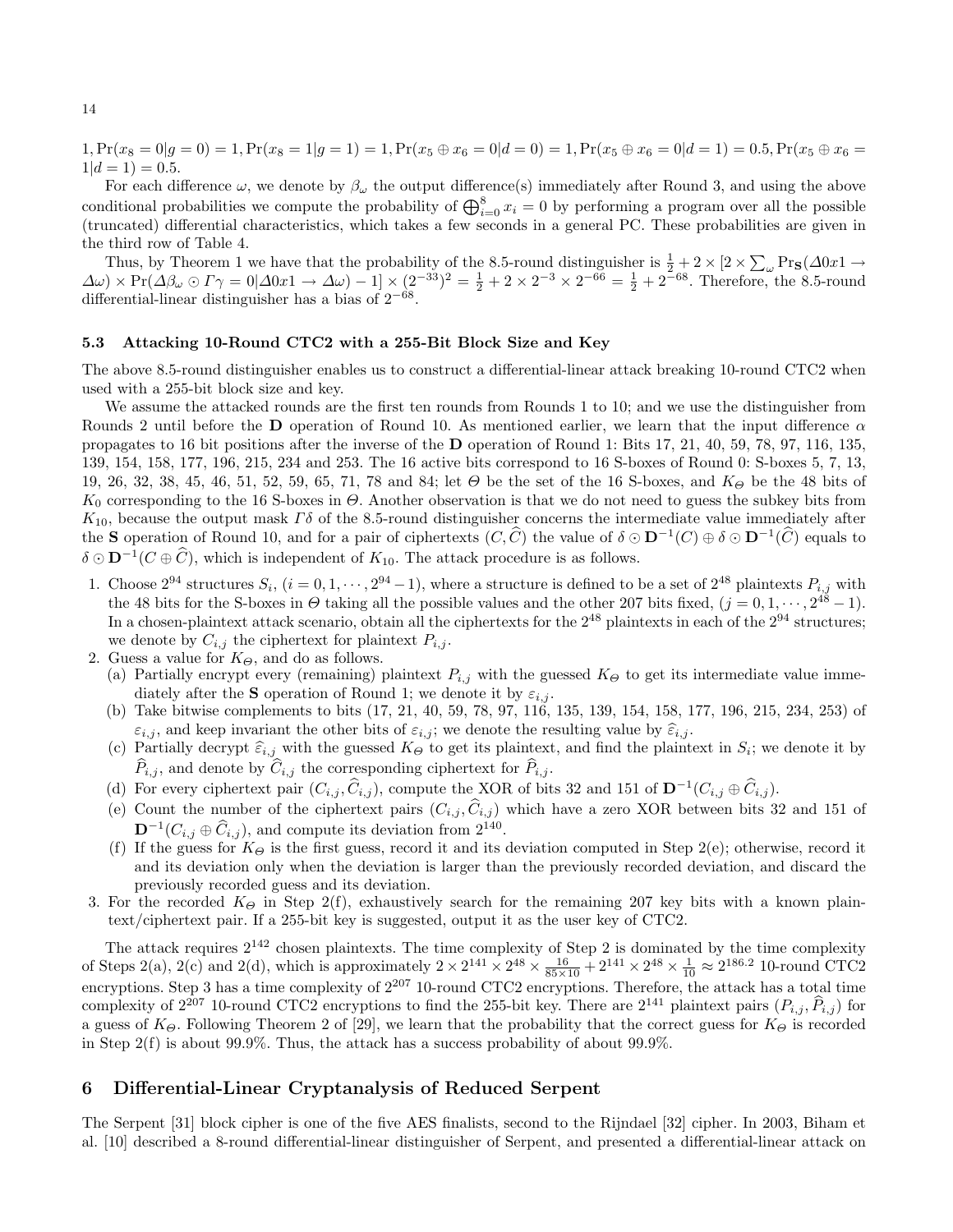10-round Serpent with a 128-bit key; and they presented a 9-round differential-linear distinguisher of Serpent, and finally gave a differential-linear attack on 11-round Serpent with a 192/256-bit key. In 2008 Dunkelman et al. [12] presented improved 8 and 9-round differential-linear distinguishers of Serpent, and finally used them as the basis for differential-linear attacks on 10-round Serpent with a 128-bit key, 11-round Serpent with a 192-bit key and 12-round Serpent with a 256-bit key. The attacks on 10-round Serpent with a 128-bit key, 11-round Serpent with a 192-bit key and 12-round Serpent with a 192-bit key are known as the best previously published cryptanalytic results on Serpent in terms of the numbers of attacked rounds.

In this section, we first present a 9-round linear approximation with bias  $2^{-51}$ , which can be used to conduct linear attacks on 10-round Serpent with a 128-bit key and 11-round Serpent with a 192/256-bit key. Then, building on a 6-round linear approximation obtained by truncating the 9-round linear approximation, we construct a 9-round differential-linear distinguisher with bias 2−59.<sup>41</sup> under the new methodology, and finally use it to conduct differentiallinear attacks on 10-round Serpent with a 128-bit key, 11-round Serpent with a 192-bit key and 12-round Serpent with a 256-bit key.

#### 6.1 The Serpent Block Cipher

The Serpent [31] block cipher has a 128-bit block size, a variable length key of up to 256 bits, and a total of 32 rounds; short keys is used by appending one "1" bit to the most significant bit end, followed by as many "0" bits as required. Serpent uses the following elementary operations:

- $-$  **IP/FP** is the initial/final permutation; see [31] for their specifications.
- $-$  S<sub>i</sub> is a non-linear substitution operation constructed by applying the same  $4 \times 4$ -bit bijective  $S_{i \text{ mod } 8}$  S-box 32 times in parallel to an input,  $(0 \le i \le 31)$ . Refer to [31] for specifications of the S-boxes  $S_0, S_1, \dots, S_7$ .
- L is a linear diffusion operation, which takes as input a 128-bit block of four 32-bit words  $X = (X_3, X_2, X_1, X_0)$ , and outputs a 128-bit block of four 32-bit words  $Y = (Y_3, Y_2, Y_1, Y_0)$ , computed as follows.
	- $-X_0 = X_0 \ll 13,$ –  $X_2 = X_2$  ≪ 3, – X<sup>1</sup> = X<sup>0</sup> ⊕ X<sup>1</sup> ⊕ X2, –  $X_3 = X_3 ⊕ X_2 ⊕ (X_0 \ll 3),$  $- X_1 = X_1 \ll 1,$  $- X_3 = X_3 \lll 7$ , –  $X_0 = X_0 ⊕ X_1 ⊕ X_3$ , –  $X_2 = X_2 ⊕ X_3 ⊕ (X_1 \ll 3),$  $- X_0 = X_0 \ll 5$ , –  $X_2 = X_2$  ≪ 22,  $-Y = (X_3, X_2, X_1, X_0).$

Serpent takes as input a 128-bit plaintext block P, and its encryption procedure is, where  $\widehat{B}_0, \widehat{B}_1, \cdots, \widehat{B}_{32}$  are 128-bit variables, and  $K_0, K_1, \dots, K_{32}$  are round keys.

1. 
$$
\hat{B}_0 = \mathbf{IP}(P)
$$
.  
\n2. For  $i = 0$  to 30:  
\n $-\hat{B}_{i+1} = \mathbf{L}(\mathbf{S}_i(\hat{B}_i \oplus K_i))$ .  
\n3.  $\hat{B}_{32} = \mathbf{S}_{31}(\hat{B}_{31} \oplus K_{31}) \oplus K_{32}$ .

4. Ciphertext =  $\mathbf{FP}(B_{32})$ .

We refer to below the *i*th iteration of Step 2 in the above description as Round *i*,  $(0 \le i \le 30)$ , and the transformations in Steps 3 and 4 as Round 31. This is in accordance with [31]. We number the 32 S-boxes of a round from 0 to 31 from right to left. For simplicity, we describe a state S in a Serpent encryption as four 32-bit words  $(s_3, s_2, s_1, s_0)$ , and write it as  $(s_{3,31}||s_{2,31}||s_{1,31}||s_{0,31})|| \cdots ||(s_{3,1}||s_{2,31}||s_{1,1}||s_{0,1})||(s_{3,0}||s_{2,0}||s_{1,0}||s_{0,0})$ , where  $s_{j,l}$  is the *l*th bit of  $s_j$ ,  $(0 \le j \le 3, 0 \le l \le 31)$ . We write  $K_{i,m}$  for the 4-bit subkey of  $K_i$  that corresponds to S-box m of Round i,  $(0 \le m \le 31)$ . As the **IP** and **FP** operations are simply linear diffusion transformations, we omit them in our analysis. We denote by Serpent-128/192/256 the versions of Serpent that respectively use 128, 192 and 256 key bits.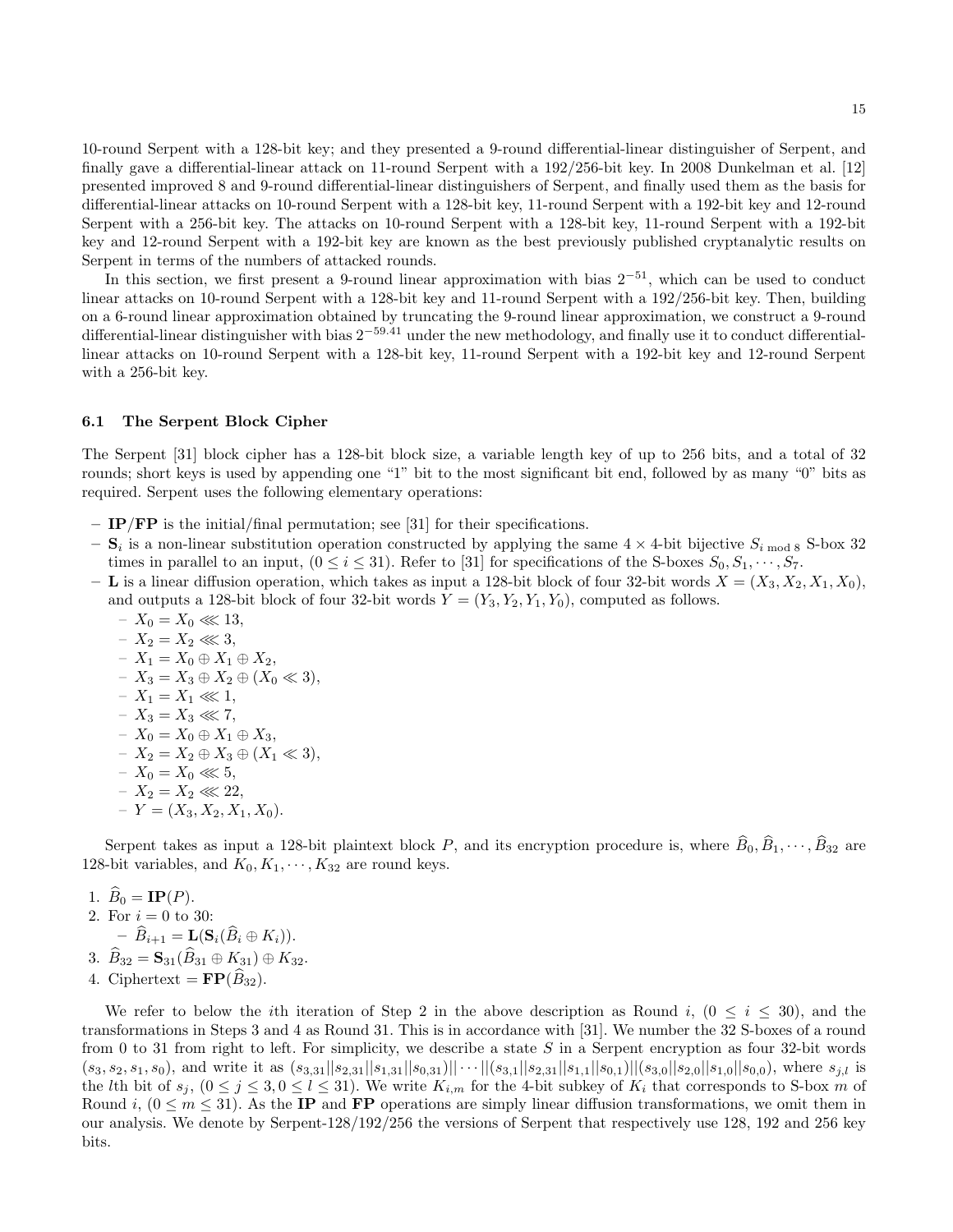| Operation      | input mask                                         | Probability                         |
|----------------|----------------------------------------------------|-------------------------------------|
| $S_{3}$        | 0xD0600D000030300000300000D00DB70B                 | $\frac{1}{2} \pm 2^{-12}$           |
| L              | 0x40C00400001010000010000040048208                 | 1                                   |
| $S_4$          | 0x00400000000000000000000000080006                 | $rac{1}{2} \pm 2^{-7}$              |
| L              | 0x004000000000000000000000000040008                | 1                                   |
| $S_5$          | 0x00400000000000000000000000000002                 | $rac{1}{2} \pm \overline{2^{-5}}$   |
| L              | 0x004000000000000000000000000000008                | 1                                   |
| $S_6$          | 0x00000000000000000000000080000000                 | $\frac{1}{2} \pm 2^{-3}$            |
| L              | 0x00000000000000000000000040000000                 | 1                                   |
| $\mathbf{S}_7$ | 0x000000A0000100000000000000000000                 | $rac{1}{2}$ $\pm \overline{2^{-5}}$ |
| L              | 0x000000100001000000000000000000000                | 1                                   |
| $S_0$          | 0x0000000000000000000010000B0000A0                 | $rac{1}{2} \pm 2^{-6}$              |
| L              | 0x00000000000000000000100001000010                 | 1                                   |
| $S_1$          | 0x0010000B0000B0000A00000000000000                 | $rac{1}{2} \pm 2^{-7}$              |
| L              | 0x001000010000100001000000000000000                | 1                                   |
| $\mathbf{S}_2$ | 0x0000A0000000000010000B0000B0000B                 | $rac{1}{2} \pm 2^{-6}$              |
| L              | 0x00001000000000005000010000100001                 |                                     |
| $S_3$          | 0x000B0000B000030000B0200E00000010                 | $rac{1}{2}$ $\pm 2^{-8}$            |
| L              | 0x00080000800001000080700200000060                 | 1                                   |
|                | output mask $  0xAD1804BAC022040318D22A22230FC240$ |                                     |

Table 5. A 9-Round Linear Approximation with Bias  $2^{-51}$ 

# 6.2 9-Round Linear Approximations with Bias 2<sup>−</sup><sup>51</sup>

In [31], the Serpent designers gave upper bounds for the biases of 6 and 7-round linear approximations, which are  $2^{-28}$  and  $2^{-34}$ , respectively. However, in 2001 Biham et al. [17] described a few 6 and 7-round linear approximations with bias  $2^{-25}$  and  $2^{-32}$ , respectively, which are obviously beyond the bounds given by the Serpent designers; and they presented 9-round linear approximations with bias  $2^{-52}$ , and used them to break 10-round Serpent-128 and 11-round Serpent-192/256. By the most recent theory [29] on the success probability of linear cryptanalysis, Biham et al.'s linear attacks on 10-round Serpent-128 and 11-round Serpent-192/256 will respectively require 2120.<sup>6</sup> and  $2^{122.9}$  known plaintexts to have a success probability of about 99%. The 9-round linear approximations are the best previously known linear approximations on Serpent with a cryptanalytic significance.

We observe that 9-round linear approximations with bias  $2^{-51}$  can be obtained by changing the masks in the first few rounds of Biham et al.'s 9-round linear approximation, and one of them is detailed in Table 5. When we take the six rounds from the  $S_4$  operation until immediately before the  $S_2$  operation and then optimize the input and output masks, we can get 6-round linear approximations with bias  $2^{-23}$ . 7-round linear approximations with bias  $2^{-30}$  can be obtained by taking the seven rounds from the  $S_4$  operation until immediately before the second  $S_3$  operation and then optimizing the input mask. And, we can get 8-round linear approximations with bias  $2^{-37}$  by taking the last eight rounds optimizing the input mask. They have a larger bias than Biham et al.'s linear approximations.

Building on the 9-round linear approximation with bias  $2^{-51}$ , we can conduct linear attacks on 10-round Serpent-128 and 11-round Serpent-192/256, similar to those described in [17]. To attack 10-round Serpent-128 we change the output mask for the second  $S_3$  operation to 0x0004000040000100000401001000000010, and thus the resulting 9-round linear approximation has the output mask  $0x2010090800E0300C0A00002004010000$ , with bias  $2^{-57}$ ; and there are 11 active S-boxes in the round following the round with the output mask. By Theorem 2 of [29], the attack on 10 round Serpent-128 requires  $2^{118.6}$  known plaintexts to have a success probability of 99%, and has a time complexity of about  $2^{44} \times 2^{45} \times \frac{11}{32 \times 10} \approx 2^{85}$  10-round Serpent encryptions. Further, to attack 11-round Serpent-192/256 we then change the input mask for the 9-round distinguisher to  $0xF0600F0000F0300000F000F00F2202$ , and thus the new 9-round linear approximation has a bias of  $2^{-60}$ , and there are 24 active S-boxes in the round preceding the rounds with the input mask, (the output mask for the round is  $0x1007905C2041030854725DE06C107AF4$ ). The attack requires  $2^{126.9}$  known plaintexts to have a success probability of 99%, and has a time complexity of about  $2^{96} \times 2^{96} \times \frac{24}{32 \times 11} + 2^{44} \times (2^{126.9} \times \frac{11}{32 \times 11} + 2^{96}) \approx 2^{189}$  11-round Serpent encryptions.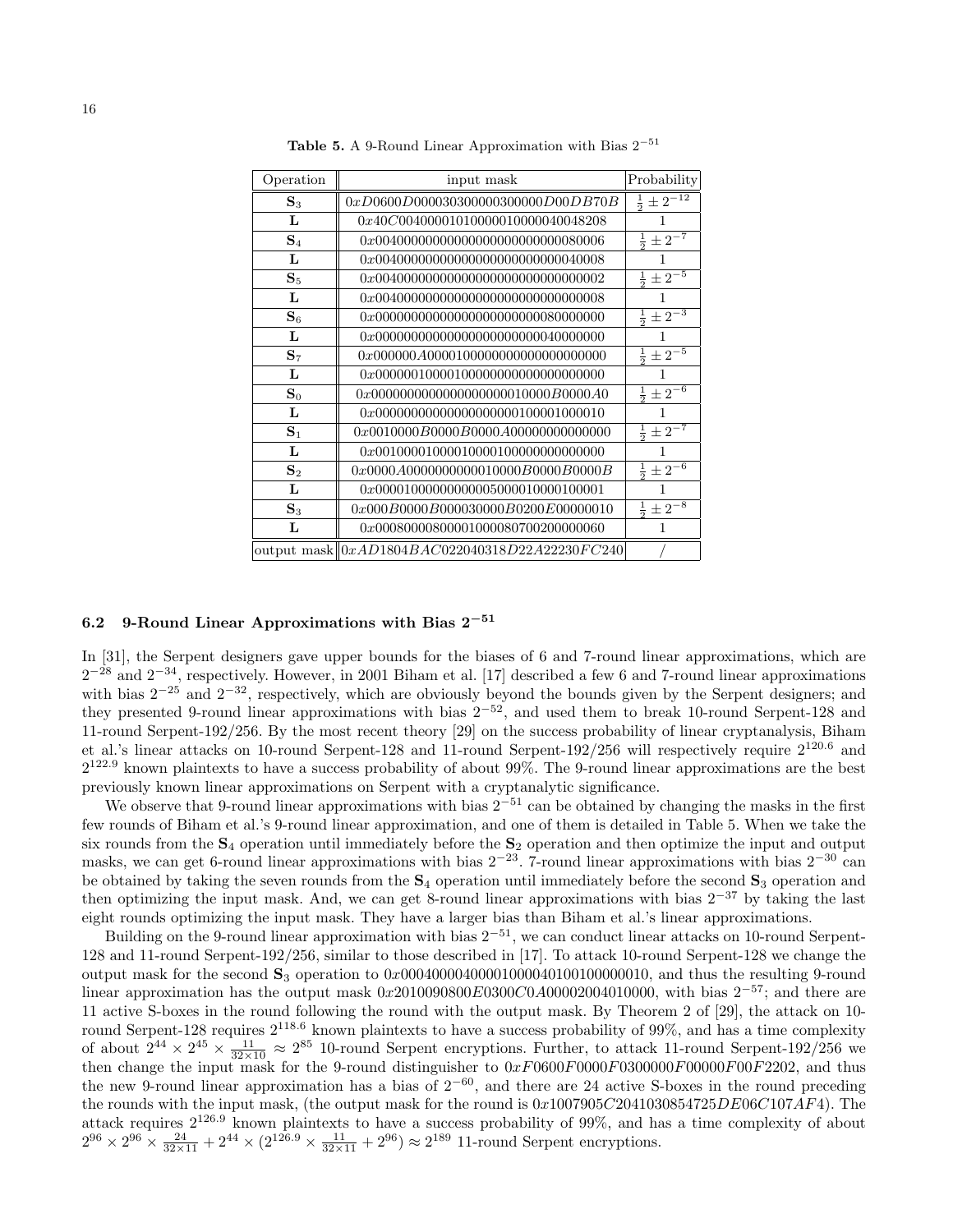|     |            | Difference $(\omega)$ $\ \Pr_{S_2}(\Delta 0 xA \to \Delta \omega)\ \Pr(\Delta \beta_{\omega} \odot \Gamma \gamma = 0 \Delta 0 xA \to \Delta \omega)$ |
|-----|------------|------------------------------------------------------------------------------------------------------------------------------------------------------|
| 0x2 | $2^{-3}$   | 0.453125                                                                                                                                             |
| 0x4 | $2^{3}$    | 0.502197265625                                                                                                                                       |
| 0x6 | $2^{-2}$   | 0.5                                                                                                                                                  |
| 0x8 | $2^{-3}$   | 0.49609375                                                                                                                                           |
| 0xA | $2^{-2}$   | 0.500732421875                                                                                                                                       |
| 0xE | $2^{\sim}$ | 0.5                                                                                                                                                  |

**Table 6.** Probabilities for the six output differences in  $\{\omega\}$ 

Nevertheless, the significance of the 9-round linear approximation does not only lie in these attacks, but more significantly, as to be described in the next subsection, using a 6-round linear approximation obtained from the 9 round linear approximation, we can construct a 9-round differential-linear distinguisher that enables us to nontrivially break 12-round Serpent-256, the best cryptanalytic result for Serpent.

# 6.3 A 9-Round Differential-Linear Distinguisher with Bias 2<sup>−</sup>59.<sup>41</sup>

We frist give the 9-round differential-linear distinguisher, and then introduce its construction strategies at the end of this subsection. The distinguisher is made up of a 6-round linear approximation  $\Gamma \gamma \to \Gamma \delta$  with bias  $2^{-27}$  for Rounds 5 to 10 and all the 3-round differentials  $\{\Delta \alpha \to \Delta \beta\}$  for Rounds 2 to 4 that meet  $\beta \odot \gamma = 0$  with  $\Delta \alpha =$ 0x000000A0000000000000000000000000. The 5-round linear approximation Γ γ → Γ δ is 0x0040000000000000000000  $0000000002 \rightarrow 0x000B0000B000030000B0200E00000010$ , which is from the  $S_5$  operation until immediately before the second  $S_3$  operation of the 9-round linear approximation given in Table 5.

Given the input difference  $\Delta\alpha$ , there is only one active S-box among the 32  $S_2$  S-boxes of Round 2, which generates 6 possible output differences:  $\{\omega|\omega = 0x2, 0x4, 0x6, 0x8, 0xA, 0xE\}$ ; the probabilities for these output differences are given in the second column of Table 6, and the differential distribution tables of the eight S-boxes are presented in [33]. We write  $\omega$  as  $d||c||b||a$  in binary notation, where  $a, b, c, d \in \{0, 1\}$ . By the LT operation we know that the input mask  $\Gamma\gamma$  concerns a total of 3 bits of the output differences of three  $S_4$  S-boxes in Round 4: (i) The most significant bit of the output difference of S-box 0, and we label it  $x_0$ ; (ii) The second most significant bit of the output difference of S-box 4, and we label it  $x_1$ ; and (iii) The second most significant bit of the output difference of S-box 29, and we label it  $x_2$ .

The 6 possible output differences  $\{\omega\}$  may affect at most 18 S-boxes of Round 3, and a simple analysis reveals that only fifteen of them relate to the input differences of the three S-boxes of Round 4 concerned by the input mask. We now focus on the fifteen  $S_3$  S-boxes in Round 3. S-box 0 has an input difference  $d000$  in binary notation, and we denote the most significant bit and the second most significant bit of its output difference by  $y_0, y_1$ , respectively. S-box 2 has an input difference 000c in binary notation, and we denote the second least significant bit of its output difference by  $y_2$ . S-box 3 has an input difference  $c000$  in binary notation, and we denote the most significant bit, the second most significant bit and the second least significant bit of its output difference by  $y_3, y_4, y_5$ , respectively. S-box 4 has an input difference 0a00 in binary notation, and we denote the second most significant bit and the least significant bit of its output difference by  $y_6, y_7$ , respectively. S-box 6 has an input difference 0a00 in binary notation, and we denote the second least significant bit and the least significant bit of its output difference by  $y_8, y_9$ , respectively. S-box 7 has an input difference 00a0 in binary notation, and we denote the most significant bit and the second most significant bit of its output difference by  $y_{10}, y_{11}$ , respectively. S-box 8 has an input difference 000c in binary notation, and we denote the least significant bit of its output difference by  $y_{12}$ . S-box 11 has an input difference 000a in binary notation, and we denote the second most significant bit and the least significant bit of its output difference by  $y_{13}, y_{14}$ , respectively. S-box 18 has an input difference 0c00 in binary notation, and we denote the least significant bit of its output difference by  $y_{15}$ . S-box 21 has an input difference  $000a$  in binary notation, and we denote the second most significant bit and the least significant bit of its output difference by  $y_{16}, y_{17}$ , respectively. S-box 22 has an input difference 0d00 in binary notation, and we denote the most significant bit, the second most significant bit and the least significant bit of its output difference by  $y_{18}$ ,  $y_{19}$ ,  $y_{20}$ , respectively. S-box 25 has an input difference 0c00 in binary notation, and we denote the most significant bit, the second most significant bit and the least significant bit of its output difference by  $y_{21}, y_{22}, y_{23}$ , respectively. S-box 26 has an input difference 0060 in binary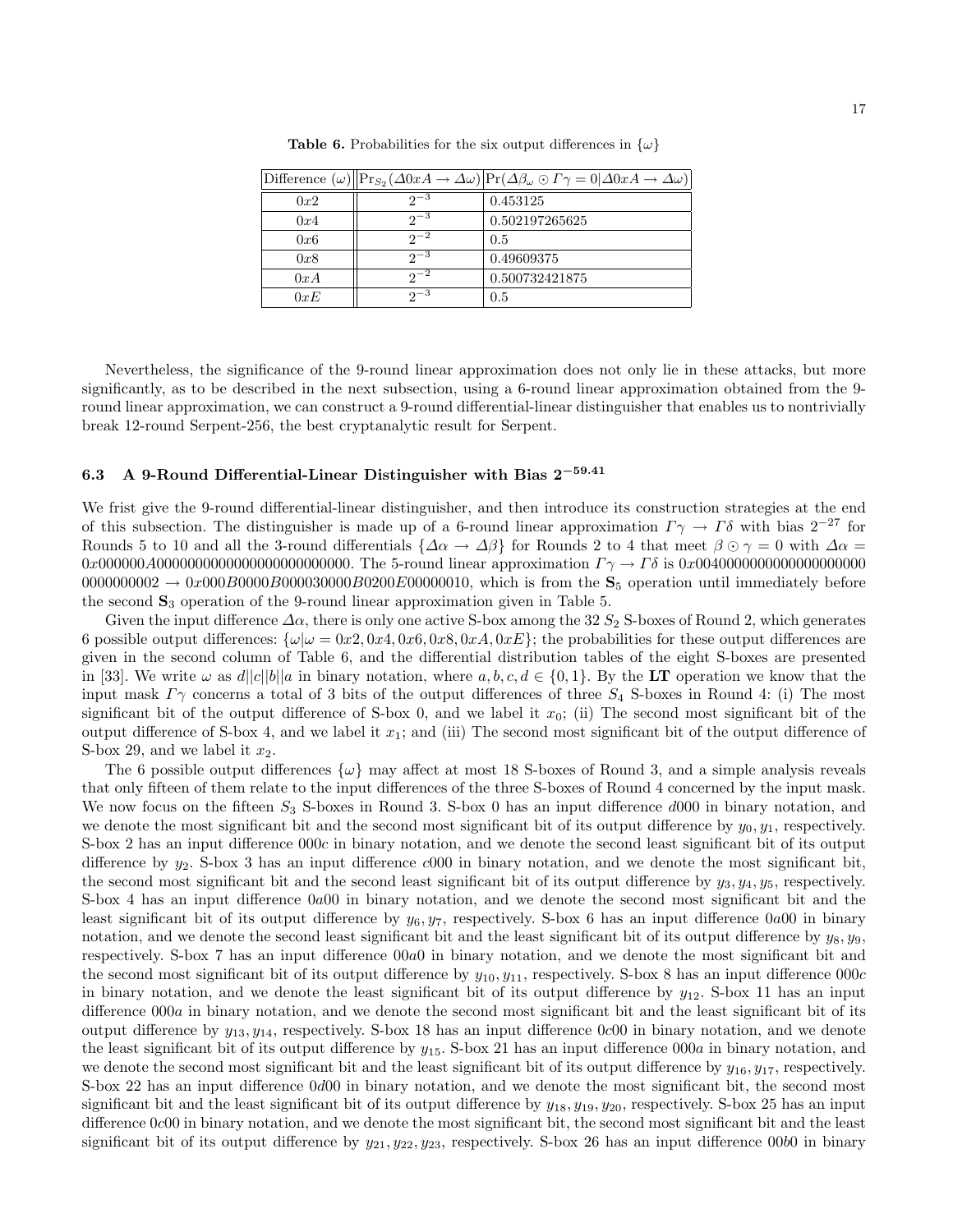Table 7. Relevant Probabilities for  $S_3$ 

| $\Pr((y_0  y_1) = 0x0 d = 1) = 0.125$             | $Pr((y_0  y_1) = 0x1 d = 1) = 0.125$                                                                |
|---------------------------------------------------|-----------------------------------------------------------------------------------------------------|
| $Pr((y_0  y_1) = 0x2 d = 1) = 0.125$              | $Pr((y_0  y_1) = 0x3 d = 1) = 0.625$                                                                |
| $Pr(y_2 = 0x0 c = 1) = 0.5$                       | $Pr(y_2 = 0x1 c = 1) = 0.5$                                                                         |
| $Pr((y_3  y_4  y_5) = 0x1 c = 1) = 0.125$         | $Pr((y_3  y_4  y_5) = 0x3 c = 1) = 0.125$                                                           |
| $Pr((y_3  y_4  y_5) = 0x4 c = 1) = 0.125$         | $Pr((y_3  y_4  y_5) = 0x6 c = 1) = 0.375$                                                           |
| $Pr((y_3  y_4  y_5) = 0x7 c = 1) = 0.25$          | $Pr((y_{10}  y_{11}) = 0x1 a = 1) = 0.25$                                                           |
| $Pr((y_{10}  y_{11}) = 0x2 a = 1) = 0.5$          | $Pr((y_{10}  y_{11}) = 0x3 a = 1) = 0.25$                                                           |
| $Pr((y_6  y_7) = 0x0 a = 1) = 0.125$              | $Pr((y_6  y_7)=0x1 a=1)=0.125$                                                                      |
| $Pr((y_6  y_7) = 0x2 a = 1) = 0.375$              | $Pr((y_6  y_7) = 0x3 a = 1) = 0.375$                                                                |
| $Pr((y_8  y_9) = 0x0 a = 1) = 0.125$              | $Pr((y_8  y_9) = 0x1 a = 1) = 0.125$                                                                |
| $Pr((y_8  y_9) = 0x2 a = 1) = 0.375$              | $Pr((y_8  y_9) = 0x3 a = 1) = 0.375$                                                                |
| $Pr(y_{12} = 0x0 c = 1) = 0.25$                   | $Pr(y_{12} = 0x1 c = 1) = 0.75$                                                                     |
| $Pr((y_{13}  y_{14}) = 0x1 a = 1) = 0.25$         | $Pr((y_{13}  y_{14}) = 0x2 a = 1) = 0.25$                                                           |
| $Pr((y_{13}  y_{14}) = 0x3 a = 1) = 0.5$          | $Pr((y_{16}  y_{17}) = 0x1 a = 1) = 0.25$                                                           |
| $Pr((y_{16}  y_{17}) = 0x2 a = 1) = 0.25$         | $Pr((y_{16}  y_{17}) = 0x3 a = 1) = 0.5$                                                            |
| $Pr(y_{15} = 0x0 c = 1) = 0.5$                    | $Pr(y_{15} = 0x1 c = 1) = 0.5$                                                                      |
| $Pr((y_{18}  y_{19}  y_{20}) = 0x2 d = 1) = 0.25$ | $Pr((y_{18}  y_{19}  y_{20}) = 0x3 d = 1) = 0.25$                                                   |
|                                                   | $Pr((y_{18}  y_{19}  y_{20}) = 0x4 d = 1) = 0.125 Pr((y_{18}  y_{19}  y_{20}) = 0x5 d = 1) = 0.125$ |
|                                                   | $Pr((y_{18}  y_{19}  y_{20}) = 0x6 d = 1) = 0.125 Pr((y_{18}  y_{19}  y_{20}) = 0x7 d = 1) = 0.125$ |
| $Pr((y_{21}  y_{22}  y_{23}) = 0x2 c = 1) = 0.25$ | $Pr((y_{21}  y_{22}  y_{23}) = 0x3 c = 1) = 0.25$                                                   |
|                                                   | $Pr((y_{21}  y_{22}  y_{23}) = 0x4 c = 1) = 0.125 Pr((y_{21}  y_{22}  y_{23}) = 0x5 c = 1) = 0.125$ |
|                                                   | $Pr((y_{21}  y_{22}  y_{23}) = 0x6 c = 1) = 0.125 Pr((y_{21}  y_{22}  y_{23}) = 0x7 c = 1) = 0.125$ |
| $Pr((y_{24}  y_{25}) = 0x0 b = 1) = 0.125$        | $Pr((y_{24}  y_{25}) = 0x1 b = 1) = 0.375$                                                          |
| $Pr((y_{24}  y_{25}) = 0x2 b = 1) = 0.125$        | $Pr((y_{24}  y_{25}) = 0x3 b = 1) = 0.375$                                                          |
| $Pr((y_{26}  y_{27}) = 0x1 c = 1) = 0.25$         | $Pr((y_{26}  y_{27}) = 0x2 c = 1) = 0.5$                                                            |
| $Pr((y_{26}  y_{27}) = 0x3 c = 1) = 0.25$         | $Pr((y_{28}  y_{29}) = 0x1 b = 1) = 0.25$                                                           |
| $\Pr((y_{28}  y_{29}) = 0x2 b = 1) = 0.5$         | $Pr((y_{28}  y_{29}) = 0x3 b = 1) = 0.25$                                                           |

notation, and we denote the second most significant bit and the second least significant bit of its output difference by  $y_{24}, y_{25}$ , respectively. S-box 29 has an input difference 00c0 in binary notation, and we denote the most significant bit and the second most significant bit of its output difference by  $y_{26}$ ,  $y_{27}$ , respectively. S-box 31 has an input difference 000b in binary notation, and we denote the second most significant bit and the second least significant bit of its output difference by  $y_{28}, y_{29}$ , respectively.

As a result, we get the input differences of the concerned three  $S_4$  S-boxes of Round 4: (1) The input difference for S-box 0 is  $(y_{19} \oplus y_{21})||(y_1 \oplus y_2 \oplus y_3 \oplus y_{11} \oplus y_{17} \oplus y_{28})||(y_{15} \oplus y_{29})||(y_7 \oplus y_{25})$ ; (2) The input difference for S-box 4 is  $(y_{24} \oplus y_{26})||(y_4 \oplus y_6 \oplus y_8 \oplus y_{10} \oplus y_{13} \oplus y_{23})||(y_1 \oplus y_5 \oplus y_{20})||(y_{12} \oplus y_{15} \oplus y_{16})$ ; and (3) The input difference for S-box 29 is  $(y_9 \oplus y_{18})$ || $(y_0 \oplus y_6 \oplus y_{15} \oplus y_{27} \oplus y_{29})$ || $y_{22}$ || $y_{14}$ .

By the differential distribution table of the  $S_3$  S-box, we get all the possible values for  $(y_0||y_1)$ ,  $y_2$ ,  $(y_3||y_4||y_5)$ ,  $(y_6||y_7), (y_8||y_9), (y_{10}||y_{11}), y_{12}, (y_{13}||y_{14}), y_{15}, (y_{16}||y_{17}), (y_{18}||y_{19}||y_{20}), (y_{21}||y_{22}||y_{23}), (y_{24}||y_{25}), (y_{26}||y_{27})$  and  $(y_{28}||y_{29})$  as well as their probabilities, which are given in Table 7. By the differential distribution table of  $S_4$ , we compute the conditional probability that for every possible input difference, the concerned bit of the output difference of each concerned  $S_4$  S-box in Round 4 is 0 or 1; the probabilities are given in Table 8.

For each difference  $\omega$ , we denote by  $\beta_{\omega}$  the output difference(s) of the 3-round Serpent. Subsequently, we compute the probability that the XOR of the concerned 3 bits of  $\beta_\omega$  is zero (i.e.,  $Pr(\Delta \beta_\omega \odot \Gamma \gamma = 0 | \Delta 0xA \rightarrow \Delta \omega)$ ) by performing a program over all the possible (truncated) differential characteristics. These probabilities are given in the third column of Table 6. A straightforward implementation takes several seconds in a general PC.

Therefore, the probability of the 9-round differential-linear distinguisher is  $\frac{1}{4} + 2 \times [2 \times \sum_{\omega} Pr_{S_2}(\Delta 0xA \rightarrow \Delta \omega) \times$  $\Pr(\Delta \beta_{\omega} \odot \Gamma \gamma = 0 | \Delta 0 x A \rightarrow \Delta \omega) - 1] \times (2^{-27})^2 \approx \frac{1}{2} - 2 \times 2^{-6.41} \times 2^{-54} = \frac{1}{2} - 2^{-59.41}$ . Thus, the 9-round differential-linear distinguisher has a bias of  $2^{-59.41}$ .

We use several strategies to find the above distinguisher. First, 9 rounds are the most that we can build for a differential-linear distinguisher in a general PC. As mentioned in Section 6.2, the best currently known 7-round linear approximation has bias  $2^{-30}$ ; thus if we aim to build an useful distinguisher operating on 10 (or more) rounds by using such a 7-round linear approximation, then the bias for the distinguisher is  $2 \times |2\hat{p}-1| \times (2^{-30})^2 = |2\hat{p}-1| \cdot 2^{-59}$ ,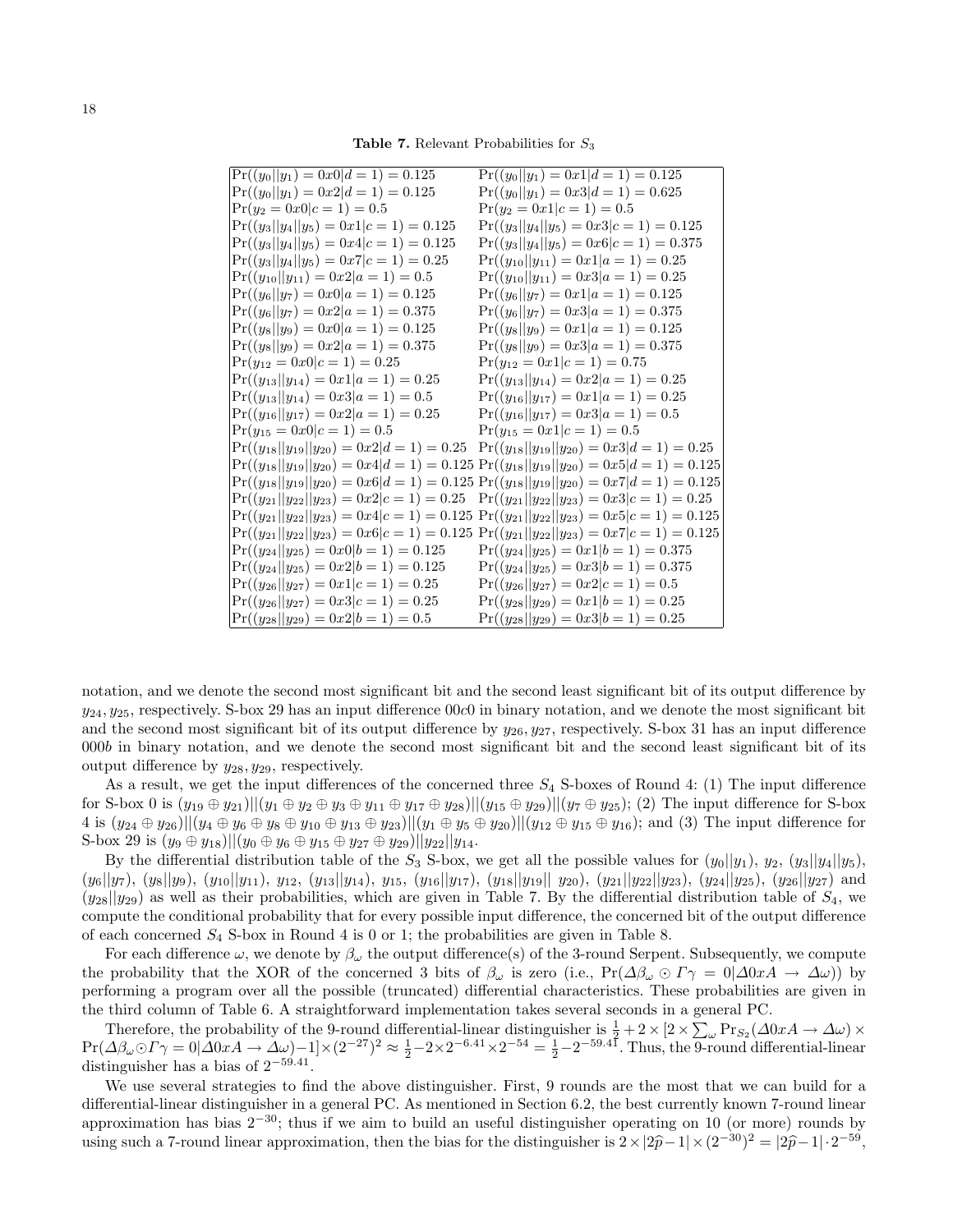|     |      |          |         | Difference $(\omega)\ P_r(x_0=0 \omega) P_r(x_0=1 \omega)\ P_r(x_1(x_2)=0 \omega) P_r(x_1(x_2)=1 \omega) $ |
|-----|------|----------|---------|------------------------------------------------------------------------------------------------------------|
| 0x0 | 1    | $\theta$ | 1       | $\Omega$                                                                                                   |
| 0x1 | 0.25 | 0.75     | 0.25    | 0.75                                                                                                       |
| 0x2 | 0.5  | 0.5      | 0.25    | 0.75                                                                                                       |
| 0x3 | 0.5  | 0.5      | 0.75    | 0.25                                                                                                       |
| 0x4 | 0.5  | 0.5      | 0.5     | 0.5                                                                                                        |
| 0x5 | 0.25 | 0.75     | $0.5\,$ | 0.5                                                                                                        |
| 0x6 | 0.5  | 0.5      | 0.5     | 0.5                                                                                                        |
| 0x7 | 0.5  | 0.5      | 0.5     | 0.5                                                                                                        |
| 0x8 | 0.25 | 0.75     | $0.5\,$ | 0.5                                                                                                        |
| 0x9 | 0.75 | 0.25     | 0.5     | 0.5                                                                                                        |
| 0xA | 0.5  | 0.5      | 0.5     | 0.5                                                                                                        |
| 0xB | 0.5  | $0.5\,$  | 0.5     | 0.5                                                                                                        |
| 0xC | 0.25 | 0.75     | 0.25    | 0.75                                                                                                       |
| 0xD | 0.75 | 0.25     | 0.5     | 0.5                                                                                                        |
| 0xE | 0.5  | 0.5      | 0.75    | 0.25                                                                                                       |
| 0xF | 0.5  | 0.5      | 0.25    | 0.75                                                                                                       |

**Table 8.** Relevant Probabilities for  $S_4$ 

so the margin for the value of  $|2\hat{p} - 1|$  is tough for using 3-round differentials. Alternatively we may choose to use 4-round differentials, instead of using a 7-round linear approximation, however, there are a large number of possible differential characteristics for which calculating the probability of  $\beta \odot \gamma = 0$  is beyond the computational power of a general PC. Second, to use a 9-round distinguisher to attack 12-round Serpent, we should use such an input difference for the distinguisher that makes a small number of active S-boxes for the two rounds preceding the distinguisher, ideally less than 32, meaning that a small number of unknown key bits are required to guess; another way is to append two more rounds after the distinguisher, however this usually needs to guess more subkey bits. Third, some 3-round differentials should involve as few as possible active bits, and the input mask should concern as few as possible output bits of the S operation of the preceding round. After having checked the biases of a number of 9-round distinguishers, we find: Generally speaking, the more active or concerned bits are involved, the more smaller is the bias of the distinguisher, and the distinguisher is more likely to be ineffective. The above 9-round differential-linear distinguisher is the best we have found under the strategies, where the input mask concerns only three output bits of the preceding  $S_4$  operation, and either of the two values 0x2 and 0x8 of  $\omega$  makes only two active  $S_3$  S-boxes in the following round.

#### 6.4 Differential-Linear Attack on 12-Round Serpent-256

We can use the 9-round differential-linear distinguisher as the basis for a differential-linear attack breaking 12-round Serpent-256. We attack Rounds 0 to 11, and use the distinguisher from Rounds 2 to 10. The input difference  $\alpha$ becomes 0x000000A2040008000000000000000000 after being applied the reverse of the LT operation of Round 1, and the 5 active bits correspond to S-boxes 18, 22, 24 and 25 of Round 1. It makes 27 active S-boxes of Round 0: S-boxes 0, 2, 3, 4, 5, 6, 7, 9, 11, 12, 13, 15, 16,  $\cdots$ , 29 and 31; let  $\Theta$  be the set of the 27 S-boxes, and  $K_{\Theta}$  be the 108 bits of  $K_0$  corresponding to the 27 S-boxes in  $\Theta$ . The 16 bits concerned by the output mask correspond to S-boxes 1, 8, 11, 13, 18, 23 and 28 of Round 11. The attack procedure is as follows, where the values of parameters  $\lambda$  and  $\phi$ will be specified in the subsequent analysis.

- 1. Choose  $\lambda$  structures  $S_i$ ,  $(i = 0, 1, \dots, \lambda 1)$ , where a structure is defined to be a set of  $2^{108}$  plaintexts  $P_{i,j}$  with the 108 bits for the 27 S-boxes in  $\Theta$  taking all the possible values and the other 20 bits fixed,  $(j = 0, 1, \dots, 2^{108} - 1)$ . In a chosen-plaintext attack scenario, obtain all the ciphertexts for the  $2^{108}$  plaintexts in each of the  $\lambda$  structures; we denote by  $C_{i,j}$  the ciphertext for plaintext  $P_{i,j}$ .
- 2. Guess a value for  $(K_{\Theta}, K_{1,18}, K_{1,22}, K_{1,24}, K_{1,25})$ , and do as follows.
	- (a) Initialize  $2^{56}$  counters to zero, which correspond to the  $2^{56}$  possible pairs of the 28 ciphertext bits corresponding to S-boxes 1, 8, 11, 13, 18, 23 and 28 of Round 11.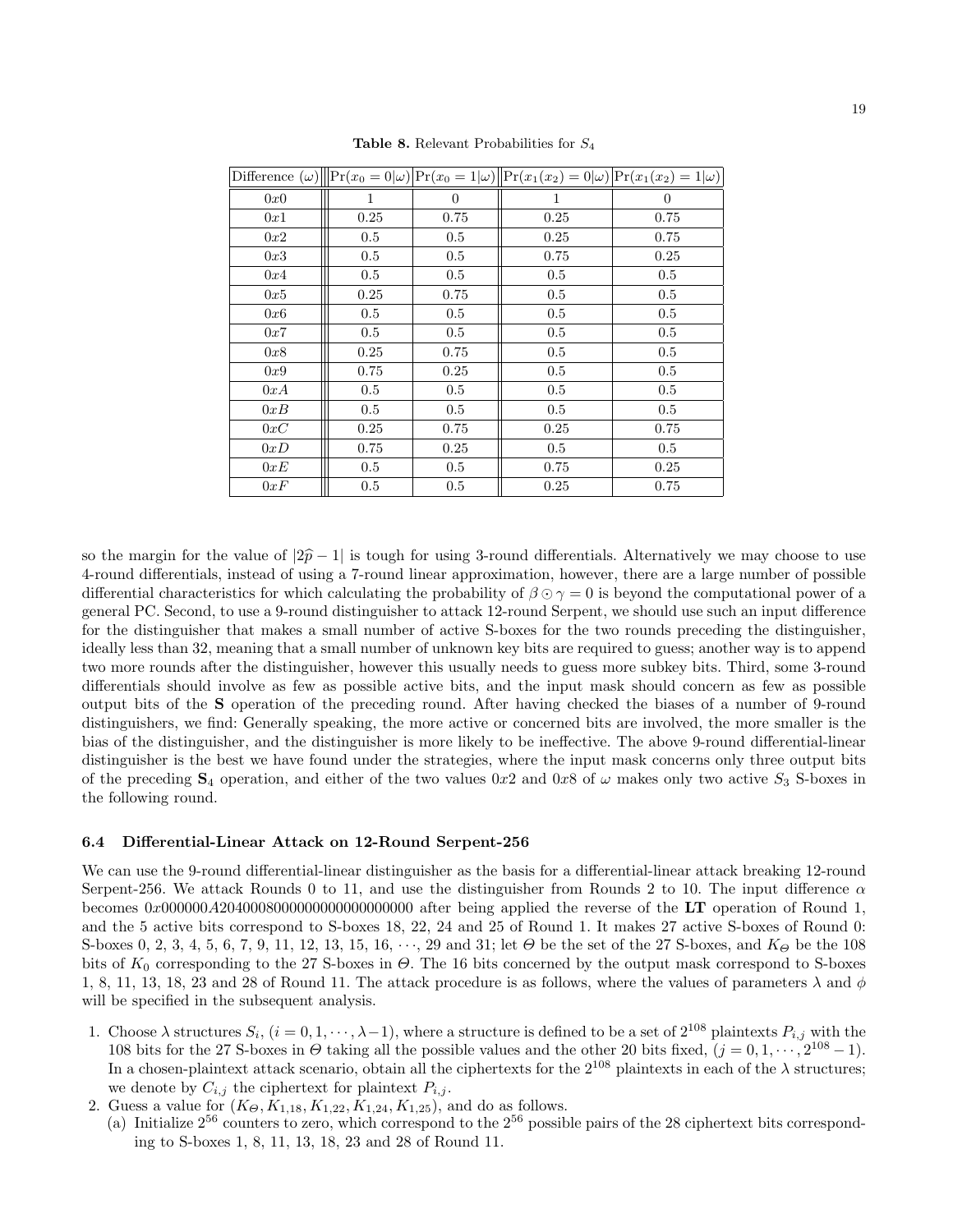- (b) Partially encrypt every (remaining) plaintext  $P_{i,j}$  with the guessed  $(K_{\Theta}, K_{1,18}, K_{1,22}, K_{1,24}, K_{1,25})$  to get its intermediate value immediately after the **S** operation of Round 1; we denote it by  $\varepsilon_{i,j}$ .
- (c) Compute <sup>ε</sup>i,j <sup>⊕</sup> <sup>0</sup>x000000A2040008000000000000000000, and we denote the resulting value by <sup>ε</sup>bi,j .
- (d) Partially decrypt  $\hat{\varepsilon}_{i,j}$  with the guessed  $(K_{\Theta}, K_{1,18}, K_{1,22}, K_{1,24}, K_{1,25})$  to get its plaintext, and find the plaintext in  $S_i$ ; we denote it by  $P_{i,j}$ , and denote by  $C_{i,j}$  the corresponding ciphertext for  $P_{i,j}$ .
- (e) For every ciphertext pair  $(C_{i,j}, \hat{C}_{i,j})$ , increase 1 to the counter corresponding to the pair of the 28 ciphertext bits specified by  $(C_{i,j}, \tilde{C}_{i,j}).$
- (f) Guess a value for  $(K_{12,1}, K_{12,8}, K_{12,11}, K_{12,13}, K_{12,18}, K_{12,23}, K_{12,28})$ , and do as follows.
	- i. For each of the 2<sup>56</sup> pairs of the concerned 28 ciphertext bits, partially decrypt it with the guessed  $(K_{12,1}, K_{12,8}, \cdots, K_{12,28})$  to get the pair of the 16 bits concerned by the output mask, and compute the XOR of the pair of the 16 bits (concerned by the output mask).
	- ii. Count the number of the ciphertext pairs  $(C_{i,j}, \tilde{C}_{i,j})$  such that the XOR of the pair of the 16 bits concerned by the output mask is zero, and compute its deviation from  $\lambda \cdot 2^{107}$ .
	- iii. If the guess for  $(K_{\Theta}, K_{1,18}, K_{1,22}, K_{1,24}, K_{1,25}, K_{12,1}, K_{12,8}, \cdots, K_{12,28})$  belong to the first  $\phi$  guesses for  $(K_{\Theta}, K_{1,18}, K_{1,22}, K_{1,24}, K_{1,25}, K_{12,1}, K_{12,8}, \cdots, K_{12,28})$ , then record the guess and the deviation computed in Step  $2(f)(ii)$ ; otherwise, record the guess and its deviation only when the deviation is larger than the smallest deviation of the previously recorded  $\phi$  guesses, and remove the guess with the smallest deviation from the  $\phi$  guesses.
- 3. For every recorded  $(K_{\Theta}, K_{1,18}, K_{1,22}, K_{1,24}, K_{1,25})$  in Step 2(f)(iii), exhaustively search for the remaining 132 key bits with two known plaintext/ciphertext pairs. If a 256-bit key is suggested, output it as the user key of the 12-round Serpent.

The attack requires  $\lambda \times 2^{108}$  chosen plaintexts. The required memory for the attack is dominated by the storage of the plaintexts and ciphertexts, which is  $\lambda \times 2^{108} \times 32 = \lambda \times 2^{113}$  bytes. The time complexity of Step 2 is dominated by the time complexity of Steps 2(b), 2(d) and 2(f)(i), which is  $\lambda \times 2 \times 2^{107} \times 2^{124} \times \frac{27+4}{32 \times 12} + 2 \times 2^{124} \times 2^{28} \times 2^{56} \times \frac{7}{32 \times 12} \approx \lambda \times 2^{56} \times 2^{56} \times 2^{56} \times 2^{56} \times 2^{56} \times 2^{56} \times 2^{56} \times 2^{56} \times 2^{$  $2^{228.37}$  12-round Serpent encryptions. Step 3 has a time complexity of at most  $\phi \times 2^{132}$  12-round Serpent encryptions. There are  $\lambda \times 2^{107}$  plaintext pairs  $(P_{i,j}, \hat{P}_{i,j})$  for a guess of  $(K_{\Theta}, K_{1,18}, K_{1,22}, K_{1,24}, K_{1,25}, K_{12,1}, K_{12,8}, \cdots, K_{12,28})$ . Following Theorem 2 of [29], we have that the probability that the correct guess of  $(K_{\Theta}, K_{1,18}, K_{1,22}, K_{1,24}, K_{1,25}, K_{12,1}$ ,  $K_{12,8}, \cdots, K_{12,28}$ ) is recorded in Step 2(f)(iii) is about 96.6% when  $\lambda = 2^{18.8}$  and  $\phi = 1$ , and is about 98.8% when  $\lambda = 2^{16.5}$  and  $\phi = 2^{104}$ . Thus, when  $\lambda = 2^{16.5}$  and  $\phi = 2^{104}$ , with a success probability of about 98.8% the attack requires  $2^{125.5}$  chosen plaintexts, and has a total time complexity of approximately  $2^{244.9}$  12-round Serpent encryptions.

#### 6.5 Differential-Linear Attack on 11-Round Serpent-192

The 9-round differential-linear distinguisher enables us to break 11-round Serpent-192; the attack is basically the version of the above 12-round Serpent-256 attack when the first round is removed. Let  $\phi = 1$ , then we get similarly that with a success probability of about  $99.5\%$  the attack requires  $2^{107.2}$  structures of  $2^{16}$  plaintexts with the 16 bits for S-boxes 18, 22, 24 and 25 (of Round 1) taking all the possible values and the other 112 bits fixed, and has a time complexity of  $2^{123.2} + 2 \times 2^{122.2} \times 2^{16} \times \frac{4}{32 \times 11} + 2 \times 2^{16} \times 2^{28} \times 2^{56} \times \frac{7}{32 \times 11} \approx 2^{132.8}$  11-round Serpent encryptions to find the correct value for  $(K_{1,18}, K_{1,22}, K_{1,24}, K_{1,25}, K_{12,1}, K_{12,8}, K_{12,11}, K_{12,13}, K_{12,18}, K_{12,23}, K_{12,28})$ . Finally, for the recorded  $(K_{12,1}, K_{12,8}, K_{12,11}, K_{12,13}, K_{12,18}, K_{12,23}, K_{12,28})$ , we get the 192-bit key by performing an exhaustive search on the remaining 164 key bits, which takes  $2^{164}$  11-round Serpent encryptions.

We can reduce the time complexity using a different 9-round differential-linear distinguisher, which is obtained by changing the output mask of the  $S_2$  operation to 0x0000100000 00000070000100001000001. Consequently, the output mask  $\Gamma\delta$  becomes  $0x000B000B001030220B0200C00400010$ , and it now concerns 11 S-boxes in the following round. Since the bias for the linear approximation remains invariant, the distinguisher has a bias  $2^{-59.41}$ . Similarly, the attack (with  $\phi = 1$ ) requires  $2^{109.5}$  structures (as described above) to have a success probability of about 99%, and has a time complexity of  $2^{125.5} + 2 \times 2^{124.5} \times 2^{16} \times \frac{4}{32 \times 11} + 2 \times 2^{16} \times 2^{44} \times 2^{88} \times \frac{11}{32 \times 11} \approx 2^{144}$  11-round encryptions to find the correct  $(K_{1,18}, K_{1,22}, K_{1,24}, K_{1,25}, K_{12,1}, K_{12,5}, K_{12,3}, K_{12,11}, K_{12,13}, K_{12,15}, K_{12,16}, K_{12,18}, K_{12,20}, K_{12,23}, K_{12,28}).$ Given the correct  $(K_{12,1}, K_{12,5}, \cdots, K_{12,28})$ , an exhaustive search for the remaining 148 key bits takes  $2^{148}$  11-round encryptions. Therefore, the attack has a total time complexity of approximately  $2^{144} + 2^{148} \approx 2^{148.1}$  11-round Serpent encryptions to find the 192-bit key.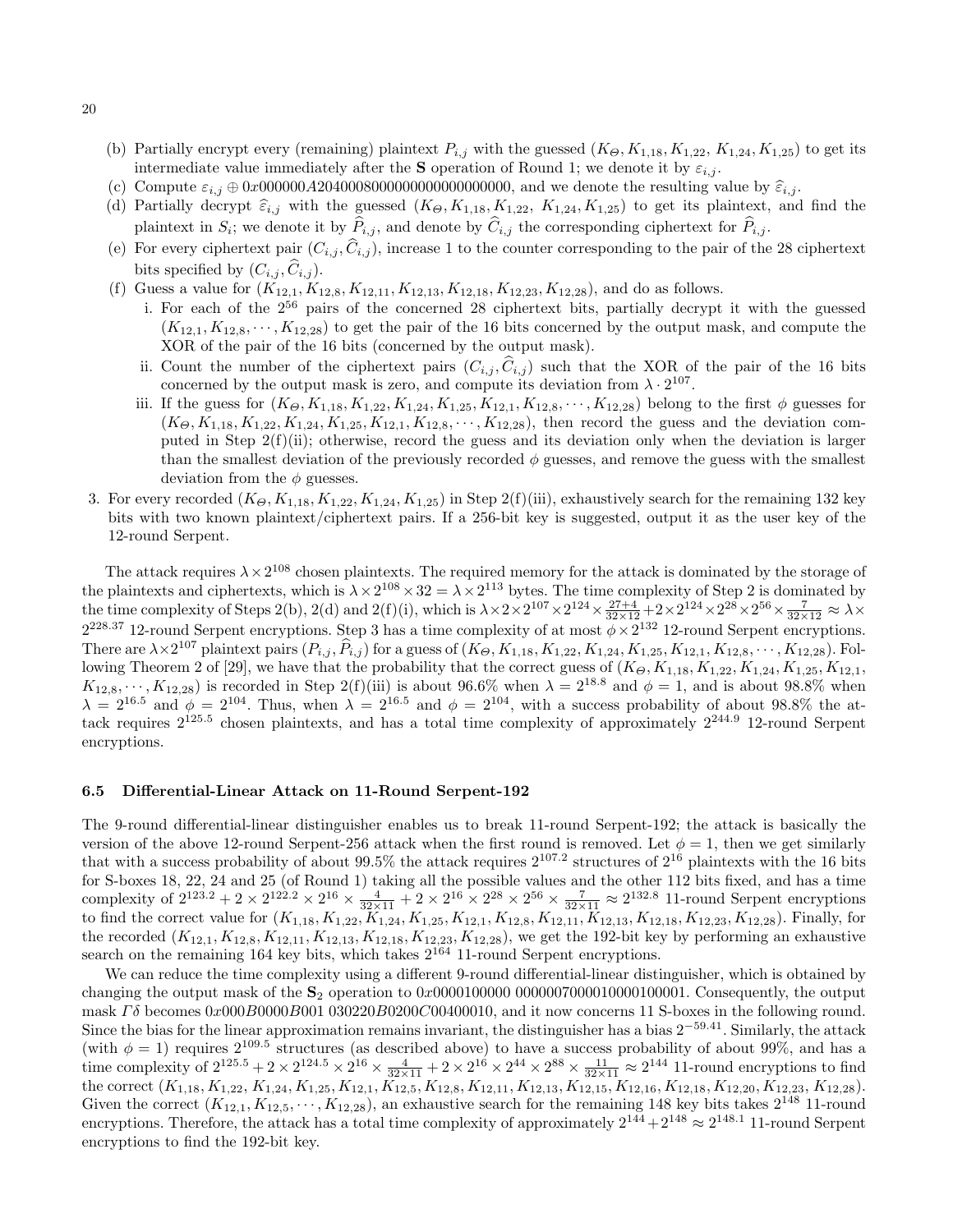We can also perform an attack procedure without using the counters; it is a time-memory tradeoff to the first 11-round Serpent-192 attack. For every guess of  $(K_{1,18}, K_{1,22}, K_{1,24}, K_{1,25}, K_{12,1}, K_{12,8}, \cdots, K_{12,28})$ , we first get the ciphertext pairs as in Steps 2(b)–(d), and then partially decrypt every ciphertext pair to get the XOR of the pair of the 16 bits concerned by the output mask, and finally perform as in Steps 2(f)(ii), 2(f)(iii) and 3 (with  $\phi = 1$ ). The resulting attack has a total time complexity of approximately  $2 \times 2^{122.2} \times 2^{44} \times \frac{7}{32 \times 11} + 2^{164} \approx 2^{164.3}$  11-round Serpent encryptions.

#### 6.6 Differential-Linear Attack on 10-Round Serpent-128

The 9-round differential-linear distinguisher can be used to break 10-round Serpent-128; the attack is basically the version of the 12-round Serpent-256 attack when the first two rounds are removed. Let  $\phi = 1$ ; then with a success probability of about 99.2% the attack requires  $2^{122.4}$  plaintext pairs with difference  $\alpha$ , and has a time complexity of  $2^{123.4} + 2 \times 2^{28} \times 2^{56} \times \frac{7}{32 \times 10} \approx 2^{123.4}$  10-round Serpent encryptions to find the correct value for  $(K_{1,18}, K_{1,22}, K_{1,24}, K_{1,25})$ . Given the recorded  $(K_{1,18}, K_{1,22}, K_{1,24}, K_{1,25})$ , we can get the 128-bit key by performing an exhaustive search on the remaining  $112$  key bits, which takes  $2^{112}$  10-round Serpent encryptions.

We also find some 8-round and several different 9-round differential-linear distinguishers that can be used to break 10-round Serpent-128, like the two described in the latter part of the next subsection. Nevertheless, among them only one differential-linear distinguisher can be used to break 10-round Serpent-128 without requiring the additional memory for similar counters, and it is 9-round. The 9-round differential-linear distinguisher consists of a 6.5-round linear approximation  $\Gamma \gamma \to \Gamma \delta$  with bias  $2^{-27}$  and all the 2.5-round differentials  $\{\Delta \alpha \to \Delta \beta\}$  that meet β  γ = 0 with ∆α = 0x00000000000000900000000000000000. The 6.5-round linear approximation Γ γ →  $\Gamma\delta$  is 0x000B0000B000030000B0200E00000010  $\to 0x0040000000000000000000000000000008$ , which operates on 6.5 consecutive rounds of the 9-round linear approximation given in Table 5 in the decryption direction, from the L operation immediately before the  $S_3$  operation until the L operation immediately after the  $S_4$  operation. The 2.5round differentials  $\{\Delta \alpha \to \Delta \beta\}$  operate on 2.5 consecutive rounds in the decryption direction, from the  $S_5$  S-boxes of Round 13 until the  $\mathbf{S}_3$  S-boxes of Round 11. The distinguisher has a bias of  $2^{-59.01}$ ; see Appendix A for details of computing the bias. An important property of the distinguisher is that  $\Gamma\delta$  concerns only three  $S_4$  S-boxes of the preceding round. Likewise, with a success probability of  $99\%$ , the attack requires  $2^{121.2}$  ciphertext pairs with difference  $\alpha$ , and has a total time complexity of  $2^{122.2} + 2 \times 2^{121.2} \times 2^{12} \times \frac{3}{32 \times 10} + 2^{112} \approx 2^{127.5}$  10-round Serpent encryptions to find the 128-bit key, where we use  $\phi = 1$ . We can also use the distinguisher to break 11-round Serpent-192 by appending one round after the round with  $\Delta \alpha$ , but anyway cannot break 12-round Serpent-256, because there is a large number of required unknown subkey bits in the extra round.

It is worthy to note that in both the above 10-round Serpent-128 attacks we can reduce the data and time complexity by using a reasonably greater  $\phi$ , while keeping the same success probability.

### 6.7 Remarks

We have computed the biases of a number of 9-round differential-linear distinguishers, and a few of them can be used to attack 10-round Serpent-128 or 11-round Serpent-192, but almost all of them cannot be used to nontrivially break 12-round Serpent-256. For instance, we compute the bias of the 9-round differential-linear distinguisher constructed by replacing the input difference of the 9-round differential-linear distinguisher described in Section 6.3 with 0x00000000000000400000000000000000 and replacing the input mask with 0x002000000000000000000000000000 02 (the intermediate masks keep invariant). This input mask is also used as the input mask of the 6-round linear approximation in Biham et al.'s 9-round differential-linear distinguisher. The reason for choosing the input difference is because it causes a minimum number of active bits for the following  $S_3$  operation. As a result, we get the probability of  $\beta \odot \gamma = 0$  is approximately 0.49988768994808197. Besides, we also checked the 9-round differentiallinear distinguisher when the input difference is 0x00000000000000040000000000000000 (and the input mask is 0x00200000000000000000000000000000002), and the probability of  $\beta \odot \gamma = 0$  is approximately 0.50000306963920593. Both the distinguishers have a bias of smaller than  $2^{-64}$ , and are not useful.

Interestingly, we find such a 9-round differential-linear distinguisher that for every possible difference  $\omega$  the probability of  $\beta_{\omega} \odot \gamma = 0$  is surprisingly close (or equal) to  $\frac{1}{2}$ , which is obtained by replacing the input difference of the 9-round differential-linear distinguisher described in Section 6.3 with 0x00000000000000400000000000000000 and replacing the input mask with  $0x00E0000000000000000000000000000E$  (the intermediate masks keep invariant). The reason for choosing the input mask is that it will make a 6-round linear approximation with bias  $2^{-25}$  (the best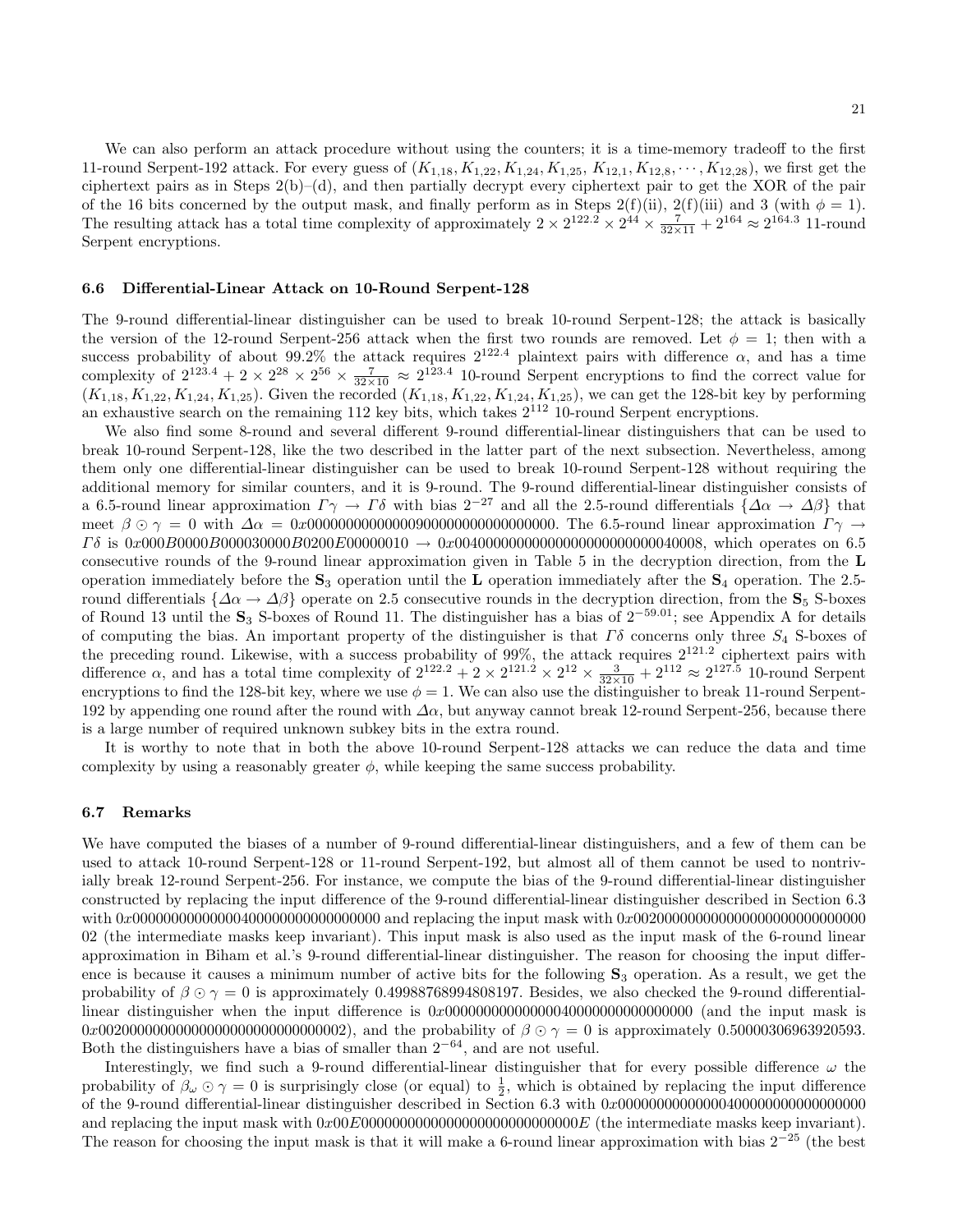previously known 6-round linear approximation), thus improving a factor of 4 over the one used above. The input difference generates four possible output differences after the active  $S_2$  S-box:  $\{\omega|\omega = 0x6, 0xA, 0xB, 0xD\}$ , each with probability  $2^{-2}$ ; the probability of  $\beta_{\omega} \odot \gamma = 0$  for  $\omega \in \{0x6, 0xA\}$  is 0.5, the probability of  $\beta_{\omega} \odot \gamma = 0$  for  $ω = 0xB$  is 0.50000000018189894, and the probability of  $βω ∘ γ = 0$  for  $ω = 0xD$  is 0.50000000000499334. Hence, the total probability of  $\beta \odot \gamma = 0$  is approximately 0.5000000004672309, surprisingly close to  $\frac{1}{2}$ .

The second best 9-round differential-linear distinguisher which we have found might be potentially used to break 12-round Serpent-256 is the one described in Section 6.3 with the input difference being replaced by 0x00000000000000 000000000000000000000 (keeping the other parts unchanged). The probability of  $\beta \odot \gamma = 0$  is approximately 0.4990295171 7376709, and thus the distinguisher has a bias of approximately  $2 \times 2^{-9} \times (2^{-27})^2 = 2^{-62}$ , larger than  $2^{-64}$ . There are 5 active S-boxes in Round 1, and 28 active S-boxes in Round 0. Changing the input difference to 0x0A00000000000000000000000000000, we obtain the third best 9-round differential-linear distinguisher that we have found might be potentially used to break 12-round Serpent-256. The probability of  $\beta \odot \gamma = 0$  is approximately 0.49903964996337891, and the distinguisher has a bias of approximately  $2 \times 2^{-9.03} \times (2^{-27})^2 = 2^{-62.03}$ . There are 4 active S-boxes in Round 1, and 26 active S-boxes in Round 0. If they were used to attack 12-round Serpent-256, the resulting attacks would require almost the entire codebook to have an acceptable success probability.

### 7 Methodology for the High-Order Differential-Linear Analysis

In this section, we review the high-order differential-linear analysis presented in [9], give the methodology for computing the probability of a high-order differential-linear distinguisher, followed by a few implications, and finally comment on the previous cryptanalytic results.

#### 7.1 Review of the High-Order Differential-Linear Analysis

The high-order differential-linear analysis was proposed in 2005 by Biham, Dunkelman and Keller [9] as a combination of high-order differential cryptanalysis [7,34] and differential-linear cryptanalysis. High-order differential cryptanalysis focuses on whether a particular relation exists between the ciphertexts of a set of plaintexts with certain structure. e.g., whether the XOR of the ciphertexts is equal to 0.

The high-order differential-linear analysis involves an attacker building a high-order differential-linear distinguisher. Such a distinguisher treats  $\mathbb{E} = \mathbb{E}_0 \circ \mathbb{E}_1$ , a cascade of two sub-ciphers  $\mathbb{E}_0$  and  $\mathbb{E}_1$ ; it consists of a linear approximation  $\Gamma \gamma \to \Gamma \delta$  with bias  $\epsilon$  for  $\mathbb{E}_1$  and a high-order differential for  $\mathbb{E}_0$  that predicts  $\bigoplus_{i=0}^{m-1} \mathbb{E}_0(P_i) = 0$  with probability p, where  $P_0, P_1, \dots, P_{m-1}$  are a set of plaintexts. The distinguisher focuses on the event  $\bigoplus_{i=0}^{m-1} \mathbb{E}(P_i) \odot \delta = 0$ .

Finally, by assuming that  $\bigoplus_{i=0}^{m-1} \mathbb{E}_0(P_i) \odot \gamma = 0$  holds with probability  $\frac{1}{2}$  (i.e.,  $\bigoplus_{i=0}^{m-1} \mathbb{E}_0(P_i) \odot \gamma$  has a uniform  $\lim_{i\to\infty}$ , by assuming that  $\bigcup_{i=0}^{\infty}$   $\mathbb{E}_0(\mathcal{X}_i) \circ \mathcal{Y} = 0$  holds when probability  $\frac{1}{2}$  (i.e.,  $\bigcup_{i=0}^{\infty} \mathbb{E}_0(\mathcal{X}_i) \circ \mathcal{Y}$  has a dimordinal distribution) for the cases when the high-order d that the high-order differential-linear distinguisher has a probability  $Pr(\bigoplus_{i=0}^{m-1} \mathbb{E}(P_i) \odot \delta = 0) = [p + (1-p) \times \frac{1}{2}] \times$  $\left(\frac{1}{2} + 2^{m-1} \epsilon^m\right) + \left[1 - p - (1 - p) \times \frac{1}{2}\right] \times \left[1 - \left(\frac{1}{2} + 2^{m-1} \epsilon^m\right)\right] = \frac{1}{2} + 2^{m-1} p \epsilon^m$ , using the following lemma they obtained. **Lemma 1 (from [9]).** Let  $\{X_0, X_1, \dots, X_{m-1}\}$  be a set of inputs to  $\mathbb{E}_1$ . If  $\Gamma \gamma \to \Gamma \delta$  is a linear approximation with

bias  $\epsilon$  for  $\mathbb{E}_1$ , then (under standard independence assumptions)  $Pr(\bigoplus_{i=0}^{m-1} X_i \odot \gamma = \bigoplus_{i=0}^{m-1} \mathbb{E}_1(X_i) \odot \delta) = \frac{1}{2} + 2^{m-1} \epsilon^m$ .

For a random function, the expected probability of a high-order differential-linear distinguisher is  $\frac{1}{2}$ . Thus, if the bias  $|\Pr(\bigoplus_{i=0}^{m-1} \mathbb{E}(P_i) \odot \delta = 0) - \frac{1}{2}| = 2^{m-1}p\epsilon^m$  is sufficiently large, the distinguisher can be used to distinguish  $\mathbb{E}$ from a random function.

### 7.2 New Methodology for Computing the Probability of a High-Order Differential-Linear Distinguisher

First observe that no matter to what value  $\bigoplus_{i=0}^{m-1} X_i \odot \gamma$  is fixed, Lemma 1 holds (under an assumption about the independent behaviors of the linear approximations for  $X_0, X_1, \cdots, X_{m-1}$ .

Similarly we find that Biham et al.'s methodology is not correct in some situations. An intuitive counterexample is when the high-order differential predicts  $\bigoplus_{i=0}^{m-1} \mathbb{E}_{0}(P_{i}) = 0$  with probability  $\frac{1}{2}$  and predicts  $\bigoplus_{i=0}^{m-1} \mathbb{E}_{0}(P_{i}) = 1$  with probability  $\frac{1}{2}$ , which is similar to the one discussed in Section 3.3.

We start the reasoning for the new methodology with the event  $\bigoplus_{i=0}^{m-1} \mathbb{E}_{0}(P_{i}) \odot \gamma = 0$ . Suppose the event  $\bigoplus_{i=0}^{m-1} \mathbb{E}_0(P_i) \odot \gamma = 0$  happens with probability  $\widehat{p}$ . If the event  $\bigoplus_{i=0}^{m-1} \mathbb{E}_0(P_i) \odot \gamma = 0$  happens, then by Lemma 1 we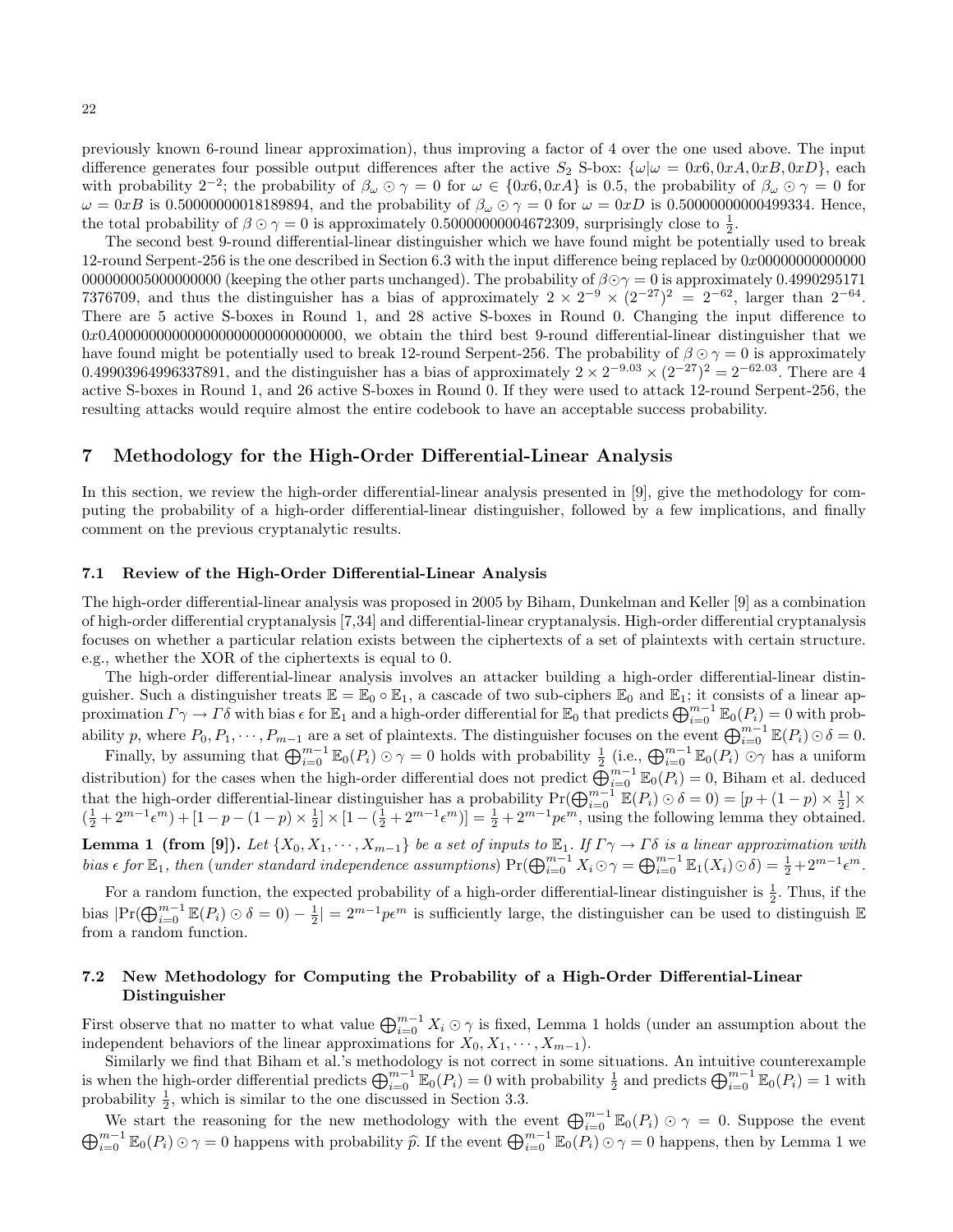know that  $Pr(\bigoplus_{i=0}^{m-1} \mathbb{E}(P_i) \odot \delta = 0) = \frac{1}{2} + 2^{m-1} \epsilon^m$ . If the event does not happen, i.e.,  $\bigoplus_{i=0}^{m-1} \mathbb{E}_0(P_i) \odot \gamma = 1$ , then we get that  $Pr(\bigoplus_{i=0}^{m-1} \mathbb{E}(P_i) \odot \delta = 0) = 1 - (\frac{1}{2} + 2^{m-1} \epsilon^m)$ . Therefore, we have

$$
\Pr(\bigoplus_{i=0}^{m-1} \mathbb{E}(P_i) \odot \delta = 0)
$$
\n
$$
= \Pr(\bigoplus_{i=0}^{m-1} \mathbb{E}_0(P_i) \odot \gamma = 0) \times \Pr(\bigoplus_{i=0}^{m-1} \mathbb{E}(P_i) \odot \delta = 0 | \bigoplus_{i=0}^{m-1} \mathbb{E}_0(P_i) \odot \gamma = 0) +
$$
\n
$$
\Pr(\bigoplus_{i=0}^{m-1} \mathbb{E}_0(P_i) \odot \gamma = 1) \times \Pr(\bigoplus_{i=0}^{m-1} \mathbb{E}(P_i) \odot \delta = 0 | \bigoplus_{i=0}^{m-1} \mathbb{E}_0(P_i) \odot \gamma = 1)
$$
\n
$$
= \widehat{p} \times (\frac{1}{2} + 2^{m-1} \epsilon^m) + (1 - \widehat{p}) \times [1 - (\frac{1}{2} + 2^{m-1} \epsilon^m)]
$$
\n
$$
= \frac{1}{2} + 2^{m-1} (2\widehat{p} - 1) \epsilon^m.
$$

Now we can give the following result.

**Theorem 2.** An n-bit block cipher  $\mathbb E$  is represented as a cascade of two sub-ciphers  $\mathbb E_0$  and  $\mathbb E_1$ , where  $\mathbb E = \mathbb E_0 \circ \mathbb E_1$ . Let  $P_0, P_1, \dots, P_{m-1}$  be a set of plaintexts. If  $\Gamma \gamma \to \Gamma \delta$  is a linear approximation with bias  $\epsilon$  for  $\mathbb{E}_1$ , and the equation  $\bigoplus_{i=0}^{m-1} \mathbb{E}_0(P_i) \odot \gamma = 0$  holds with probability  $\widehat{p}$ , then the probability of the high-order differential-linear distinguisher is  $Pr(\bigoplus_{i=0}^{m-1} \mathbb{E}(P_i) \odot \delta = 0) = \frac{1}{2} + 2^{m-1}(2\hat{p} - 1)\epsilon^m$ .

Thus, the bias of the high-order differential-linear distinguisher is  $|\Pr(\bigoplus_{i=0}^{m-1} \mathbb{E}(P_i) \odot \delta = 0) - \frac{1}{2}| = 2^{m-1}|2\hat{p}-1|\epsilon^m$ .

### 7.3 Implications

When formulating a high-order differential-linear distinguisher, we should compute the probability of  $\bigoplus_{i=0}^{m-1} \mathbb{E}_0(P_i) \odot$  $\gamma = 0$ , instead of the probability of  $\bigoplus_{i=0}^{m-1} \mathbb{E}_0(P_i) = 0$ . Biham et al.'s methodology holds only when the assumption on a random distribution holds, and does not have the generality to describe the high-order differential-linear analysis. Other implications include those similar to what have been described in Section 3.5.

#### 7.4 Comments on Previous Cryptanalytic Results

In [9], Biham et al. described a generic high-order differential-linear distinguisher for Feistel ciphers with a bijective round function, by combining a linear approximation with a high-order differential with probability 1, and they then applied it to break 8 rounds of the FEAL [35] cipher. They also spotted some weak keys for the IDEA [36] cipher after mounting a high-order differential-linear attack.

In 2007, Biham et al. [11] presented a high-order differential-linear attack on 6-round IDEA, which is the best currently published result on IDEA in a single key attack scenario.

With probability 1 the high-order differentials used in these attacks predict that it is zero for  $\bigoplus_{i=0}^{m-1} \mathbb{E}_0(P_i)$  or only for the bits of  $\bigoplus_{i=0}^{m-1} \mathbb{E}_0(P_i)$  that are concerned by the linear approximations used. Finally, Biham et al. computed the bias of a distinguisher as  $2^{m-1} \times 1 \times \epsilon^m = 2^{m-1} \epsilon^m$  by their formula. However, following the new methodology we should view the formula extremely sceptically; but nevertheless by Theorem 2 the correct bias is also equal to  $2^{m-1} \epsilon^m$ . This is due to the use of an extreme high-order differential that makes  $\bigoplus_{i=0}^{m-1} \mathbb{E}_0(P_i) \odot \gamma = 0$  (or only the concerned bits of the sum) with a one probability: when the high-order differential meets  $\bigoplus_{i=0}^{m-1} \mathbb{E}_0(P_i) = 0$  with a one probability; and under this situation,  $\bigoplus_{i=0}^{m-1} \mathbb{E}_{0}(P_{i}) \odot \gamma = 0$  is certain to hold, making the bias obtained by Biham et al.'s formula happen to equal the bias obtained using the general formula. Therefore, the attack procedures remain usable, though a questionable formula is used for computing the probability of a distinguisher.

### 8 Methodology for the Differential-Bilinear Analysis

In this section, we first briefly review the differential-bilinear analysis proposed in [9], give the probability of a differential-bilinear distinguisher, followed by its implications, and finally correct certain previous cryptanalytic results.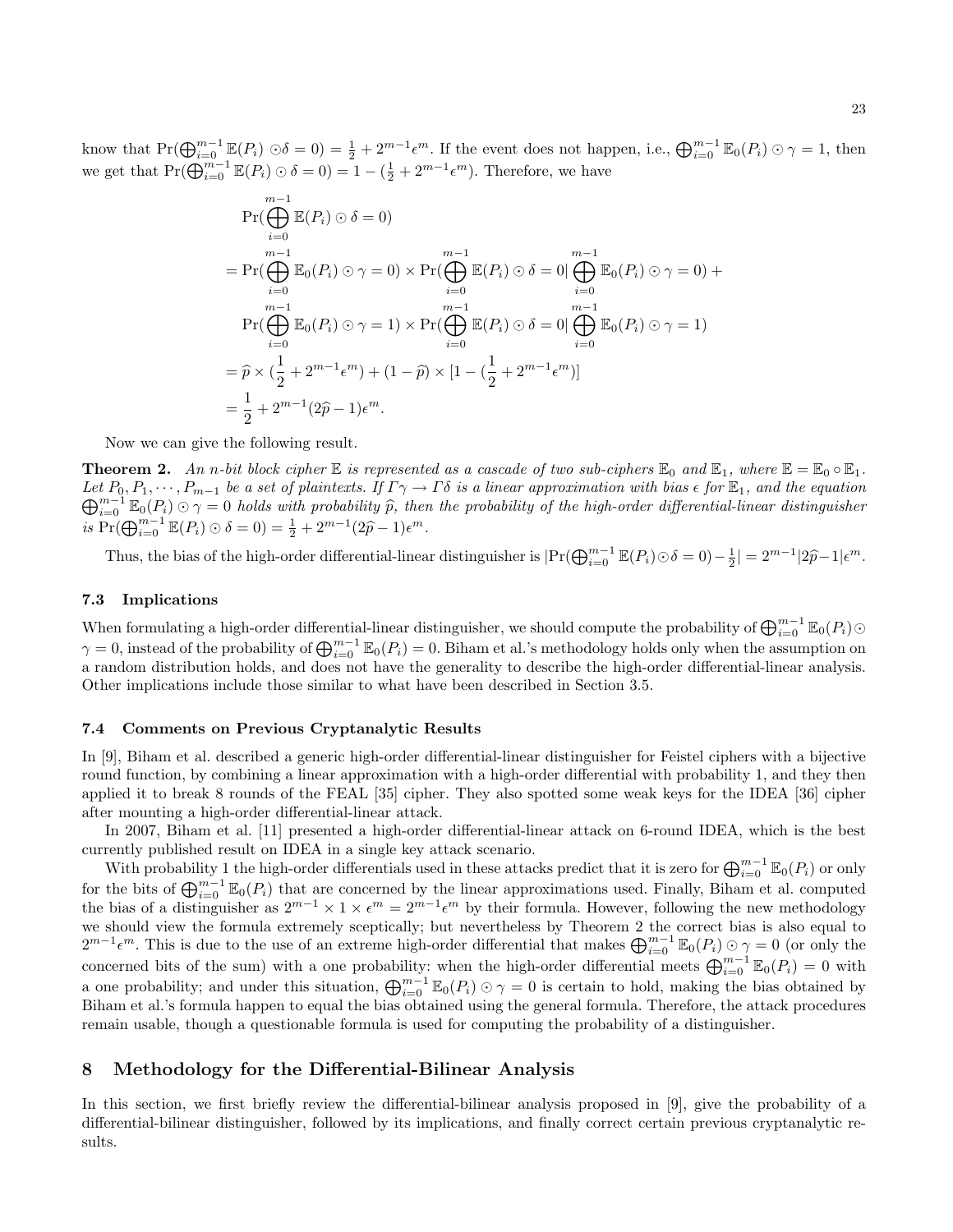#### 8.1 Review of the Differential-Bilinear Analysis

In 2005, Biham, Dunkelman and Keller [9] introduced a combination of bilinear cryptanalysis [30] and differential cryptanalysis, known as the differential-bilinear analysis. Bilinear cryptanalysis is an extension to linear cryptanalysis, and works typically for Feistel ciphers in a principle similar to that of linear cryptanalysis; it is based on the use of a so-called bilinear approximation. We refer the reader to [30] for an introduction of bilinear cryptanalysis.

The differential-bilinear analysis uses a differential-bilinear distinguisher as the basis. The distinguisher treats a Feistel cipher E as a cascade of two sub-ciphers  $\mathbb{E}_0$  and  $\mathbb{E}_1$ , where  $\mathbb{E} = \mathbb{E}_0 \circ \mathbb{E}_1$ , and it involves a (truncated) differential  $\Delta \alpha \to \Delta \beta$  for  $\mathbb{E}_0$  and a bilinear approximation with bias  $\epsilon$  for  $\mathbb{E}_1$ . The bilinear approximation has the following general form,

$$
X_L \odot \alpha_0 \times X_R \odot \beta_0 \oplus X_L \odot \gamma_0 \oplus X_R \odot \delta_0 \oplus Y_L \odot \alpha_1 \times Y_R \odot \beta_1 \oplus Y_L \odot \gamma_1 \oplus Y_R \odot \delta_1 =
$$
  
\n
$$
X_L \odot \zeta_0 \times K \odot \zeta_1 \oplus X_R \odot \eta_0 \times K \odot \eta_1 \oplus Y_L \odot \theta_0 \times K \odot \theta_1 \oplus Y_R \odot \mu_0 \times K \odot \mu_1 \oplus K \odot \nu,
$$
\n(1)

where  $X_L, X_R$  are respectively the left and right halves of a value X from  $\{0,1\}^n$ ,  $Y_L, Y_R$  are respectively the left and right halves of  $\mathbb{E}_1(X)$ ,  $\alpha_0$ ,  $\beta_0$ ,  $\gamma_0$ ,  $\delta_0$ ,  $\alpha_1$ ,  $\beta_1$ ,  $\gamma_1$ ,  $\delta_1$ ,  $\zeta_0$ ,  $\zeta_1$ ,  $\eta_0$ ,  $\eta_1$ ,  $\theta_0$ ,  $\theta_1$ ,  $\mu_0$ ,  $\mu_1$ ,  $\nu$  are some *n*-bit masks, and K is the subkey.

The differential  $\Delta \alpha \rightarrow \Delta \beta$  meets the following equation with probability p,

$$
T_L \odot \alpha_0 \times T_R \odot \beta_0 \oplus T_L \odot \gamma_0 \oplus T_R \odot \delta_0 = T_L^* \odot \alpha_0 \times T_R^* \odot \beta_0 \oplus T_L^* \odot \gamma_0 \oplus T_R^* \odot \delta_0,
$$
\n(2)

where  $T_L, T_R$  are respectively the left and right halves of the encryption result of  $\mathbb{E}_0(P)$  with P being a randomly chosen plaintext, and  $T_L^*, T_R^*$  are respectively the left and right halves of  $\mathbb{E}_0(P \oplus \alpha)$ .

The differential-bilinear distinguisher considers the event expressed by Eq. (3).

$$
C_L \odot \alpha_1 \times C_R \odot \beta_1 \oplus C_L \odot \gamma_1 \oplus C_R \odot \delta_1 = C_L^* \odot \alpha_1 \times C_R^* \odot \beta_1 \oplus C_L^* \odot \gamma_1 \oplus C_R^* \odot \delta_1, \tag{3}
$$

where  $C_L, C_R$  are respectively the left and right halves of  $\mathbb{E}(P)$ , and  $C_L^*, C_R^*$  are respectively the left and right halves of  $\mathbb{E}(P \oplus \alpha)$ .

As in differential-linear cryptanalysis, Biham et al. got that Eq. (3) holds with probability  $(\frac{1}{2} + \epsilon) \times (\frac{1}{2} + \epsilon) + (\frac{1}{2} - \epsilon)$  $\epsilon$   $\times$   $(\frac{1}{2}-\epsilon) = \frac{1}{2} + 2\epsilon^2$  when the differential meets the condition given as Eq. (2); and they assumed Eq. (2) holds with probability  $\frac{1}{2}$  for the cases when the differential does not meet Eq. (2). Finally, they concluded that the differentialbilinear distinguisher has a probability  $Pr(Eq. (3) holds) = [p+(1-p)\frac{1}{2}] \times (\frac{1}{2}+2\epsilon^2) + (\frac{1}{2}-\frac{1}{2}p) \times (\frac{1}{2}-2\epsilon^2) = \frac{1}{2}+2pe^2$ .

For a random function, the expected probability of a differential-bilinear distinguisher is  $\frac{1}{2}$ . Thus, if the bias  $|\Pr(Eq. (3) holds) - \frac{1}{2}| = 2p\epsilon^2$  is sufficiently large, the distinguisher can be used to distinguish E from a random function.

Some noteworthy particulars for differential-bilinear cryptanalysis were discussed in [9,14], not existing in differentiallinear cryptanalysis; for example, those bilinear terms in Eq. (1) multiplied by the dot product of the subkey and the masks and those bilinear terms in Eq. (2). It is obvious that only knowing the difference  $\beta$  between  $(T_L||T_R)$  and  $(T_L^*||T_R^*)$  is not sufficient to compute Eq. (2). If  $(T_L||T_R) \oplus (T_L^*||T_R^*) = \beta = (\beta_L, \beta_R)$ , then  $T_L \odot \alpha_0 \times T_R \odot \beta_0 \oplus T_L^* \odot T_R$  $\alpha_0 \times T_R^* \odot \beta_0 = T_L \odot \alpha_0 \times \beta_R \odot \beta_0 \oplus \beta_L \odot \alpha_0 \times T_R \odot \beta_0 \oplus \beta_L \odot \alpha_0 \times \beta_R \odot \beta_0$ . Thus when the chosen  $\alpha_0, \beta_0, \beta$  are required to meet  $\beta_L \odot \alpha_0 = \beta_R \odot \beta_0 = 0$ , then Eq. (2) can be computed as an expression involving only  $\gamma_0$ ,  $\delta_0$ ,  $\beta$ , i.e.,  $\beta_L \odot \gamma_0 \oplus \beta_R \odot \delta_0 = 0$ , without requiring the values of  $(T_L || T_R)$  and  $(T_L^* || T_R^*).$ 

#### 8.2 New Methodology for Computing the Probability of a Differential-Bilinear Distinguisher

Similarly it is easy to build an intuitive counterexample to Biham et al.'s methodology.

To simplify our following descriptions, we write a bilinear approximation expressed by Eq. (1) as  $(\Gamma \alpha_0, \Gamma \beta_0, \Gamma \beta_0)$  $\Gamma \gamma_0, \Gamma \delta_0$   $\longrightarrow$   $(\Gamma \alpha_1, \Gamma \beta_1, \Gamma \gamma_1, \Gamma \delta_1)$  if there is no ambiguity about the cipher in use; otherwise, we will give an explicit statement for the cipher. We denote by  $\langle \Delta \alpha, \Gamma \alpha_0, \Gamma \beta_0, \Gamma \gamma_0, \Gamma \delta_0 \rangle \rightarrow (\Gamma \alpha_1, \Gamma \beta_1, \Gamma \gamma_1, \Gamma \delta_1)$  a differentialbilinear distinguisher that focuses on the event expressed by Eq. (3).

Similar to the reasonings given in the last two sections, if the event Eq. (2) happens with probability  $\hat{p}$ , then the event Eq. (3) occurs with probability  $(\frac{1}{2} + \epsilon) \times (\frac{1}{2} + \epsilon) + (\frac{1}{2} - \epsilon) \times (\frac{1}{2} - \epsilon) = \frac{1}{2} + 2\epsilon^2$ ; and if the event Eq. (2) does not happen, then the event Eq. (3) occurs with probability  $(\frac{1}{2} + \epsilon) \times (\frac{1}{2} - \epsilon) + (\frac{1}{2} - \epsilon) \times (\frac{1}{2} + \epsilon) = \frac{1}{2} - 2\epsilon^2$ . Therefore, the event Eq. (3) occurs with a total probability  $\hat{p} \times (\frac{1}{2} + 2\epsilon^2) + (1 - \hat{p}) \times (\frac{1}{2} - 2\epsilon^2) = \frac{1}{2} + 2(2\hat{p} - 1)\epsilon^2$ . Thus we have the following result.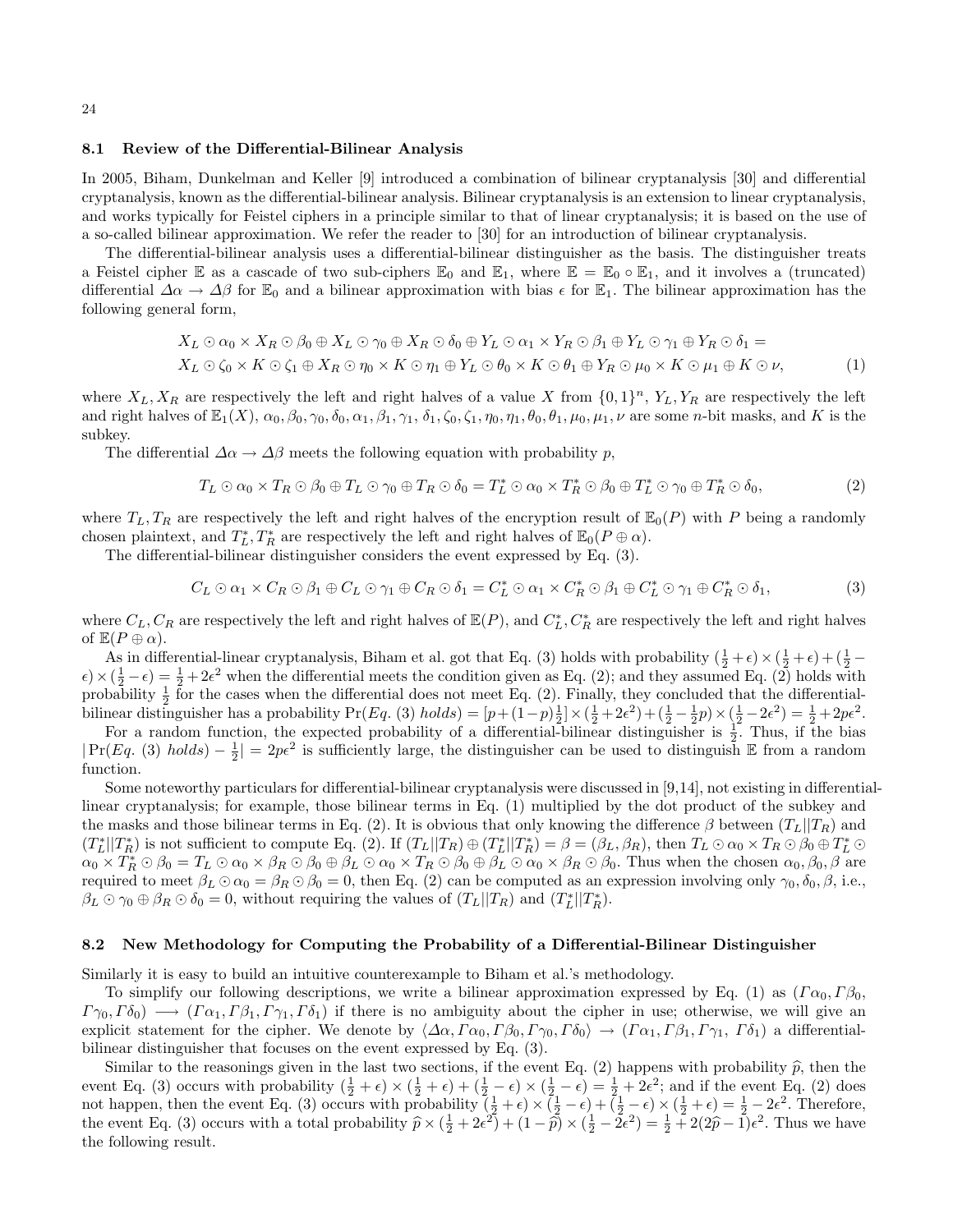**Theorem 3.** An n-bit block cipher  $\mathbb E$  is represented as a cascade of two sub-ciphers  $\mathbb E_0$  and  $\mathbb E_1$ , where  $\mathbb E = \mathbb E_0 \circ \mathbb E_1$ . If  $(\Gamma \alpha_0, \Gamma \beta_0, \Gamma \gamma_0, \Gamma \delta_0) \rightarrow (\Gamma \alpha_1, \Gamma \beta_1, \Gamma \gamma_1, \Gamma \delta_1)$  is a bilinear approximation with bias  $\epsilon$  for  $\mathbb{E}_1$ ,  $\alpha \neq 0$  is an input difference for  $\mathbb{E}_0$ , and Eq. (2) holds with probability  $\widehat{p}$ , then the probability of the differential-bilinear distinguisher  $\langle \Delta \alpha, \Gamma \alpha_0, \Gamma \beta_0, \Gamma \gamma_0, \Gamma \delta_0 \rangle \rightarrow (\Gamma \alpha_1, \Gamma \beta_1, \Gamma \gamma_1, \Gamma \delta_1)$  is Pr(Eq. (3) holds) =  $\frac{1}{2} + 2(2\hat{p} - 1)\epsilon^2$ .

Hence, the bias of the differential-bilinear distinguisher  $\langle \Delta \alpha, \Gamma \alpha_0, \Gamma \beta_0, \Gamma \gamma_0, \Gamma \delta_0 \rangle \rightarrow (\Gamma \alpha_1, \Gamma \beta_1, \Gamma \gamma_1, \Gamma \delta_1)$  is  $|\Pr(Eq. (3) holds) - \frac{1}{2}| = 2|2\hat{p} - 1|\epsilon^2.$ 

### 8.3 Implications

When formulating a differential-bilinear distinguisher, we should compute the probability that Eq. (2) holds for all the possible differentials, instead of the probability that only the differential  $\Delta \alpha \to \Delta \beta$  meets Eq. (2). Biham et al.'s methodology holds only when the assumption on a random distribution holds, and does not have the generality to describe the differential-bilinear analysis. Other implications are similar to those described in Section 3.5.

#### 8.4 Correcting Previous Differential-Bilinear Attack on 8-Round DES

In [9] Biham et al. applied the differential-bilinear analysis technique to break 8-round DES. The 8-round DES attack uses a 6-round differential-bilinear distinguisher that consists of a 3-round bilinear approximation with bias  $1.66 \times 2^{-3}$ and a 3-round truncated differential that with probability  $\frac{23}{32}$  has a zero output difference for the bits concerned by the bilinear approximation (see Fig. 1 of [9] for its details). Taken from [30], the 3-round bilinear approximation for the distinguisher is  $X_L \odot \alpha_0 \times X_R \odot \beta_0 \oplus X_L \odot \gamma_0 \oplus X_R \odot \delta_0 \oplus Y_L \odot \alpha_1 \times Y_R \odot \beta_1 \oplus Y_L \odot \gamma_1 \oplus Y_R \odot \delta_1 = K \odot \nu \oplus X_L \odot \gamma_1$  $\alpha_0 \times K \odot \mu \oplus Y_L \odot \alpha_0 \times K \odot \tau$ , where  $\alpha_0 = \alpha_1 = 0x20000000, \beta_0 = \beta_1 = 0x00019000, \gamma_0 = \gamma_1 = 0x21040080, \delta_0 =$  $\delta_1 = 0x00008000$ . The 3-round differential  $\Delta \alpha \to \Delta \beta$  is  $(\Delta 0x00200000000000 \to \Delta 0x \ast \ast \ast MR \ast \ast 0X00NZ0Y)$ , where  $X, Y \in \{0, 4\}, Z \in \{0, 1\}, N \in \{0, 8\}, M \in \{0, 2, 4, 6, 8, A, C, E\}, R \in \{2, 4, 6\}.$  Finally, Biham et al. computed the bias of the distinguisher  $\langle \Delta \alpha, \Gamma \alpha_0, \Gamma \beta_0, \Gamma \gamma_0, \Gamma \delta_0 \rangle \to (\Gamma \alpha_1, \Gamma \beta_1, \Gamma \gamma_1, \Gamma \delta_1)$  as  $2 \times \frac{23}{32} \times (1.66 \times 2^{-3})^2 \approx 2^{-4}$  by their formula.

We first observe that the 3-round truncated differential is wrong, because of an error in the output difference of the round function of the second round. In the second round, only the  $S_3$  S-box is active, and thus by the **P** permutation operation the correct output difference of the round function of the second round should be of the form  $0x0S0T0U0V$ , not the form  $0x0X00NZ0Y$ , where  $S, V \in \{0, 4\}$  and  $T, U \in \{0, 1\}$ . Furthermore, we observe that the probability of the 3-round truncated differential is not correct. Biham et al. computed: (i) The probability that the second most significant bit of the output difference of the S<sub>3</sub> S-box of the second round is zero is  $\frac{28}{64}$ ; and (ii) When the second most significant bit of the output difference of the  $S_3$  S-box of the second round is 1, the probability that the second most significant bit of the output difference of the  $S_4$  S-box of the third round is zero is  $\frac{1}{2}$ . As a result, they got that the differential has probability  $\frac{28}{64} + (1 - \frac{28}{64}) \times \frac{1}{2} = \frac{46}{64}$ . However, the probability given in (ii) is not correct. The  $S_4$  S-box of the third round has an input difference  $0x2$ , and thus by the differential distribution table of the  $S_4$ S-box (see [22]) we know that the probability that the second most significant bit of the output difference of the S-box is zero is  $\frac{8+4+4+8}{64} = \frac{3}{8}$ , not  $\frac{1}{2}$ . Therefore, the 3-round truncated differential should be  $(\Delta 0x0020000000000000000)$  $\Delta 0x0S0T0U\overrightarrow{0V}$  \* \* \*  $J\overrightarrow{W}$  \* \* \*)<sup> $\overline{4}$ </sup>, where  $S, V \in \{0, 4\}, T, U \in \{0, 1\}, J \in \{0, 2, 4, 6, 8, A, C, E\}, W \in \{0, 1, 2, 3, 4, 5, 6, 7\}.$ 

If we followed Biham et al.'s computation method, the correct 3-round truncated differential would have a  $\text{probability of }\frac{28}{64} + (1-\frac{28}{64}) \times \frac{3}{8} = \frac{83}{128} \text{ to make } T_L \odot \alpha_0 \times T_R \odot \beta_0 \oplus T_L \odot \gamma_0 \oplus T_R \odot \delta_0 = T_L^* \odot \alpha_0 \times T_R^* \odot \beta_0 \oplus T_L^* \odot \gamma_0 \oplus T_R^* \odot \delta_0$ (refer to Eq. (2) for its meaning). However, this is incorrect, as discussed earlier, and we need to check all the probabilities, instead of only a few of them. After a detailed analysis, we know that the differential always meets: (1)  $T_L \odot \gamma_0 \oplus T_L^* \odot \gamma_0 = 0$ ; (2)  $T_L \odot \alpha_0 \oplus T_L^* \odot \alpha_0 = 0$ ; (3)  $T_R \odot \delta_0 \oplus T_R^* \odot \delta_0 = 0$ ; and (4)  $T_R \odot 0x00010000 \oplus T_R^* \odot 0x00010000 = 0$ . Thus, the equation to be predicted by the differential is simplified to  $T_L \odot \alpha_0 \times (T_R \oplus T_R^*) \odot 0x00001000 = 0$ , which is dependent of  $T_L$  and  $T_R \oplus T_R^*$ . By the **P** permutation operation of DES, we know that the value of  $(T_R \oplus T_R^*) \odot 0x0001000$  is equal to the second most significant bit of the output difference of the S<sub>4</sub> S-box of the third round, which depends on T and can take 0 or 1. By the differential distribution table of the  $S_3$  S-box, the probability of  $T = 0$  is  $\frac{4+12+8+4}{64} = \frac{7}{16}$ . If  $T = 0$  then  $(T_R \oplus T_R^*) \odot 0x00001000 = 0$ ; and if  $T = 1$  then by the differential distribution table of the  $S_4$  S-box,  $Pr((T_R \oplus T_R^*) \odot 0x00001000 = 0) = \frac{8+4+4+8}{64} = \frac{3}{8}$ . Hence,  $Pr((T_R \oplus T_R^*) \odot 0x0001000 = 0) = \frac{7}{16} + (1 - \frac{7}{16}) \times \frac{3}{8} = \frac{83}{128}$ . If we assume that the plaintexts are randomly chosen, then  $Pr(T_L \odot \alpha_0 \times (T_R \oplus T_R^*) \odot 0x00001000 = 0) = \frac{33}{128} + \frac{1}{2} \times (1 - \frac{83}{128}) = \frac{211}{256}$ . Finally from Theorem 3

<sup>&</sup>lt;sup>4</sup> This is after the exchange of the left and right halves in the third round.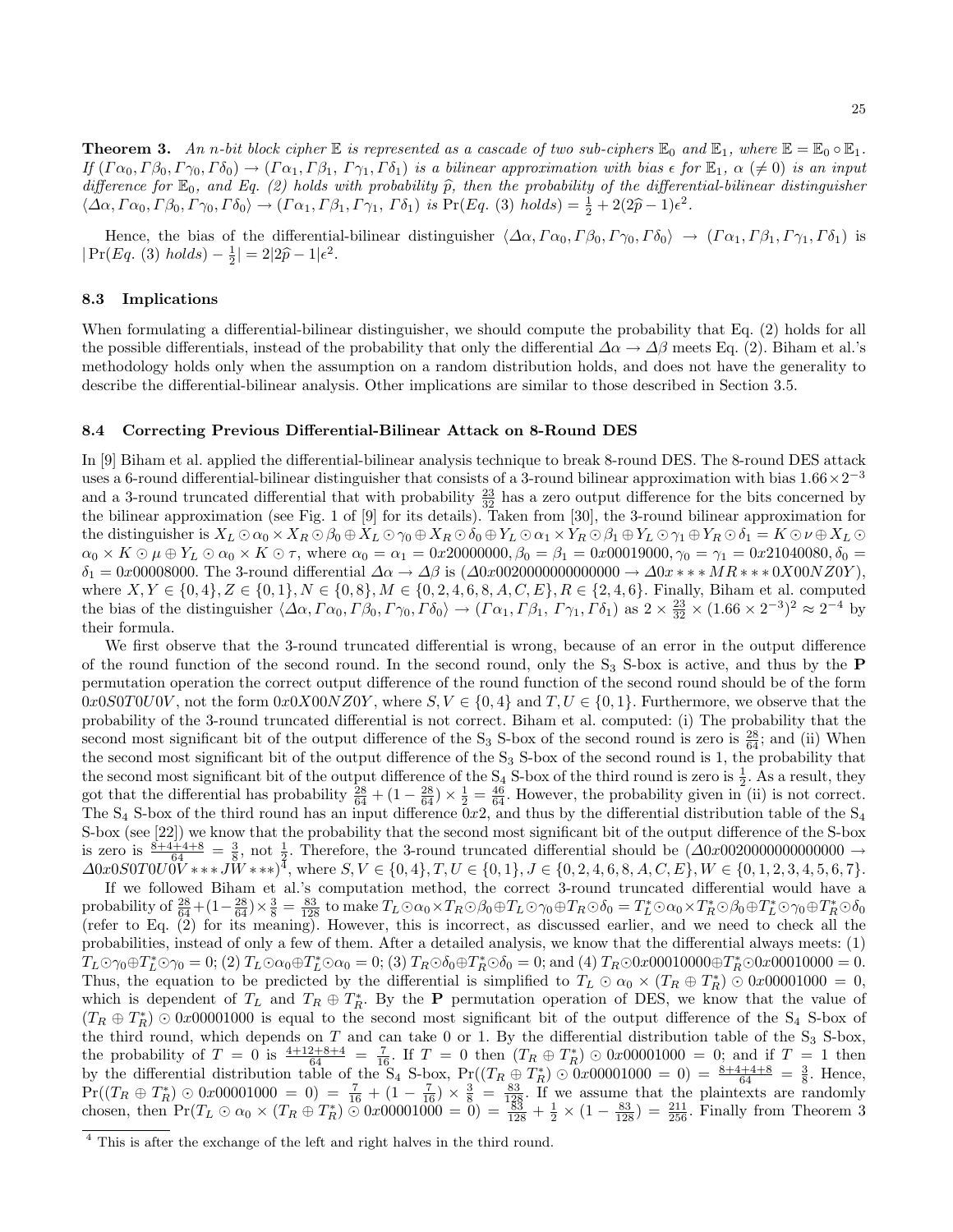we learn that the bias of the differential-bilinear distinguisher  $\langle\Delta\alpha, \Gamma\alpha_0, \Gamma\beta_0, \Gamma\gamma_0, \Gamma\delta_0\rangle \to (\Gamma\alpha_1, \Gamma\beta_1, \Gamma\gamma_1, \Gamma\delta_1)$  is  $2 \cdot |2 \times \frac{211}{256} - 1| \cdot (1.66 \times 2^{-3})^2 \approx 2^{-4.16}$ . As a result, the attack mentioned in [14] should require about  $(\frac{2^{-4.16}}{2^{-4}})^{-2} \approx 1.25$ times of the originally required plaintexts.

**Remarks.** In [9] Biham et al. also applied the differential-bilinear analysis to break 8 rounds of the  $s<sup>5</sup>DES$  [37] block cipher — a modified version of DES. Similarly, there are some flaws in the 8-round  $s^5$ DES attack, too.

### 9 Methodology for the Differential-Bilinear-Boomerang Analysis

In this section we deduce the probability of a differential-bilinear-boomerang distinguisher after reviewing Biham et al.'s differential-bilinear-boomerang analysis [9].

#### 9.1 Review of the Differential-Bilinear-Boomerang Analysis

The differential-bilinear-boomerang analysis [9] is a combination of the boomerang analysis [18] with the differentialbilinear analysis. The boomerang analysis uses two differentials with larger probabilities on two different parts of a block cipher, instead of a single differential with a smaller probability on the entire cipher. For the sake of simplicity we assume the differential-bilinear analysis to be combined is that described in Section 8.1.

The differential-bilinear-boomerang analysis requires an attacker to build a differential-bilinear-boomerang distinguisher. Such a distinguisher treats  $\mathbb E$  as a cascade of three sub-ciphers  $\mathbb E_0$ ,  $\mathbb E_1$  and  $\mathbb E_2$ , where  $\mathbb E = \mathbb E_0 \circ \mathbb E_1 \circ \mathbb E_2$ . It is made up of a differential  $\Delta\theta \to \Delta\alpha$  with probability  $p_0$  for  $\mathbb{E}_0 \circ \mathbb{E}_1$ , the set of the differentials for  $\mathbb{E}_2$  that have a fixed output difference  $\varphi$ , denoted by  $\{\Delta \phi \to \Delta \varphi | \Pr_{\mathbb{E}_2}(\Delta \phi \to \Delta \varphi) > 0, \phi \in \{0,1\}^n\}$  with  $p_{\phi} = \Pr_{\mathbb{E}_2}(\Delta \phi \to \Delta \varphi)$ , a bilinear approximation  $(\Gamma \alpha_0, \Gamma \beta_0, \Gamma \gamma_0, \Gamma \delta_0) \rightarrow (\Gamma \alpha_1, \Gamma \beta_1, \Gamma \gamma_1, \Gamma \delta_1)$  with bias  $\epsilon$  for  $\mathbb{E}_0^{-1}$ , (refer to Section 8.2 for its specifications), and a (truncated) differential  $\Delta \alpha \to \Delta \beta$  for  $\mathbb{E}_1^{-1}$  that meets the following equation with probability p:

$$
T_L \odot \alpha_0 \times T_R \odot \beta_0 \oplus T_L \odot \gamma_0 \oplus T_R \odot \delta_0 = T_L^* \odot \alpha_0 \times T_R^* \odot \beta_0 \oplus T_L^* \odot \gamma_0 \oplus T_R^* \odot \delta_0,
$$
\n
$$
\tag{4}
$$

where  $T_L, T_R$  are respectively the left and right halves of  $\mathbb{E}_1^{-1}(Z)$  with Z chosen uniformly at random from  $\{0,1\}^n$ , and  $T_L^*, T_R^*$  are respectively the left and right halves of  $\mathbb{E}_1^{-1}(Z \oplus \alpha)$ .

Let P be a randomly chosen plaintext. The distinguisher focuses on the event expressed by Eq.  $(5)$ .

$$
\widetilde{P}_L \odot \alpha_1 \times \widetilde{P}_R \odot \beta_1 \oplus \widetilde{P}_L \odot \gamma_1 \oplus \widetilde{P}_R \odot \delta_1 = \widetilde{P}_L^* \odot \alpha_1 \times \widetilde{P}_R^* \odot \beta_1 \oplus \widetilde{P}_L^* \odot \gamma_1 \oplus \widetilde{P}_R^* \odot \delta_1, \tag{5}
$$

where  $\widetilde{P}_L$ ,  $\widetilde{P}_R$  are respectively the left and right halves of  $\mathbb{E}^{-1}(\mathbb{E}(P) \oplus \varphi)$ , and  $\widetilde{P}_L^*, \widetilde{P}_R^*$  are respectively the left and right halves of  $\mathbb{E}^{-1}(\mathbb{E}(P \oplus \theta) \oplus \varphi)$ .

Biham et al. showed that for a given value of  $\alpha$ , the probability of  $\mathbb{E}_2^{-1}(\mathbb{E}(P) \oplus \varphi) \oplus \mathbb{E}_2^{-1}(\mathbb{E}(P \oplus \theta) \oplus \varphi) = \alpha$ is  $p_0 p_1^2$ , where  $p_1 = \sqrt{\sum_{\phi} p_{\phi}^2}$ . Finally, by an analysis similar to the differential-bilinear analysis, they got that the bias of the differential-bilinear-boomerang distinguisher is  $|Pr(Eq. (5) holds) - \frac{1}{2}| = 2p_0p_1^2p\epsilon^2$ . Thus, if  $2p_0p_1^2p\epsilon^2$  is sufficiently large, the distinguisher can be used to distinguish E from a random function.

In [9] Biham et al. described some theoretical advantages of the differential-bilinear-boomerang analysis. There have been no published applications for the technique. Biham et al. hinted (and Dunkelman explicitly stated in [14]) that with small modifications the differential-bilinear-boomerang analysis covers the combinations of the boomerang analysis with linear, differential-linear and bilinear cryptanalysis, as they are special cases of the differential-bilinear analysis.

### 9.2 New Methodology for Computing the Probability of a Differential-Bilinear-Boomerang Distinguisher

First, Biham et al.'s methodology is not correct in some situations. Consider an intuitive situation such that: (1) The differential  $\Delta\theta \to \Delta\alpha$  for  $\mathbb{E}_0 \circ \mathbb{E}_1$  has probability 1; (2) There is one differential  $\Delta\phi \to \Delta\varphi$  for  $\mathbb{E}_2$  that has probability 1; and (3) The differential  $\Delta \alpha \rightarrow \Delta \beta$  for  $\mathbb{E}_1^{-1}$  makes Eq. (4) hold with probability  $\frac{1}{2}$  and makes it not hold with probability  $\frac{1}{2}$ . Under the situation, it is certain that the input difference for  $\mathbb{E}_1^{-1}$  is  $\alpha$ , and thus the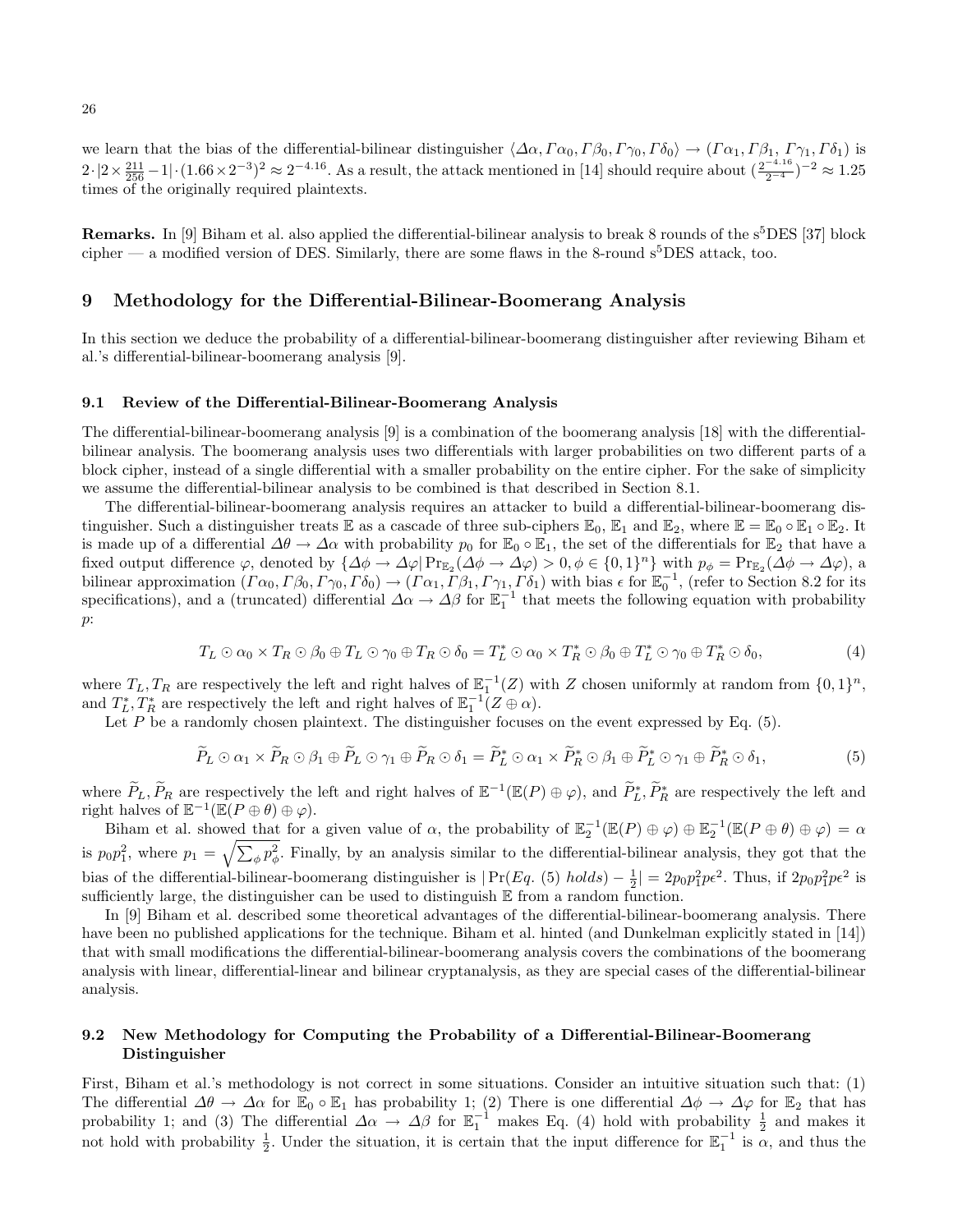situation is simplified to analyse the bias of a differential-bilinear distinguisher. After a similar analysis, we know that the differential-bilinear-boomerang distinguisher has a bias of 0. However, Biham et al.'s formula suggests that it is  $2 \times 1 \times 1 \times \frac{1}{2} \times \epsilon^2 = \epsilon^2$ , which is wrong.

For simplify, we denote by  $\langle \Delta \theta, \Delta \varphi, \Gamma \alpha_0, \Gamma \beta_0, \Gamma \gamma_0, \Gamma \delta_0 \rangle \to (\Gamma \alpha_1, \Gamma \beta_1, \Gamma \gamma_1, \Gamma \delta_1)$  a differential-bilinear-boomerang distinguisher that focuses on the event expressed by Eq. (5).

Biham et al. considered only one input difference (i.e.,  $\alpha$ ) for  $\mathbb{E}_1^{-1}$ , however, this is not sufficient in most situations, Binam et al. Considered only one input differences  $\{\alpha | \Pr(\mathbb{E}_2^{-1}(\mathbb{E}(P) \oplus \varphi) \oplus \mathbb{E}_2^{-1}(\mathbb{E}(P \oplus \theta) \oplus \varphi) = \alpha) > 0, \alpha \in \{0,1\}^n\};$ <br>and there may exist many possible input differences  $\{\alpha | \Pr(\mathbb{E}_2^{-1}(\mathbb{E}(P) \oplus$ we label the set S, and assume  $\widehat{p}_{\alpha} = \Pr(\mathbb{E}_2^{-1}(\mathbb{E}(P) \oplus \varphi) \oplus \mathbb{E}_2^{-1}(\mathbb{E}(P \oplus \theta) \oplus \varphi) = \alpha)$ ; and given  $\alpha$ , Eq. (4) holds with probability  $p_{\alpha}$ . Then by applying Theorem 3, we get that the differential-bilinear-boomerang distinguisher has a probability  $\sum_{\alpha \in \mathcal{S}} [\hat{p}_{\alpha} \times (\frac{1}{2} + 2(2p_{\alpha} - 1)\epsilon^2)] = \frac{1}{2} + 2\epsilon^2 \sum_{\alpha \in \mathcal{S}} [\hat{p}_{\alpha}(2p_{\alpha} - 1)].$  Hence, we have the following result.

**Theorem 4.** An n-bit block cipher  $\mathbb E$  is represented as a cascade of three sub-ciphers  $\mathbb E_0$ ,  $\mathbb E_1$  and  $\mathbb E_2$ , where  $\mathbb E =$  $\mathbb{E}_0 \circ \mathbb{E}_1 \circ \mathbb{E}_2$ . Let P be a randomly chosen plaintext. If  $\theta \neq 0$  is an input difference for  $\mathbb{E}_0$ ,  $\varphi \neq 0$  is an output difference for  $\mathbb{E}_2$ ,  $(\Gamma \alpha_0, \Gamma \beta_0, \Gamma \gamma_0, \Gamma \delta_0) \rightarrow (\Gamma \alpha_1, \Gamma \beta_1, \Gamma \gamma_1, \Gamma \delta_1)$  is a bilinear approximation with bias  $\epsilon$  for  $\mathbb{E}_0^{-1}$ , let  $S = {\alpha | \Pr(\mathbb{E}_2^{-1}(\mathbb{E}(P) \oplus \varphi) \oplus \mathbb{E}_2^{-1}(\mathbb{E}(P \oplus \theta) \oplus \varphi) = \alpha) > 0, \alpha \in \{0,1\}^n\}$  be the set of possible input differences for  $\mathbb{E}_1^{-1}$ <br>with  $\widehat{p}_{\alpha} = \Pr(\mathbb{E}_2^{-1}(\mathbb{E}(P) \oplus \varphi) \oplus \mathbb{E}_2^{-1}(\mathbb{E}(P \oplus \theta) \oplus$ probability of the differential-bilinear-boomerang distinguisher  $\langle\Delta\theta,\Delta\varphi,\Gamma\alpha_0,\Gamma\beta_0,\Gamma\gamma_0,\Gamma\delta_0\rangle\to (\Gamma\alpha_1,\Gamma\beta_1,\Gamma\gamma_1,\Gamma\delta_1)$ is Pr(Eq. (5) holds) =  $\frac{1}{2} + 2\epsilon^2 \sum_{\alpha \in S} [\widehat{p}_{\alpha} (2p_{\alpha} - 1)].$ 

Therefore, the bias of the differential-bilinear-boomerang distinguisher  $\langle \Delta \theta, \Delta \varphi, \Gamma \alpha_0, \Gamma \beta_0, \Gamma \gamma_0, \Gamma \delta_0 \rangle \rightarrow (\Gamma \alpha_1, \Gamma \beta_0, \Gamma \gamma_0)$  $\Gamma \beta_1, \Gamma \gamma_1, \Gamma \delta_1$ ) is  $|\Pr(Eq. (5) holds) - \frac{1}{2}| = 2\epsilon^2 |\sum_{\alpha \in S} [\widehat{p}_{\alpha}(2p_{\alpha} - 1)]|.$ 

### 9.3 Implications

Biham et al. used only one input difference for  $\mathbb{E}_1^{-1}$ . However, this is not sufficient in most situations, and we should try to use as many input differences as possible, which is much tougher than originally thought in practice. Biham et al.'s methodology does not have the generality to describe the differential-bilinear-boomerang analysis. Other implications are similar to those described in Section 3.5.

### 10 Conclusions

In this paper we have shown that Biham et al.'s methodologies for computing the probabilities of a differential-linear distinguisher, a high-order differential-linear distinguisher, a differential-bilinear distinguisher and a differentialbilinear-boomerang distinguisher do not have the generality to describe the cryptanalytic techniques, and have given general methodologies for computing the probabilities under the general assumptions. Using the new methodologies, we have presented differential-linear attacks on 13-round DES, 10-round CTC2 with a 255-bit block size and key, and 12-round Serpent with a 256-bit key, and have corrected Biham et al.'s differential-bilinear attack on 8-round DES. Like most cryptanalytic results on block ciphers, the presented attacks are theoretical in the sense of the magnitudes of the attack complexities.

Most recently, we note that Liu et al. [38] described a new extension of differential-linear cryptanalysis, called differential-multiple linear cryptanalysis, which uses more than one linear approximations. They computed the probability of a so-called differential-multiple linear distinguisher in a similar way to Biham et al.'s enhanced approach. As a result, we learn that this probability formula does not have the generality, either. The general formula can be obtained as for a differential-linear distinguisher in Theorem 1.

### Acknowledgments

The author is very grateful to the anonymous referees for their comments.

### References

1. Biham, E., Shamir, A.: Differential cryptanalysis of DES-like cryptosystems. In: Menezes, A., Vanstone, S.A. (eds.) CRYPTO 1990. LNCS, vol. 537, pp. 2–21. Springer, Heidelberg (1990)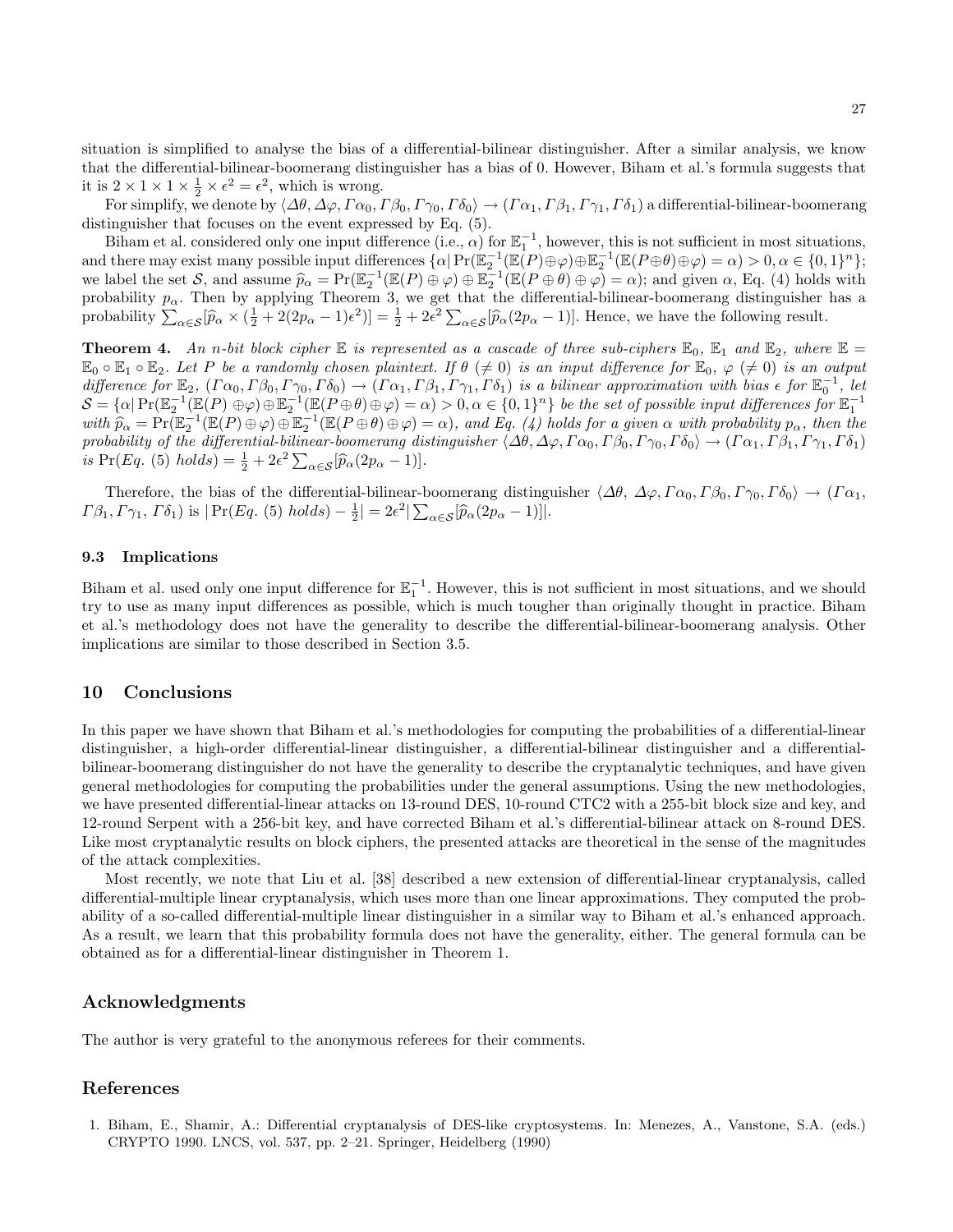- 2. Matsui, M., Yamagishi, A.: A new method for known plaintext attack of FEAL cipher. In: Rueppel, R.A. (ed.) EURO-CRYPT 1992. LNCS, vol. 658, pp. 81–91. Springer, Heidelberg (1993)
- 3. National Institute of Standards and Technology (NIST), Data Encryption Standard (DES), FIPS-46 (1977)
- 4. Biham, E., Shamir, A.: Differential cryptanalysis of the full 16-round DES. In: Brickell, E.F. (ed.) CRYPTO 1992. LNCS, vol. 740, pp. 487–496. Springer, Heidelberg (1993)
- 5. Matsui, M.: Linear cryptanalysis method for DES cipher. In: Helleseth, T. (ed.) EUROCRYPT 1993. LNCS, vol. 765, pp. 386–397. Springer, Heidelberg (1994)
- 6. Langford, S.K., Hellman, M.E.: Differential-linear cryptanalysis. In: Desmedt, Y. (ed.) CRYPTO 1994. LNCS, vol. 839, pp. 17–25. Springer, Heidelberg (1994)
- 7. Knudsen, L.R.: Trucated and higher order differentials. In: Preneel, B. (ed.) FSE 1994. LNCS, vol. 1008, pp. 196–211. Springer, Heidelberg (1995)
- 8. Biham, E., Dunkelman, O., Keller, N.: Enhancing differential-linear cryptanalysis. In: Zheng, Y. (ed.) ASIACRYPT 2002. LNCS, vol. 2501, pp. 254–266. Springer, Heidelberg (2002)
- 9. Biham, E., Dunkelman, O., Keller, N.: New combined attacks on block ciphers. In: Gilbert, H., Handschuh, H. (eds.) FSE 2005. LNCS, vol. 3557, pp. 126–144. Springer, Heidelberg (2005)
- 10. Biham, E., Dunkelman, O., Keller, N.: Differential-linear cryptanalysis of Serpent. In: Johansson, T. (ed.) FSE 2003. LNCS, vol. 2887, pp. 9–21. Springer, Heidelberg (2003)
- 11. Biham, E., Dunkelman, O., Keller, N.: A new attack on 6-round IDEA. In: Biryukov, A. (ed.) FSE 2007. LNCS, vol. 4593, pp. 211–224. Springer, Heidelberg (2007)
- 12. Dunkelman, O., Indesteege, S., Keller, N.: A differential-linear attack on 12-round Serpent. In: Chowdhury, D.R., Rijmen, V., Das, A. (eds.) INDOCRYPT 2008. LNCS, vol. 5365, pp. 308–321. Springer, Heidelberg (2008)
- 13. Dunkelman, O., Keller, N.: Cryptanalysis of CTC2. In: Fischlin, M. (ed.) CT-RSA 2009. LNCS, vol. 5473, pp. 226–239. Springer, Heidelberg (2009)
- 14. Dunkelman, O.: Techniques for cryptanalysis of block ciphers. PhD thesis, the Technion Israel Institute of Technology, 2006.
- 15. Courtois, N.T.: CTC2 and fast algebraic attacks on block ciphers revisited. IACR ePrint report 2007/152 (2007)
- 16. Biham, E., Dunkelman, O., Keller, N.: The rectangle attack rectangling the Serpent. In: Pfitzmann, B. (ed.) EURO-CRYPT 2001. LNCS, vol. 2045, pp. 340–357. Springer, Heidelberg (2001)
- 17. Biham, E., Dunkelman, O., Keller, N.: Linear cryptanalysis of reduced round Serpent. In: Matsui, M. (ed.) FSE 2001. LNCS, vol. 2355, pp. 16–27. Springer, Heidelberg (2002)
- 18. Wagner, D.: The boomerang attack. In: Knudsen, L.R. (ed.) FSE 1999. LNCS, vol. 1636, pp. 156–170. Springer, Heidelberg (1999)
- 19. Kelsey, J., Kohno, T., Schneier, B.: Amplified boomerang attacks against reduced-round MARS and Serpent. In: Schneier, B. (ed.) FSE 2000. LNCS, vol. 1978, pp. 75–93. Springer, Heidelberg (2001)
- 20. Biham, E., Dunkelman, O., Keller, N.: New results on boomerang and rectangle attacks. In: Daemen, J., Rijmen, V. (eds.) FSE 2002. LNCS, vol. 2365, pp. 1–16. Springer, Heidelberg (2002)
- 21. Handschuh, H., Naccache, D.: SHACAL. In: Proceedings of the First Open NESSIE Workshop (2000)
- 22. Biham, E., Shamir, A.: Differential cryptanalysis of DES-like cryptosystems. Journal of Cryptology 4(1), 3–72 (1991)
- 23. Matsui, M.: The first experimental cryptanalysis of the Data Encryption Standard. In: Desmedt, Y.G. (ed.) CRYPTO 1994. LNCS, vol. 839, pp. 1–11. Springer, Heidelberg (1994)
- 24. Knudsen, L.R., Mathiassen, J.E.: A chosen-plaintext linear attack on DES. In: Schneier, B. (ed.) FSE 2000. LNCS, vol. 1978, pp. 262–272. Springer, Heidelberg (2001)
- 25. Hawkes, P.: Differential-linear weak key classes of IDEA. In: Nyberg, K. (ed.) EUROCRYPT 1998. LNCS, vol. 1403, pp. 112–126. Springer, Heidelberg (1998)
- 26. Biham, E.: New types of cryptanalytic attacks using related keys. In: Helleseth, T. (ed.) EUROCRYPT 1993. LNCS, vol. 765, pp. 398–409. Springer, Heidelberg (1993)
- 27. Knudsen, L.R.: Cryptanalysis of LOKI91. In: Seberry, J., Zheng, Y. (eds.) ASIACRYPT 1992. LNCS, vol. 718, pp. 196–208. Springer, Heidelberg (1993)
- 28. Kim, J.: Combined differential, linear and related-key attacks on block ciphers and MAC algorithms. PhD thesis, Katholieke Universiteit Leuven, 2006.
- 29. Selçuk, A.A.: On probability of success in linear and differential cryptanalysis. Journal of Cryptology 21(1), 131–147 (2008)
- 30. Courtois, N.T.: Feistel schemes and bi-linear cryptanalysis. In: Franklin, M.K. (ed.) CRYPTO 2004. LNCS, vol. 3152, pp. 23–40. Springer, Heidelberg (2004)
- 31. Anderson, R., Biham, E., Knudsen, L.R.: Serpent: a proposal for the Advanced Encryption Standard, NIST AES proposal (1998)
- 32. Daemen, J., Rijmen, V.: AES proposal: Rijndael, Proceedings of The First Advanced Encryption Standard Candidate Conference, NIST (1998)
- 33. Wang, X.Y., Hui, L.C.K., Chow, K.P., Chong, C.F., Tsang, W.W., Chan, H.W.: The differential cryptanalysis of an AES finalist — Serpent. Technical report TR-2000-04, Department of Computer Science & Information Systems, The University of Hong Kong.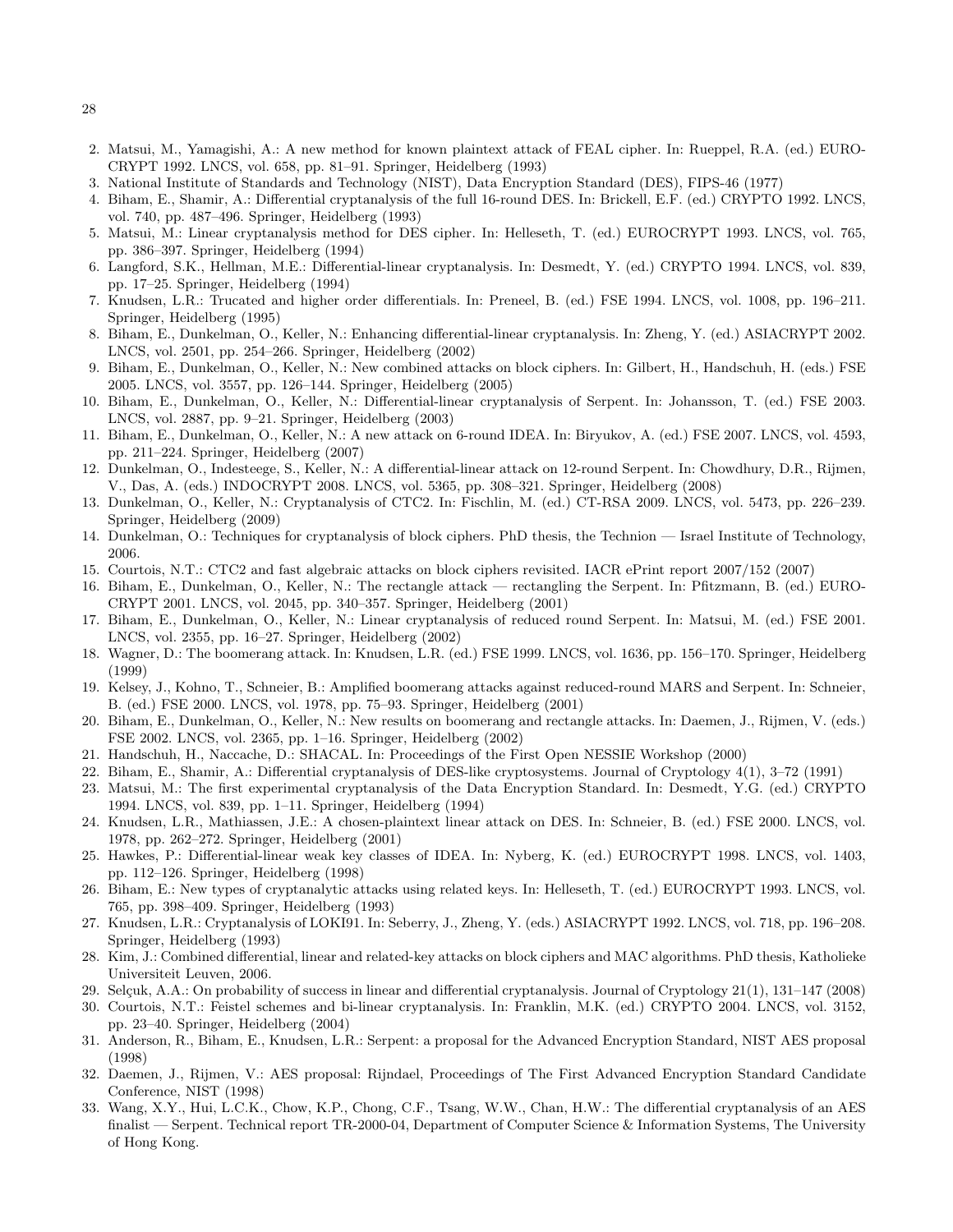- 34. Lai, X.: Higher order derivatives and differential cryptanalysis. In: Communications and Cryptography, pages 227–233, 1994. Academic Publishers.
- 35. Shimizu, A., Miyaguchi, S.: Fast Data Encipherment Algorithm FEAL. In: G¨unther, C.G. (ed.) EUROCRYPT 1987. LNCS, vol. 304, pp. 267–278. Springer, Heidelberg (1987)
- 36. Lai, X., Massey, J.L.: A proposal for a new block cipher encryption standard. In: Damgård, I. (ed.) EUROCRYPT 1990. LNCS, vol. 473, pp. 389–404. Springer, Heidelberg (1991)
- 37. Kim, K., Lee, S., Park, S., Lee, D.: How to strengthen DES against two robust attacks. In: Proceedings of the 1995 Korea-Japan Joint Workshop on Information Security and Cryptology (1995)
- 38. Liu, Z., Gu, D., Zhang, J., Li, W.: Differential-multiple linear cryptanalysis. In: Feng, B., Yung, M. (eds.) INSCRYPT 2009. LNCS, to appear.

# A A 9-Round Differential-Linear Distinguisher with Bias  $2^{-59.01}$  of Serpent

The 9-round distinguisher has been introduced in Section 3.7, and below we will compute its bias. The input difference  $\Delta\alpha$  makes only one active S-box among the 32  $S_5^{-1}$  S-boxes of Round 13, which has 7 possible output differences:  ${\omega|\omega = 0x1, 0x4, 0x6, 0x8, 0xC, 0xD, 0xE}$ ; the probabilities for these output differences are given in the second column of Table 9, and the differential distribution tables of the eight S-boxes are presented in [33]. We write  $\omega$  as  $d||c||b||a$  in binary notation, where  $a, b, c, d \in \{0, 1\}$ . It is easy to see that the input mask  $\Gamma\gamma$  concerns a total of 16 bits of the output differences of seven  $S_3^{-1}$  S-boxes in Round 11: (i) The least significant two bits and the most significant bit of the output difference of S-box 28, and we denote by  $y_0$  the XOR of the three bits; (ii) The least significant two bits and the most significant bit of the output difference of S-box 23, and we denote by  $y_1$  the XOR of the three bits; (iii) The least significant two bits of the output difference of S-box 18, and we denote by  $y_2$  the XOR of the two bits; (iv) The least significant two bits and the most significant bit of the output difference of S-box 13, and we denote by  $y_3$  the XOR of the three bits; (v) The second least significant bit of the output difference of S-box 11, and we label it  $y_4$ ; (vi) The most significant three bits of the output difference of S-box 8, and we denote by  $y_5$ the XOR of the three bits; and (vii) The least significant bit of the output difference of S-box 1, and we label it  $y_6$ .

We now focus on ten  $S_4^{-1}$  S-boxes in Round 12. S-box 31 has an input difference 000a in binary notation, and we denote the most significant bit, the second least significant bit and the least significant bit of its output difference by  $x_0, x_1, x_2$ , respectively. S-box 24 has an input difference *bcb*0 in binary notation, and we denote the most significant bit and the second least significant bit of its output difference by  $x_3, x_4$ , respectively. S-box 21 has an input difference 0b00 in binary notation, and we denote the most significant bit, the second most significant bit and the second least significant bit of its output difference by  $x_5, x_6, x_7$ , respectively. S-box 20 has an input difference  $(b \oplus d)000$  in binary notation, and we denote the most significant bit, the second least significant bit and the least significant bit of its output difference by  $x_8, x_9, x_{10}$ , respectively. S-box 16 has an input difference 00b0 in binary notation, and we denote by  $x_{11}||x_{12}||x_{13}||x_{14}$  the four-bit output difference, where  $x_{11}, x_{12}, x_{13}, x_{14} \in \{0, 1\}$ . S-box 15 has an input difference a000 in binary notation, and we denote the most significant bit, the second least significant bit and the least significant bit of its output difference by  $x_{15}$ ,  $x_{16}$ ,  $x_{17}$ , respectively. S-box 14 has an input difference 0d00 in binary notation, and we denote the most significant bit, the second least significant bit and the least significant bit of its output difference by  $x_{18}, x_{19}, x_{20}$ , respectively. S-box 12 has an input difference  $00a0$  in binary notation, and we denote by  $x_{21}$  the second least significant bit of its output difference. S-box 10 has an input difference  $d000$  in binary notation, and we denote the most significant bit, the second least significant bit and the least significant bit of its output difference by  $x_{22}, x_{23}, x_{24}$ , respectively. S-box 4 has an input difference  $000(b \oplus d)$  in binary notation, and we denote by  $x_{25}||x_{26}||x_{27}||x_{28}$  the four-bit output difference, where  $x_{25}, x_{26}, x_{27}, x_{28} \in \{0, 1\}$ .

As a result, we get the input differences of the concerned seven  $S_3^{-1}$  S-boxes of Round 11: (1) The input difference for S-box 28 is  $x_7||(x_0 \oplus x_4 \oplus x_6)||x_7||x_{20}$ ; (2) The input difference for S-box 23 is  $(x_8 \oplus x_9 \oplus x_{13})||x_{12}||(x_4 \oplus x_{13})||x_{14}||x_{15}||$  $x_{13}$ || $(x_{25} \oplus x_{27})$ ; (3) The input difference for S-box 18 is  $(x_{10} \oplus x_{15} \oplus x_{16})$ || $(x_{5} \oplus x_{19})$ ||0|| $(x_{0} \oplus x_{1} \oplus x_{28})$ ; (4) The input difference for S-box 13 is  $(x_8 \oplus x_{17} \oplus x_{22} \oplus x_{23})||x_{11}||x_{19}||x_2$ ; (5) The input difference for S-box 11 is  $x_{27}||(x_{18} \oplus x_{26})||(x_{14} \oplus x_{21} \oplus x_{27})||(x_3 \oplus x_4);$  (6) The input difference for S-box 8 is  $(x_{15} \oplus x_{24})||x_{27}||0||(x_5 \oplus x_7);$ and (7) The input difference for S-box 1 is  $0||x_{25}||0||(x_{18} \oplus x_{19})$ .

By the differential distribution table of  $S_4^{-1}$ , we similarly get all the possible values for  $(x_0||x_1||x_3)$ ,  $(x_3||x_4)$ ,  $(x_5||x_6||x_7), (x_8||x_9||x_{10}), (x_{11}||x_{12}||x_{13}||x_{14}), (x_{15}||x_{16}||x_{17}), (x_{18}||x_{19}||x_{20}), x_{21}, (x_{22}||x_{23}||x_{24}), (x_{25}||x_{26}||x_{27}||x_{28})$ as well as their probabilities. By the differential distribution table of  $S_3^{-1}$ , we similarly get the probability that for every possible input difference, the XOR of the concerned bit(s) of the output difference of each concerned  $S_3^{-1}$ S-box in Round 11 is 0 or 1. For each difference  $\omega$ , we denote by  $\beta_{\omega}$  the output difference(s) of the 2.5-round Serpent